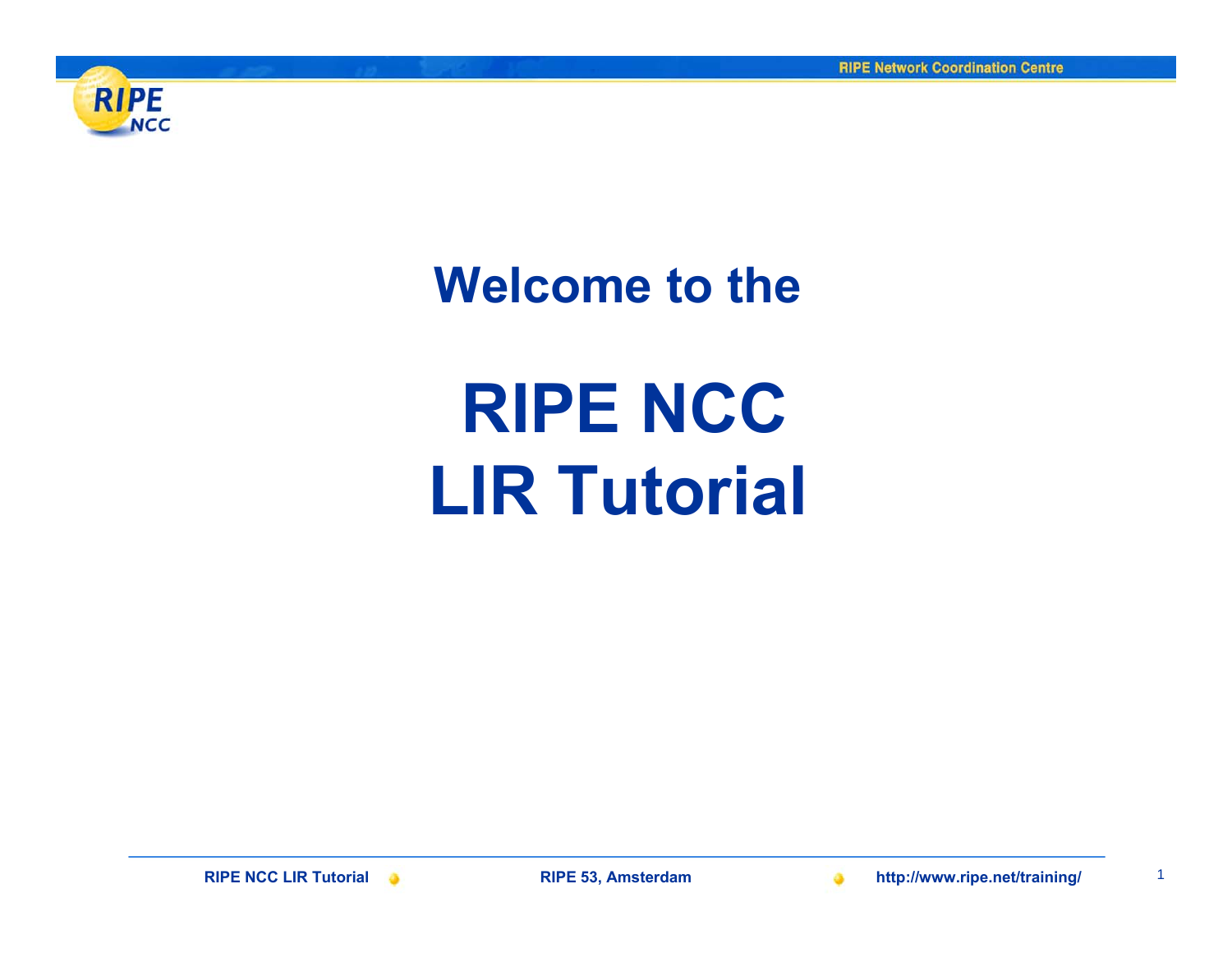

- Being an LIR
- RIPE Database
- Assignment Window
- Making Assignments
- PI Address Space
- AS Numbers
- IPv6 Address Space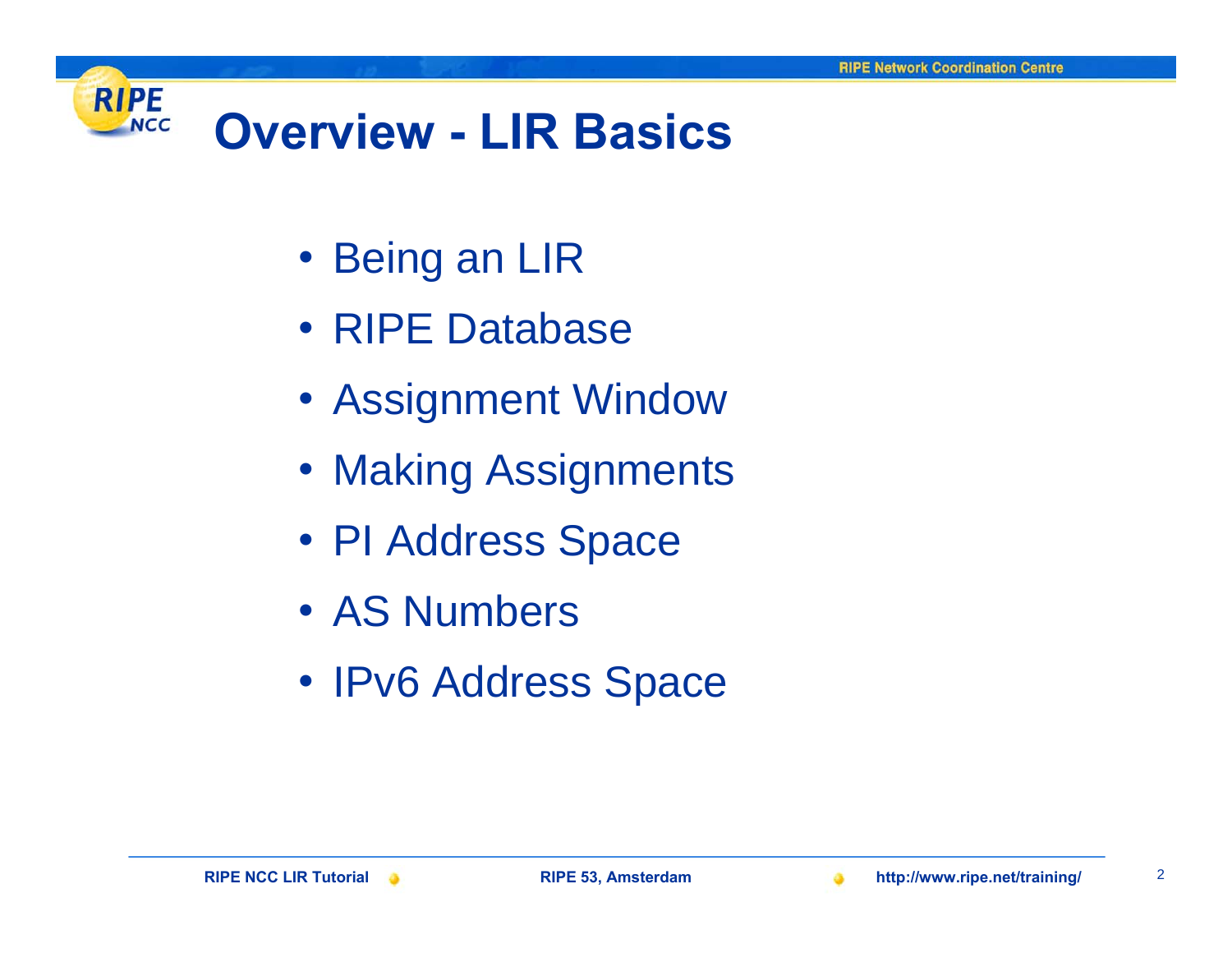<span id="page-2-0"></span>

# **Being an LIR**

**RIPE NCC LIR Tutorial RIPE 53, Amsterdam http://www.ripe.net/training/** <sup>3</sup>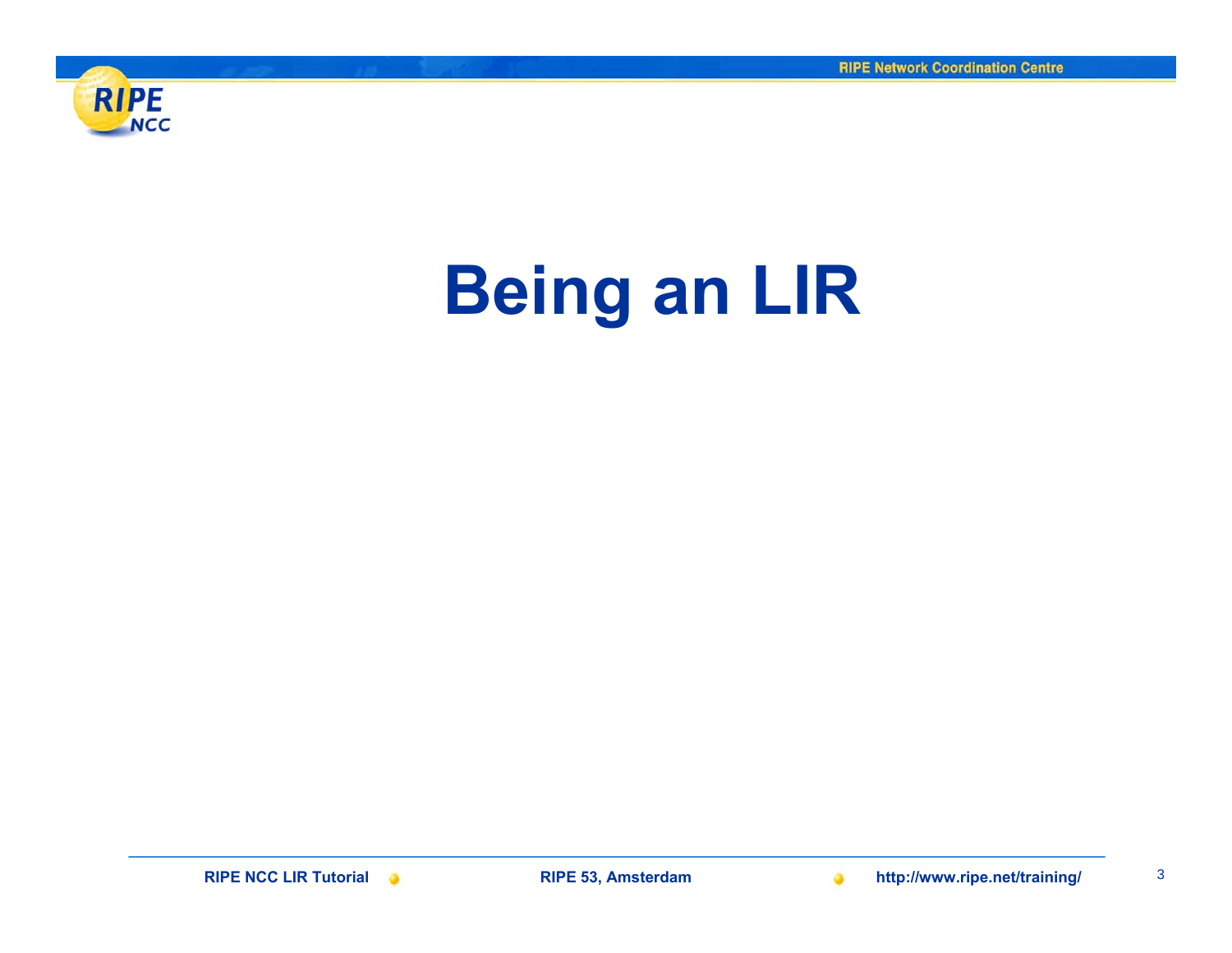

- **L**ocal **I**nternet **R**egistry
	- -- responsible for obtaining, distributing and registering IP resources, according to the RIPE policies

- Member of the RIPE NCC
	- -- receiving resources directly from the RIPE NCC

- Benefits
	- -- flexibility
	- -- independence (BGP multihoming)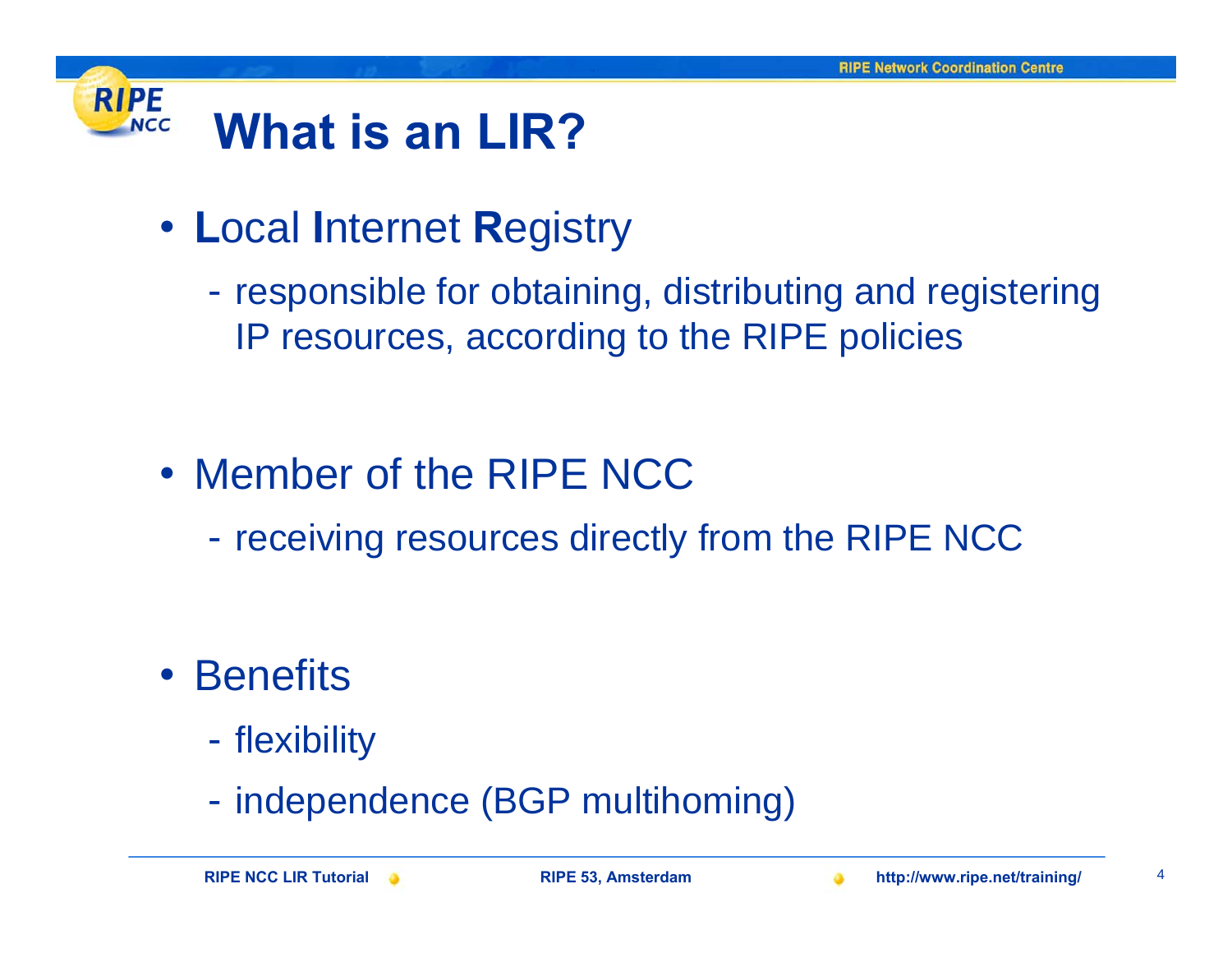#### **RIPE Classless Addressing NCC**

- Classful addressing ('80-'93) now obsolete
	- waste of addresses; routing table growth
- '93: **C**lassless **I**nter **D**omain **R**outing (CIDR)
	- –flexible allocation / assignment sizes
	- w.x.y.z/nn notation
- CIDR implemented in all modern routing protocols
- CIDR used for address space distribution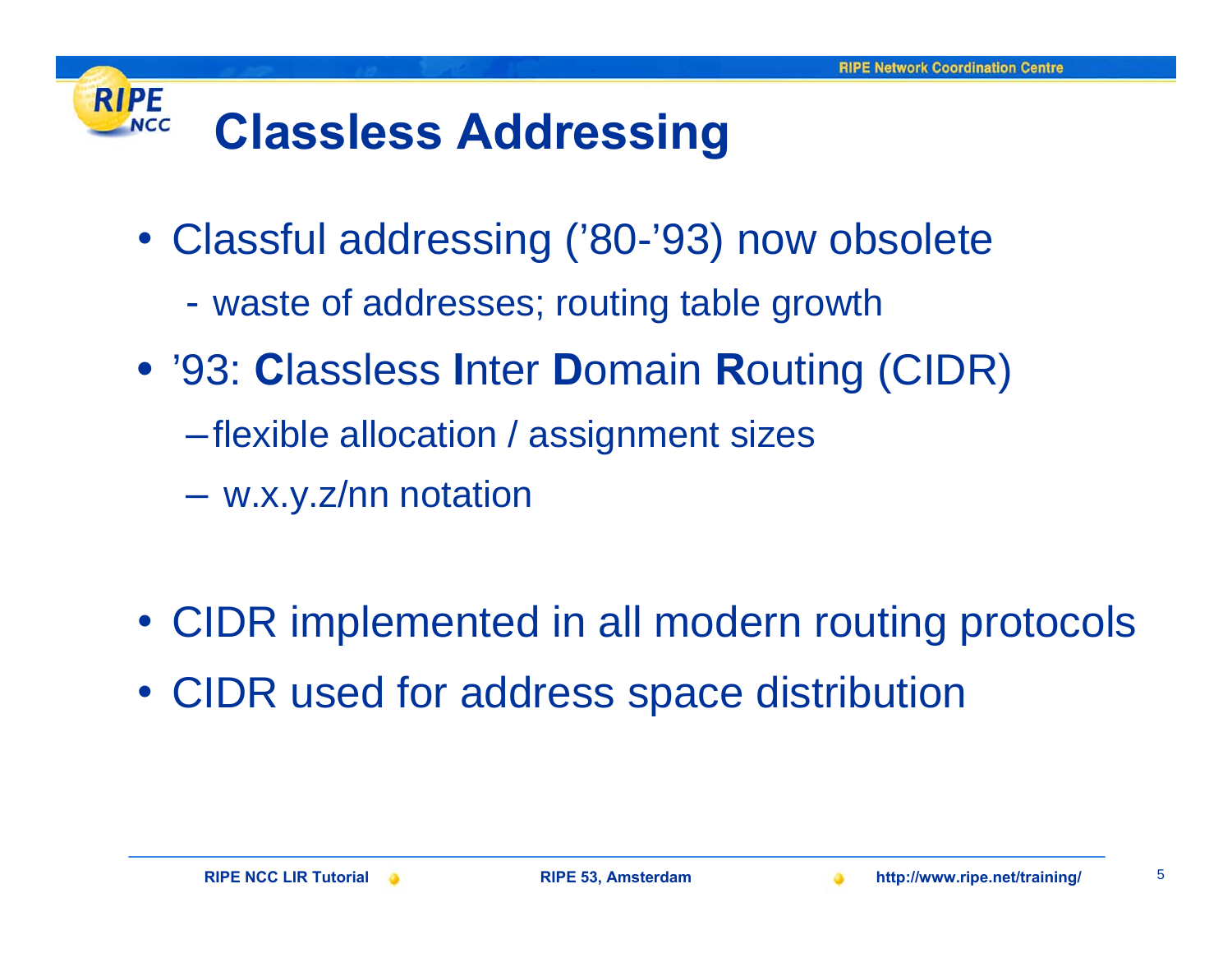### **RIPE Terminology**

### • Allocation

- address space set apart, by the RIPE NCC for LIR's and its customers' future use

### • Assignment

- address space **in use** in networks (End User, downstream ISP or LIR's own infrastructure)
- made from allocation or sub-allocation

### • Assignment Window

maximum nr of addresses an LIR can assign without RIPE NCC's approval. New LIR: AW=0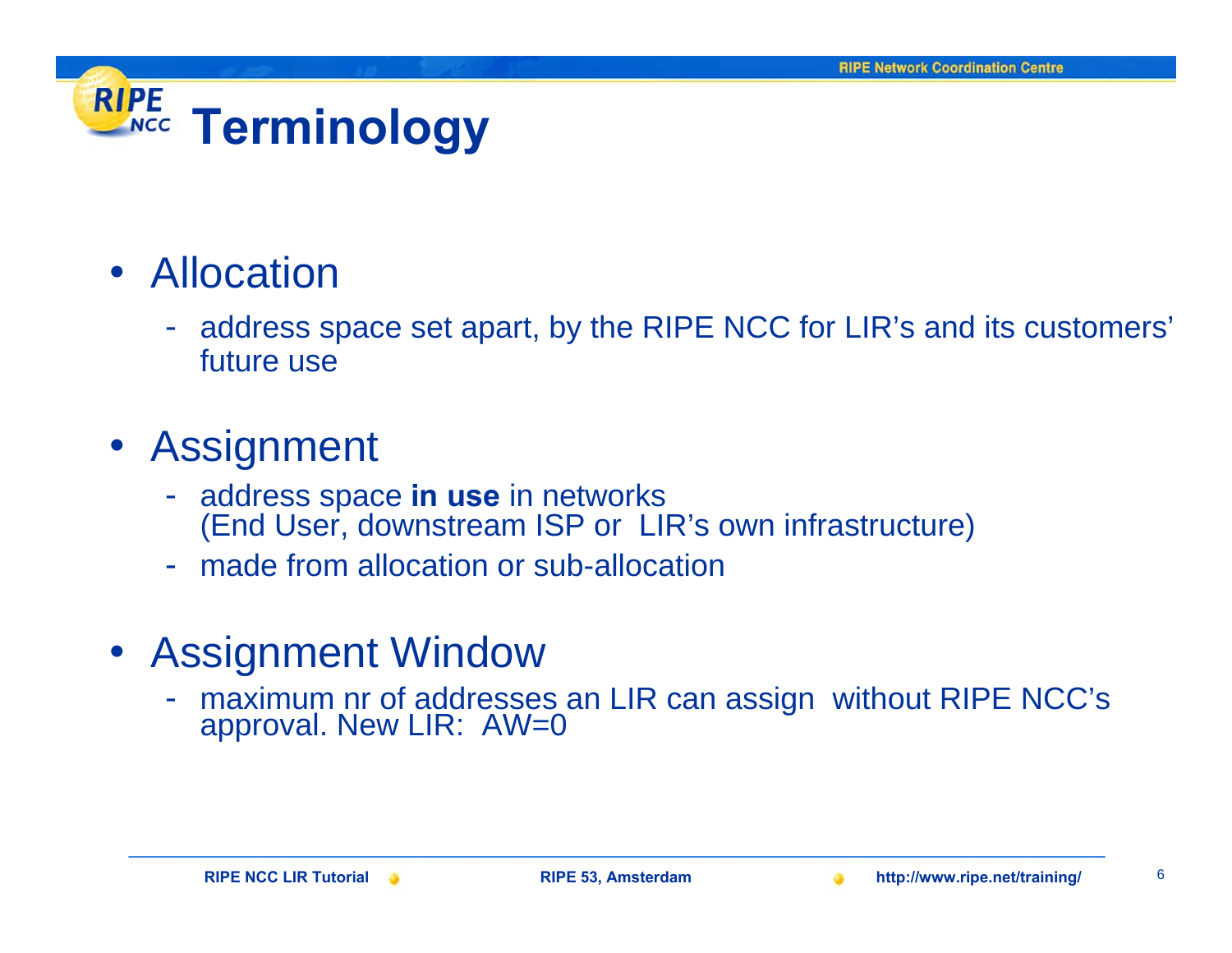

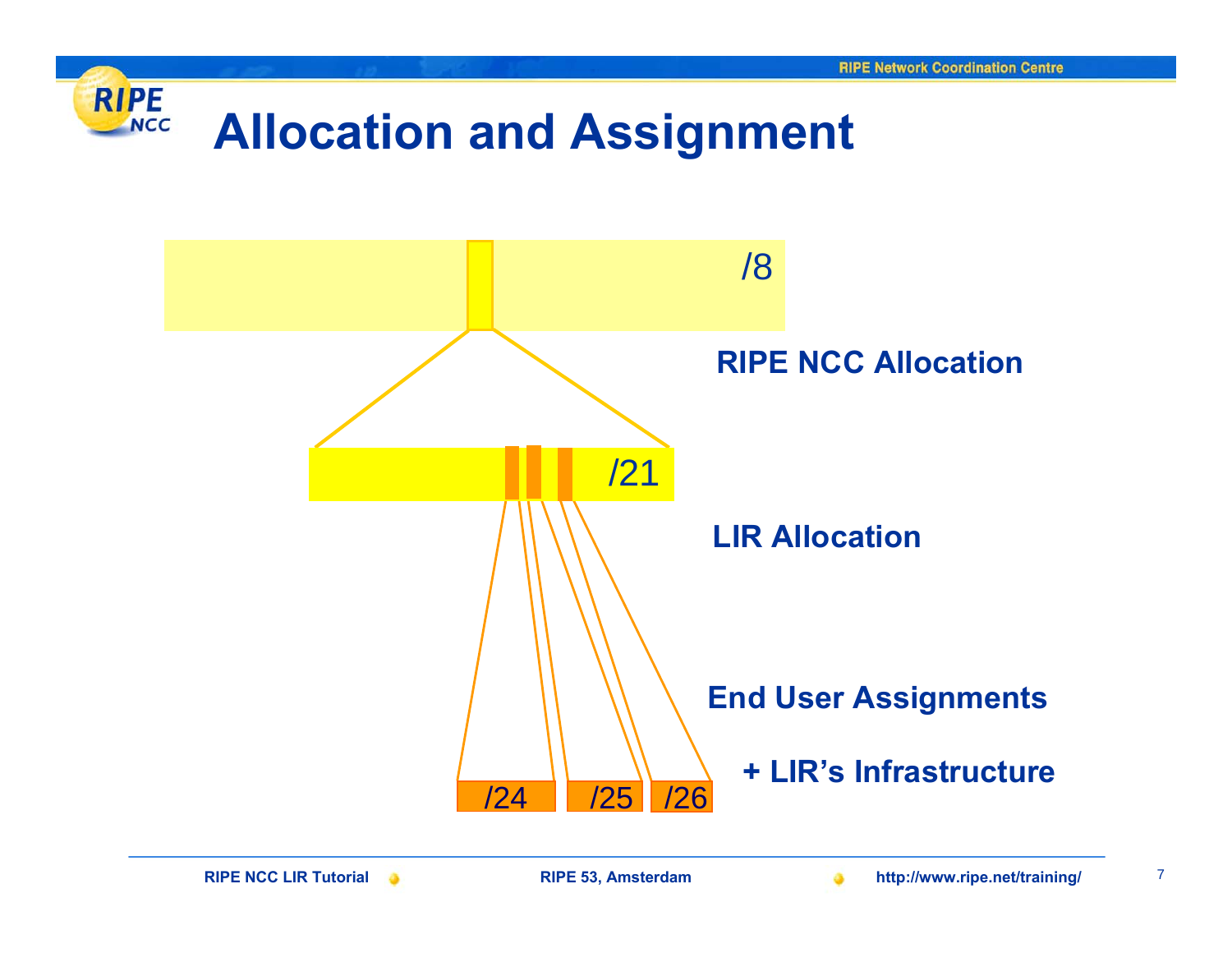

- Steps
	- -- read policy documents
	- -- apply for membership
		- RegID, contacts
	- -- pay the fees
	- -- sign the contract
- Next steps
	- -LIR: register RIPE Database contact data
	- -RIPE NCC: "Reg" file, "organisation" object
	- LIR: activate LIR Portal account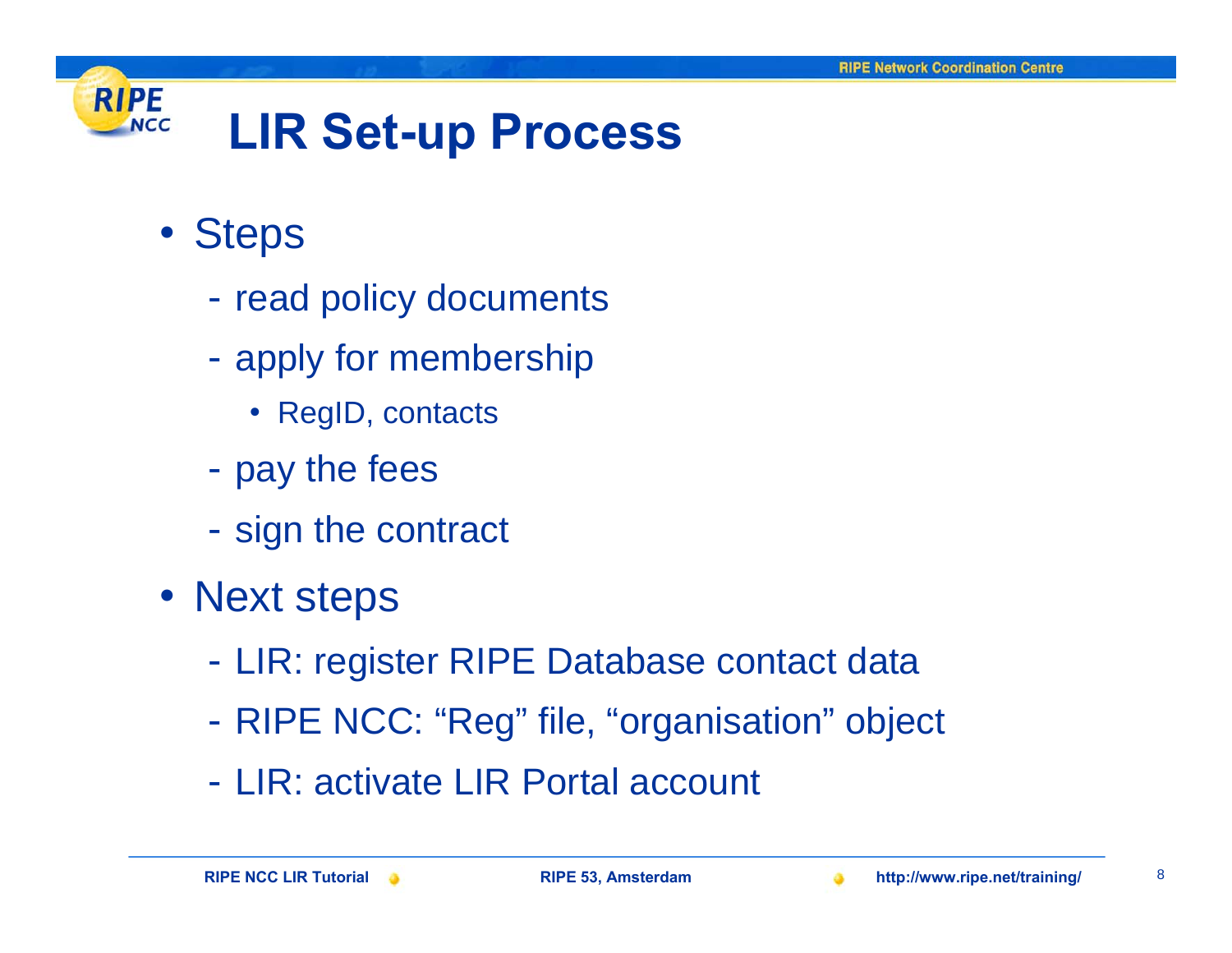## **Sources of Contact Information**

### LIR Portal

**RIPE** 

**NCC** 

- RIPE NCC confidential access only by "users"
- "admin" creates "users"
- "users" create "contacts"
- Use: Reg-ID, user, pwd

Reg File

- RIPE NCC "contacts" can:
	- request resources
	- $\mathcal{L}_{\mathcal{A}}$ update contact info
- Use: Reg-ID, name

### **I** | RIPE Database

- Public info
	- access by anyone
	- updates by anyone
- Operational contacts
	- troubleshooting
- Responsibility over registered resources
- Use: nic-handle
- Additional authorisation: using "maintainer"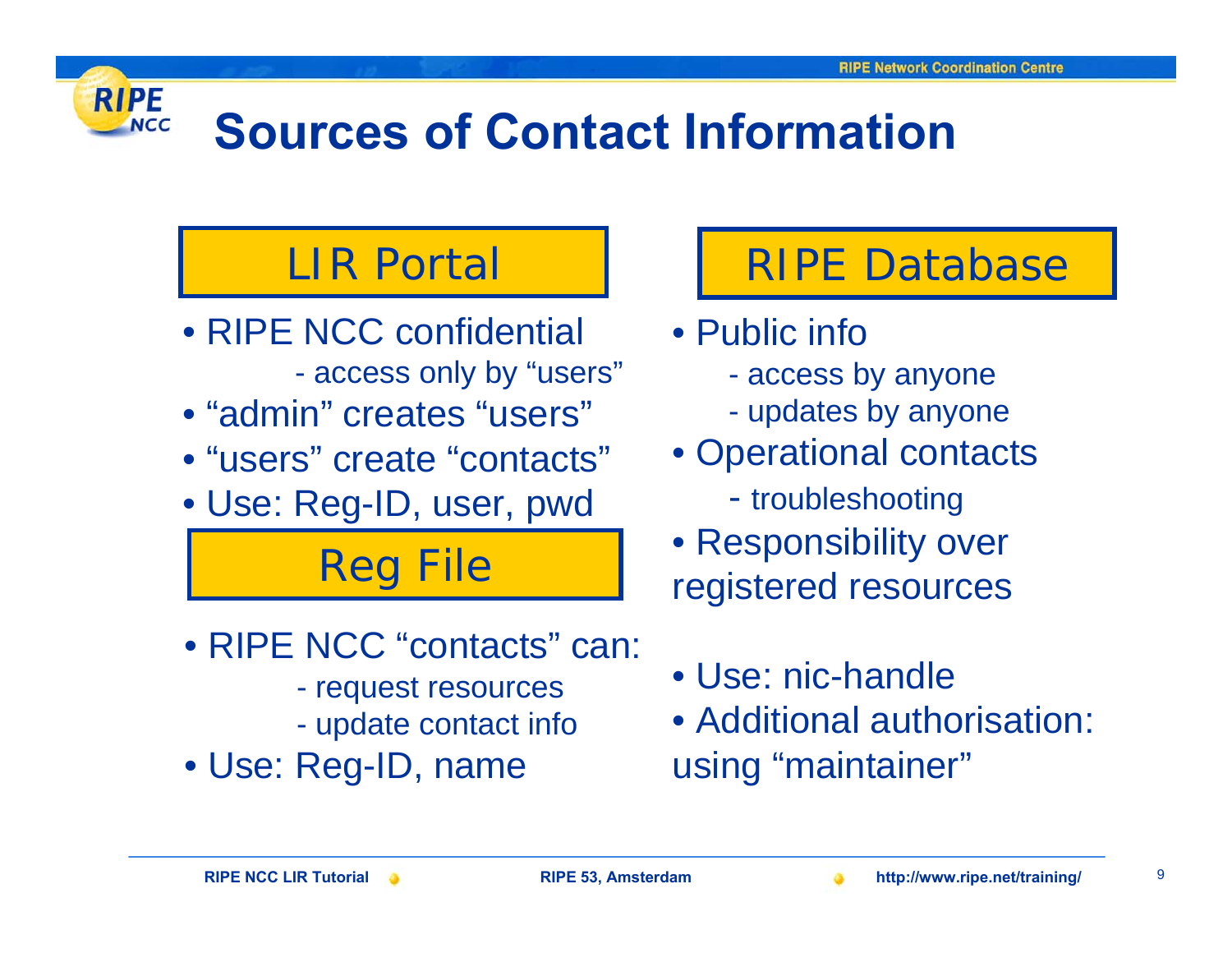#### **RIPE First IPv4 AllocationNCC**

- If you
	- want independent addresses
	- have an estimate of usage for two years
	- know how much space needed in first six months
- Send us
	- "IPv4 first allocation request form"
	- PA assignment request form for infrastructure
	- PA assignment request form for each customer
- Slow start: minimum initial allocation size /21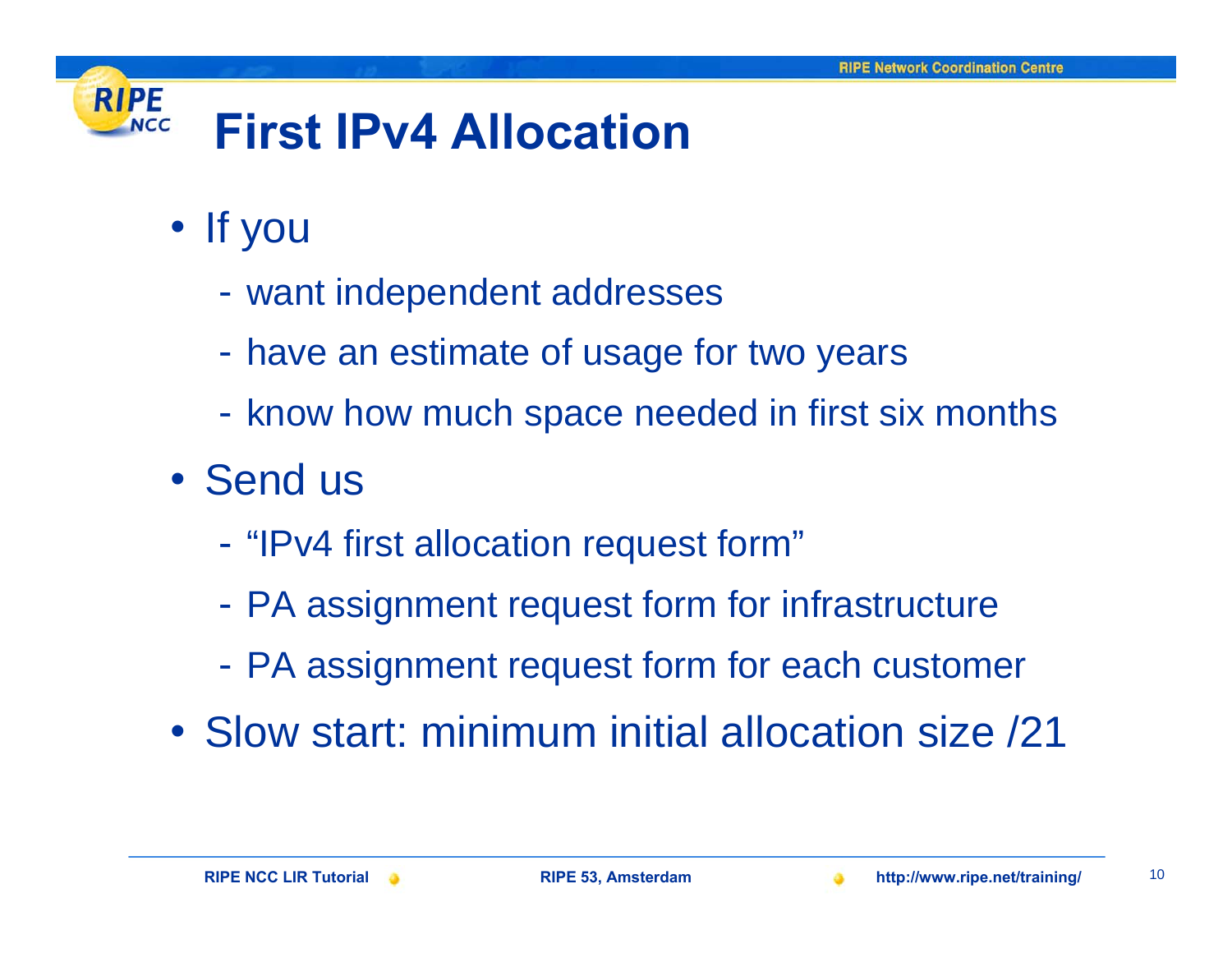

- You are part of the global Registry System
- •Think CIDR!
- $\bullet$ LIR Portal: main interface

# **Questions?**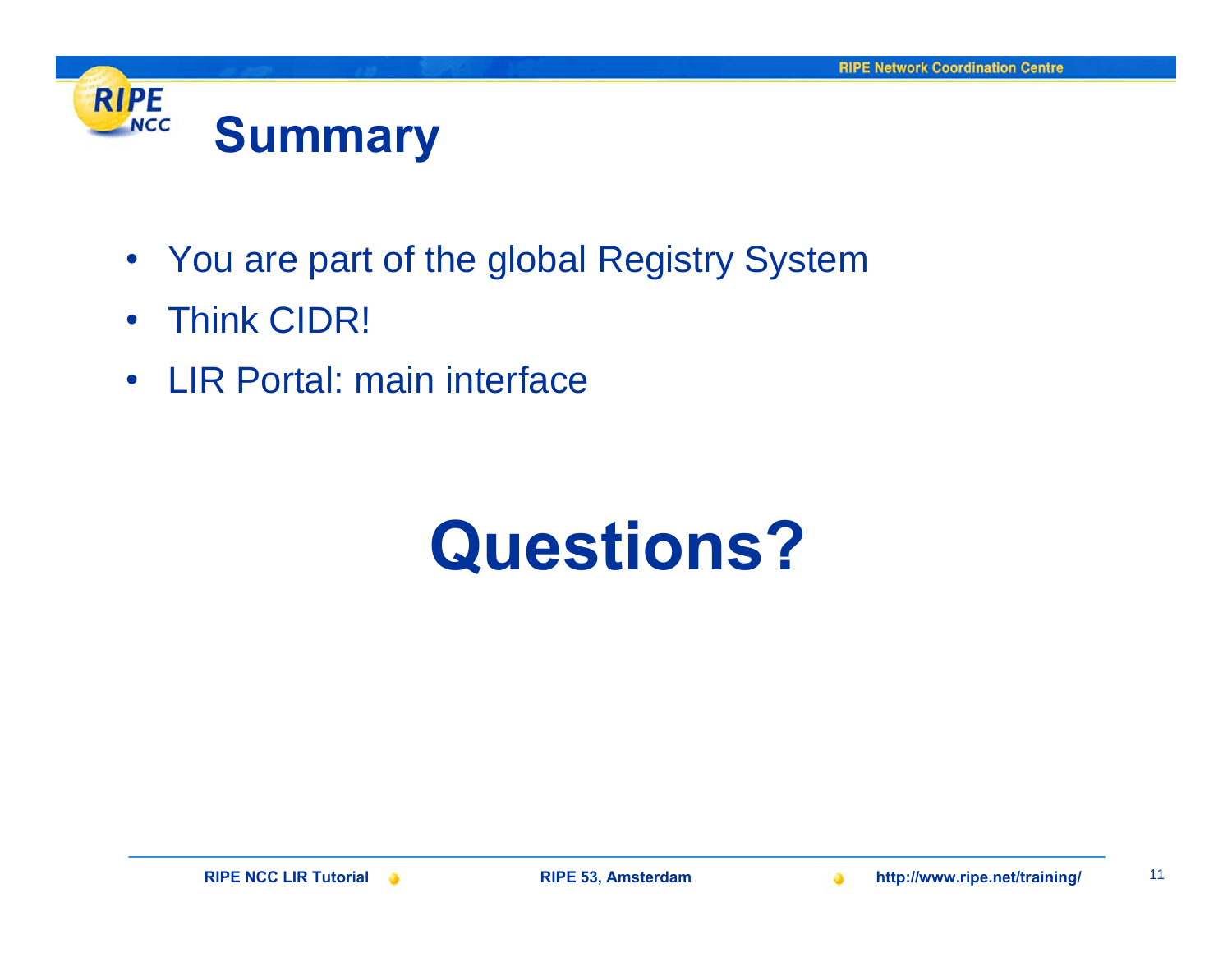

# **RIPE Database**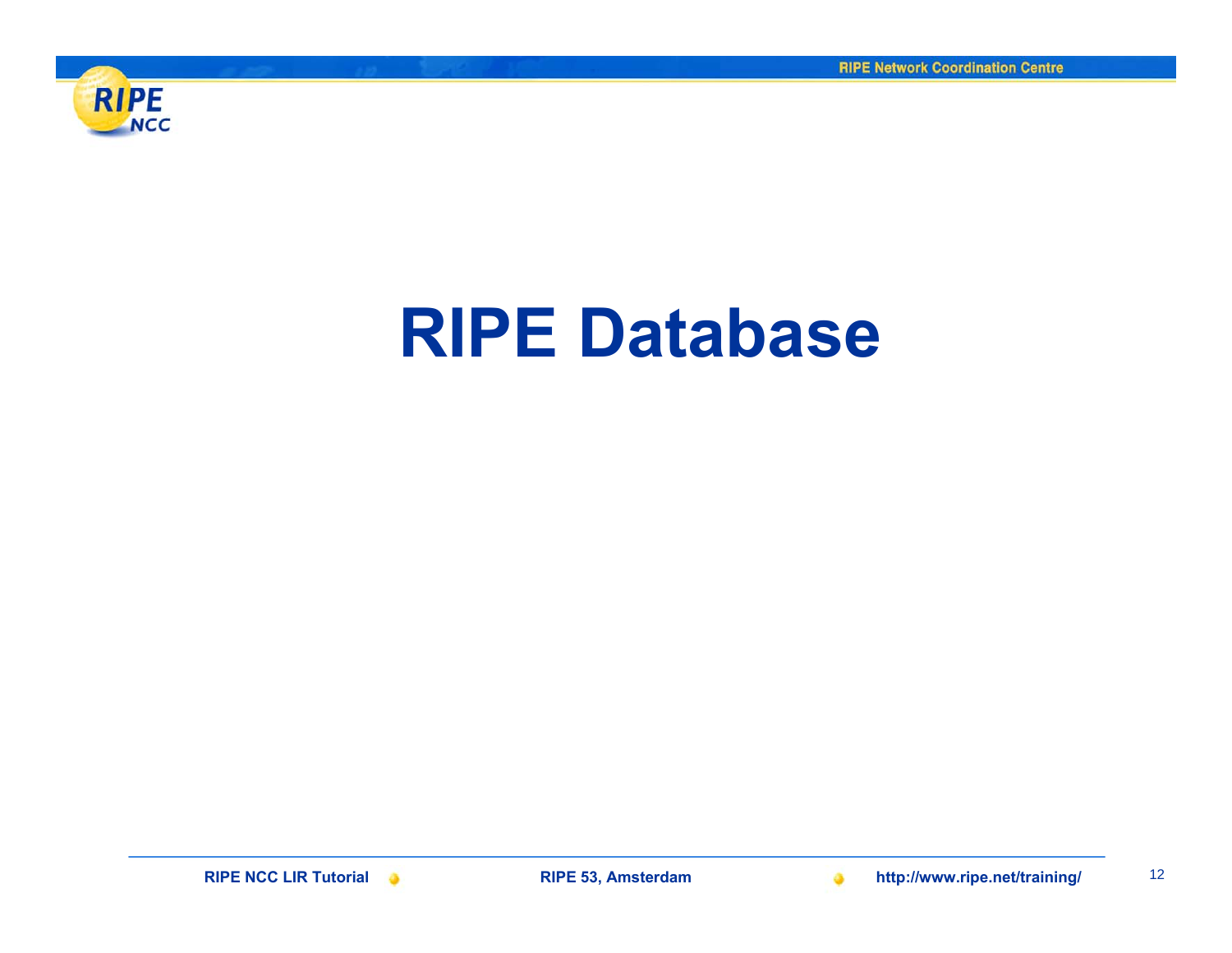

- Public Network Management Database
- All LIRs must have
	- -**person** object
	- **maintainer** (**mntner**) object
	- -**organisation** object

-**role** object is convenient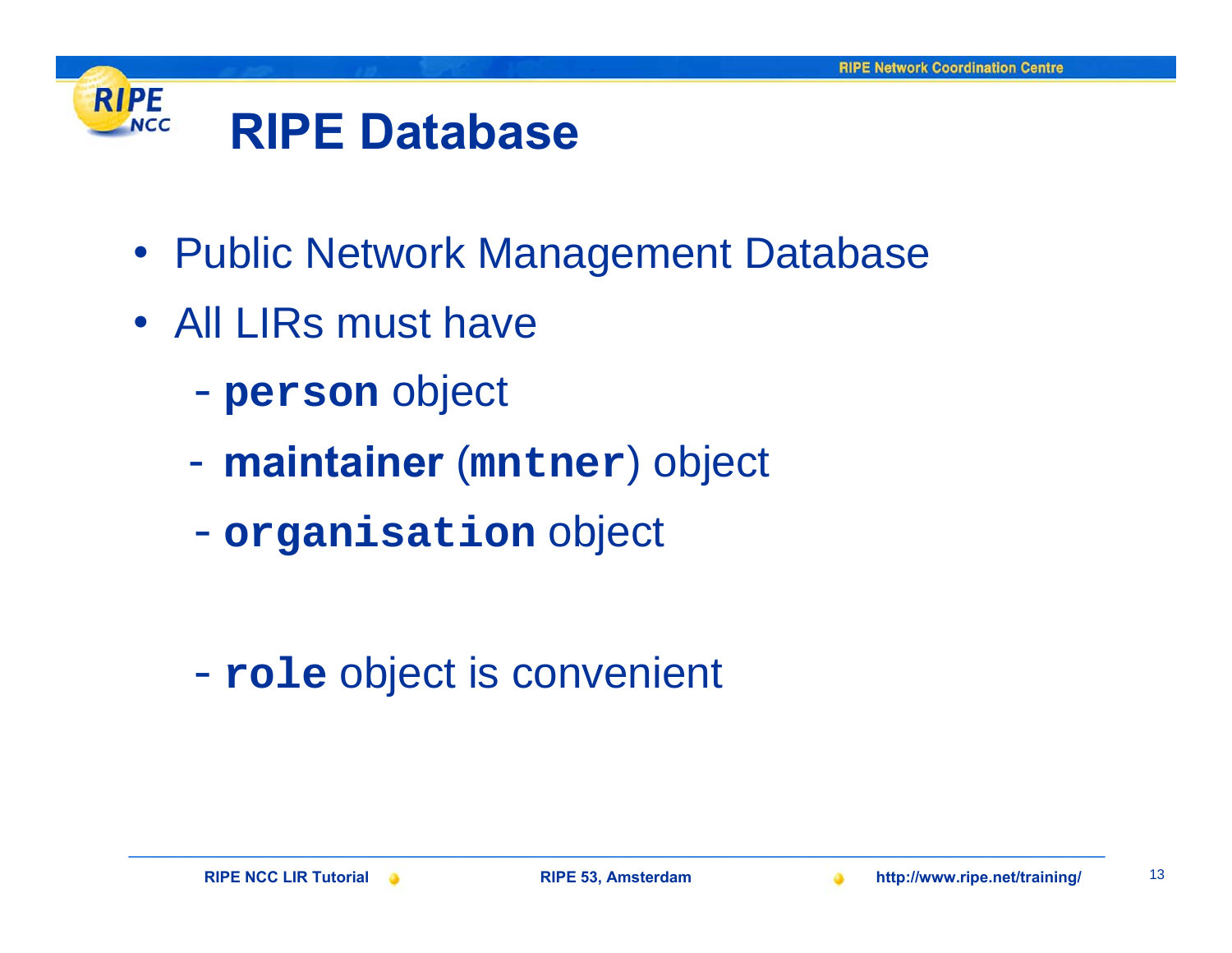

### **DB Object Syntax**

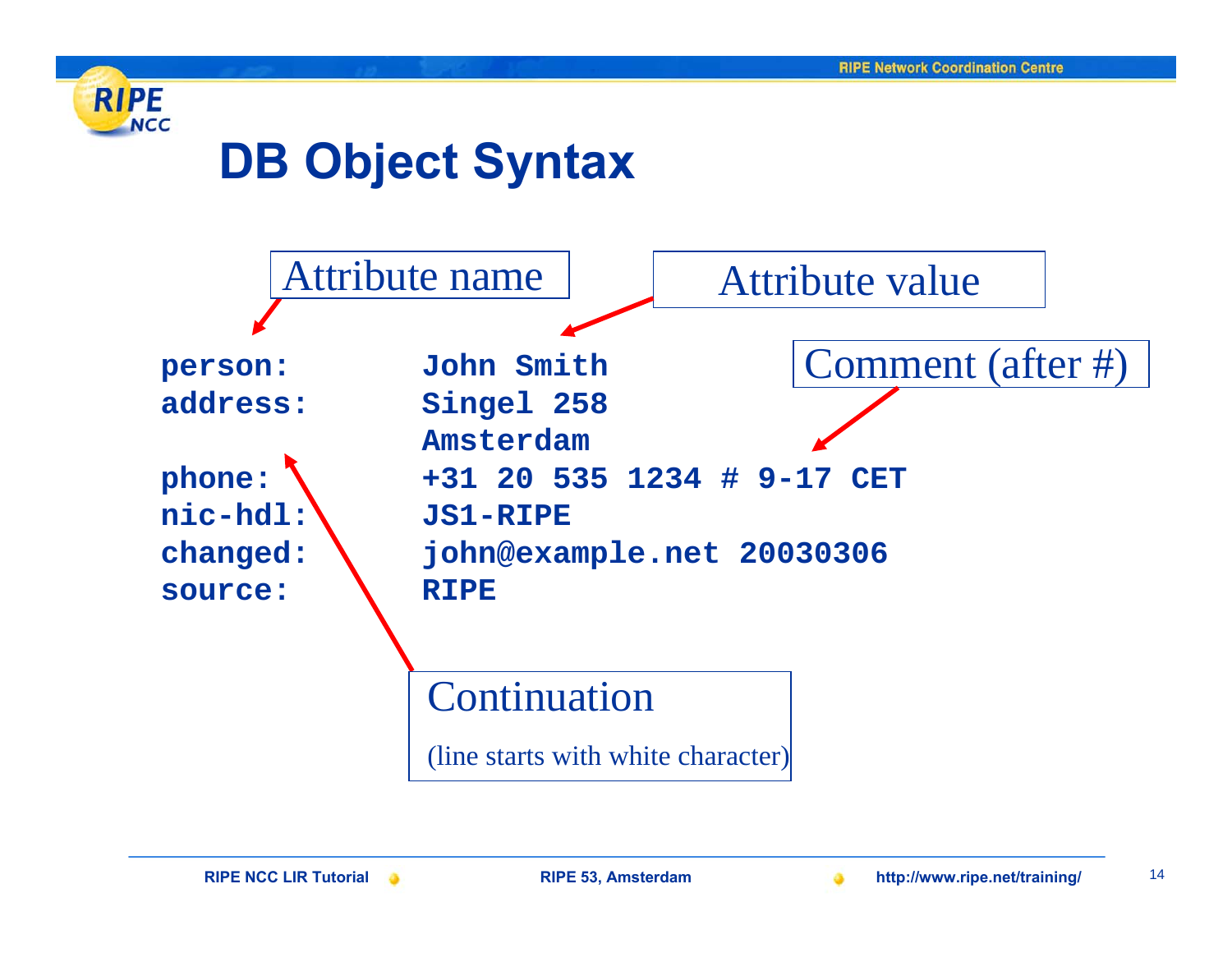### **RIPE NCC**

## **Querying the RIPE Database**

- $\bullet$  Object types:
	- Resource info
	- Contact info
	- Protection
- $\bullet$ Command-line client
- Web interface
	- <https://www.ripe.net/whois>

- "Glimpse": full text search
	- •http://ww[w.ripe.net/db/whois-free.html](http://www.ripe.net/db/whois-free.html)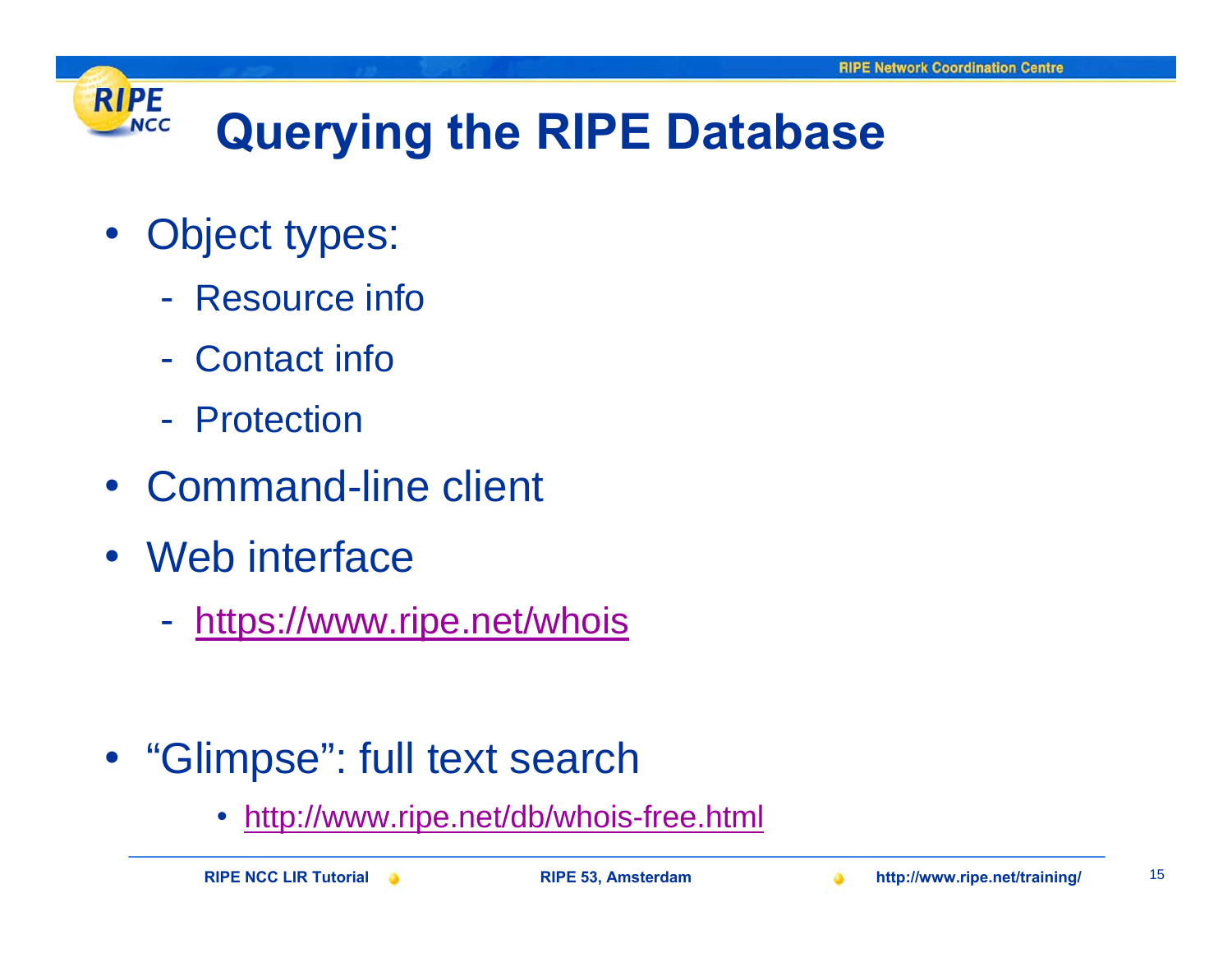### **RIPE Updating Objects NCC**

• Updating = creating, modifying, deleting

- Web, sync, e-mail
	- $\mathcal{L}_{\mathcal{A}}$ - Mind the primary key!
		- Use new for creating objects
	- Add "changed:" line

• Ack, error and warning messages returned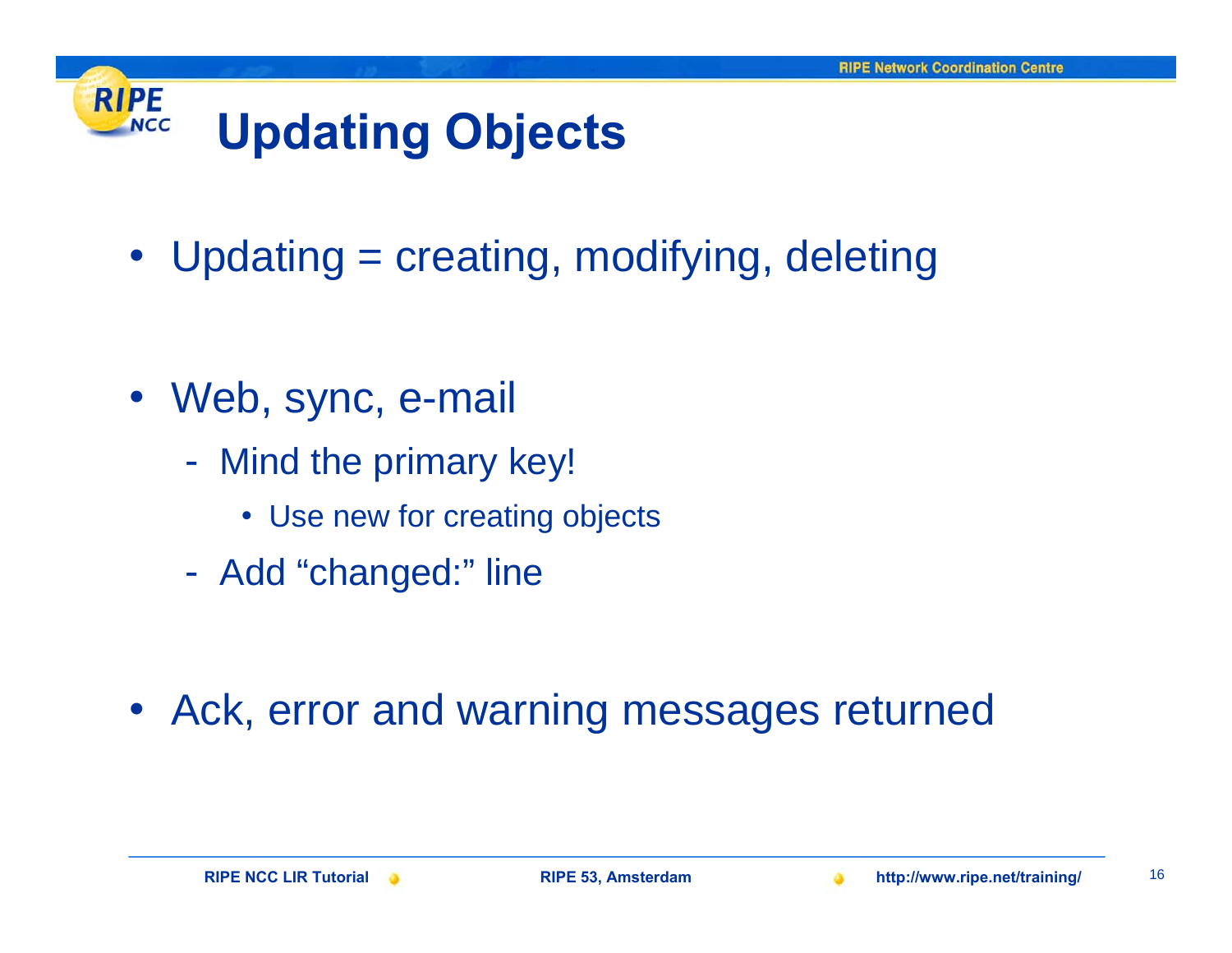### **RIPE Protection of DB Objects NCC**

- **"mnt-by " :** attribute refers to **mntner** object
	- -Checked at every update
- • **Password:** 
	- **CRYPT-PW, MD5-PW,** 
		- <https://www.ripe.net/cgi-bin/crypt.cgi>
- **Private key/Public key**
	- **PGPKEY-<id> & key-cert** object
	- **X.509-<id> & key-cert** object

• Multiple auth / mnt-by / mntner-s are OR-ed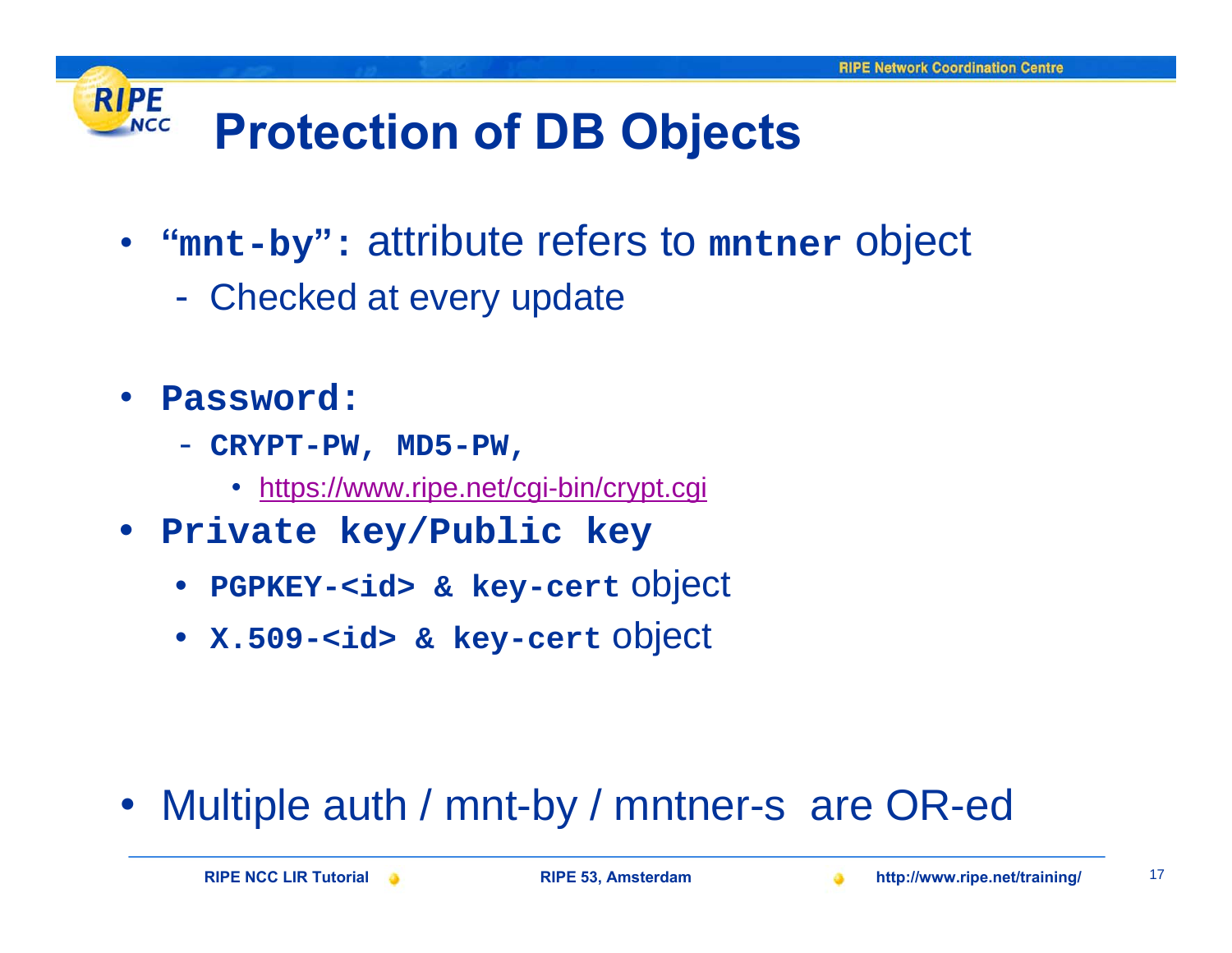### **Multiple Protection Illustrated**



•• In order to update the object AS3003, need to have:

- **Either** the (crypt) password
- **Or** the MD5 password
- **Or** the PGP key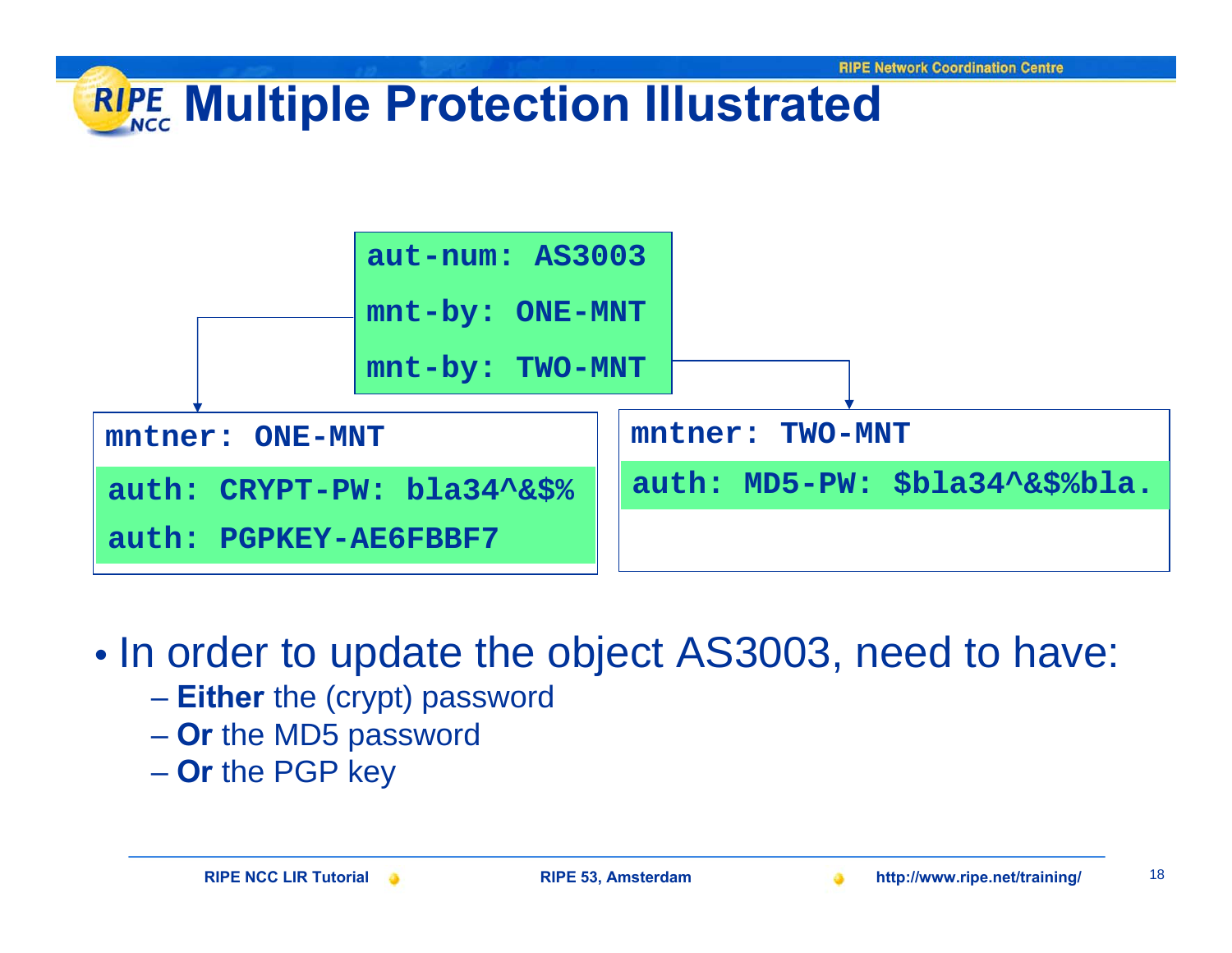

### **Hierarchical Authorisation**

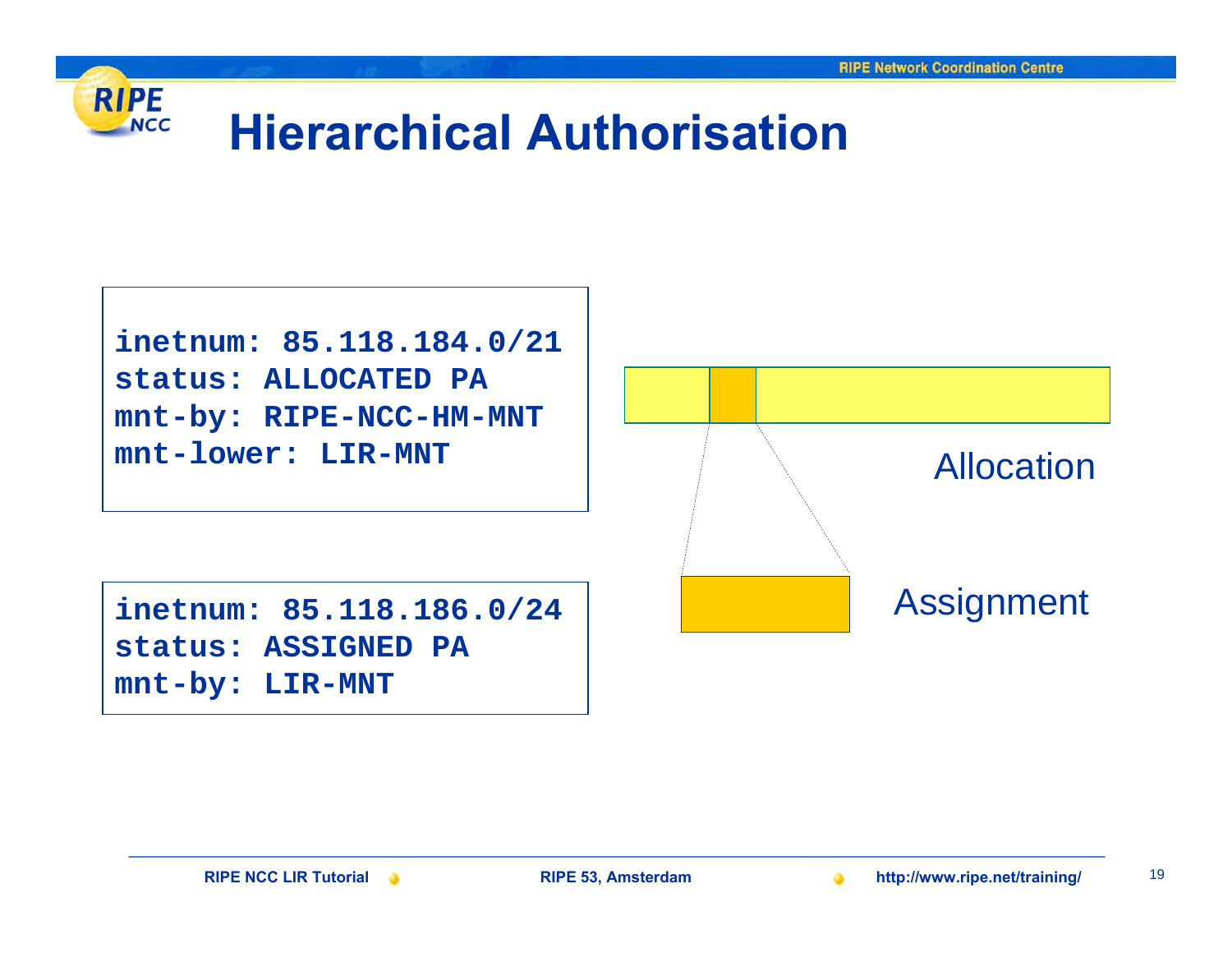#### **RIPE TEST DatabaseNCC**

- Playground Database: "**source: TEST** "
	- **whois –h test-whois.ripe.net**
	- - mailto: [test-dbm@ripe.net](mailto:test-dbm@ripe.net)
		- http://www.ripe.net/db/syncupdates/syncupdate-test-minimal.html
		- http://www.ripe.net/webupdates-test

- Differences from RIPE Database:
	- -Can create ASN objects automatically
	- - Does not contain same info as operational RIPE **Database**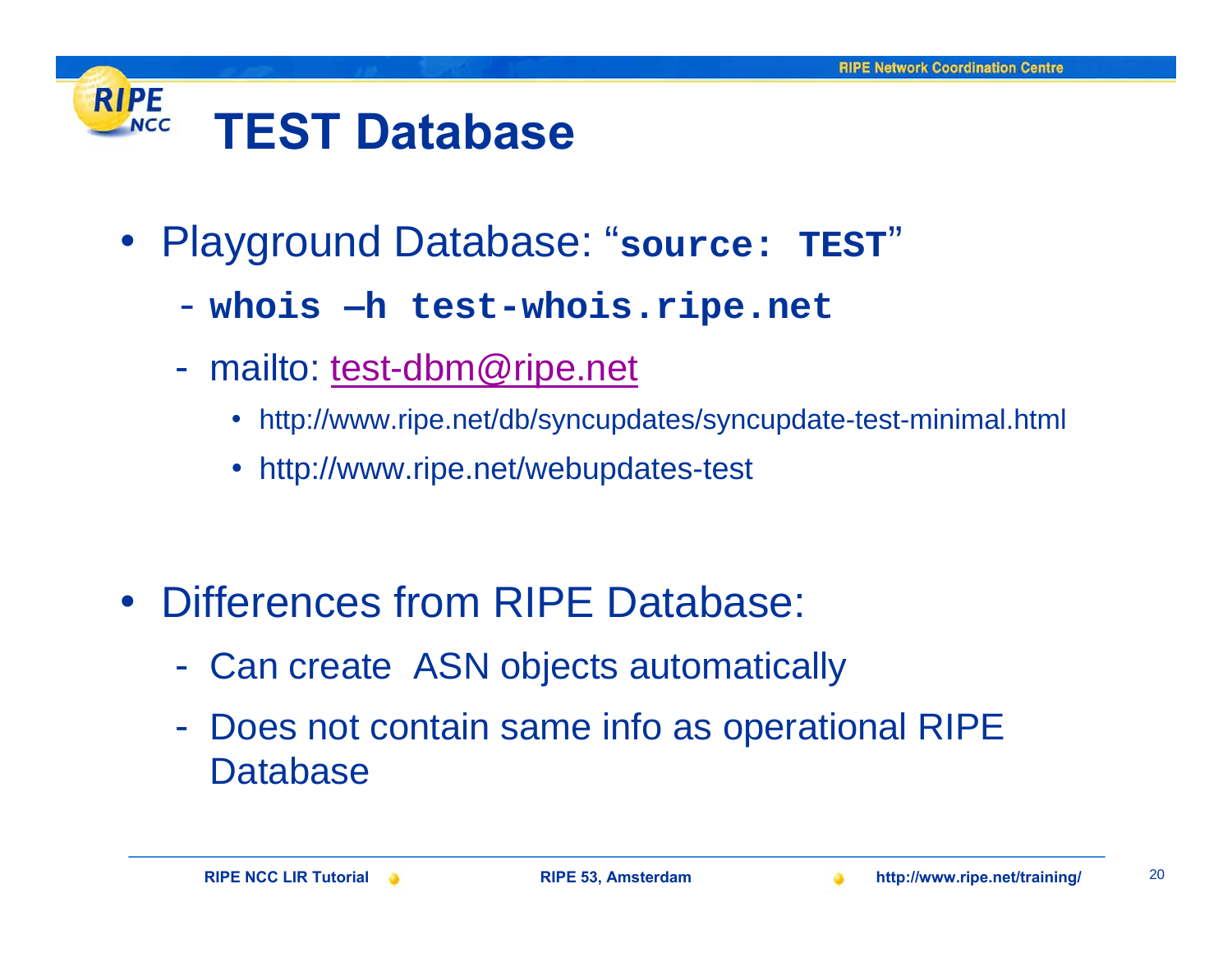

- RIPE Database
- Maintainers
- Hierarchical authorisation

# **Questions?**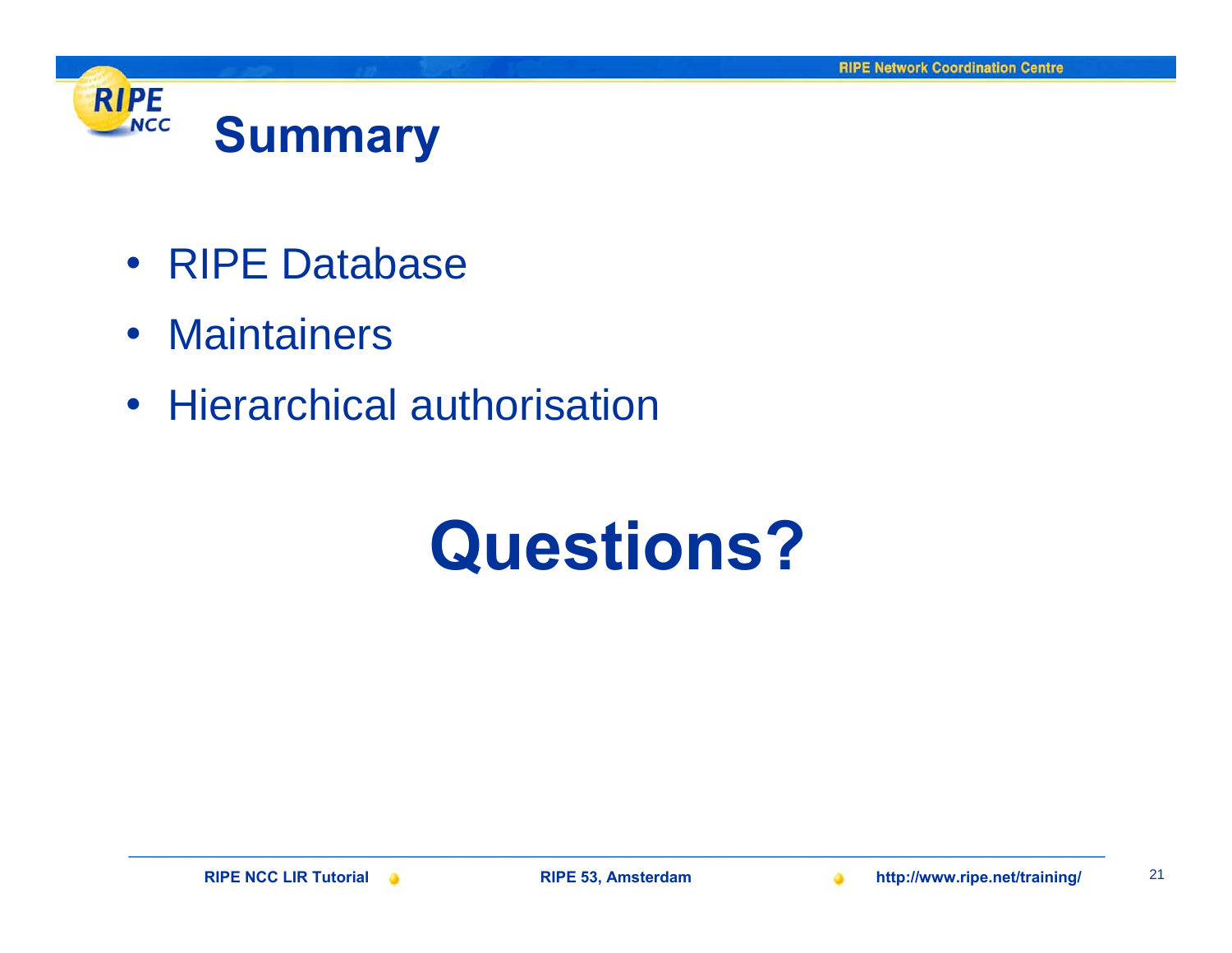

# **Assignment Window**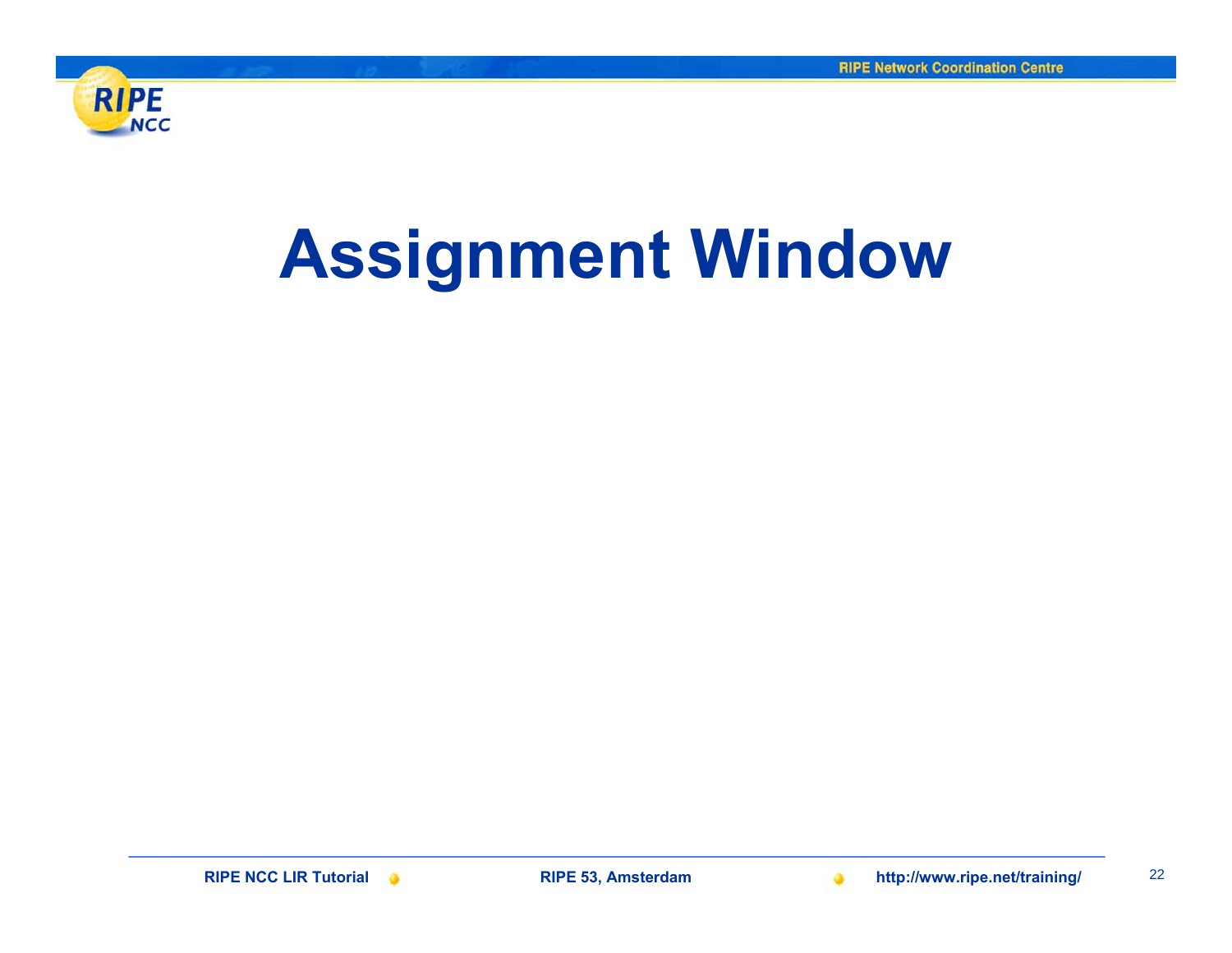### **RIPE NCC Assignment Window Concept**

- Maximum number of IP addresses the LIR can assign without approval from the RIPE NCC
- For each End User, within any 12 months
- New LIR, AW = zero
- RIPE NCC increases AW gradually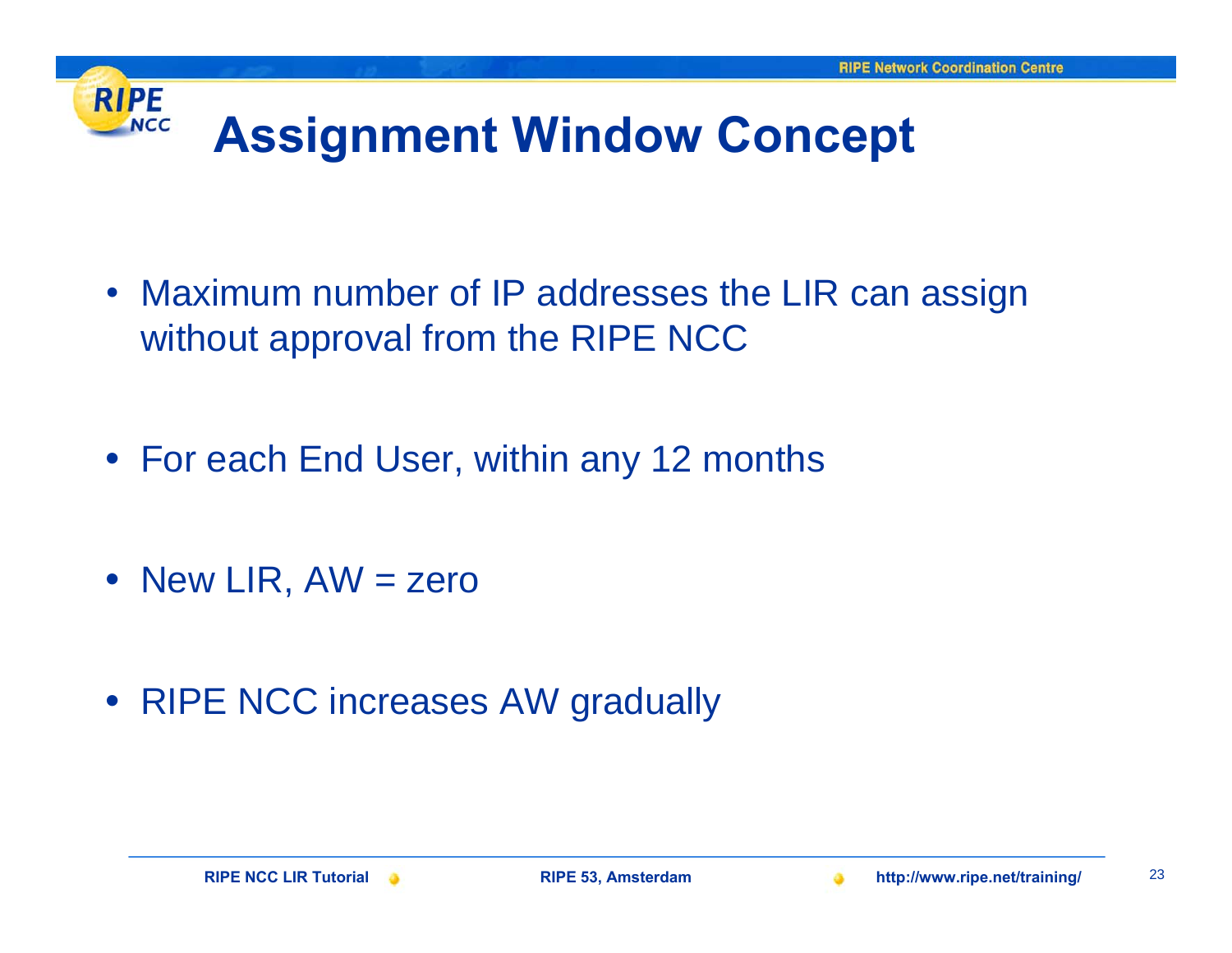#### **RIPE Infrastructure versus End UserNCC**

- LIR / ISP infrastructure
	- **blocks** for co-location: server housing, web hosting
	- **blocks** for connection to End Users (dial-up, P2P)

- End User network
	- -- their equipment, their location
	- -- separate subnet(s)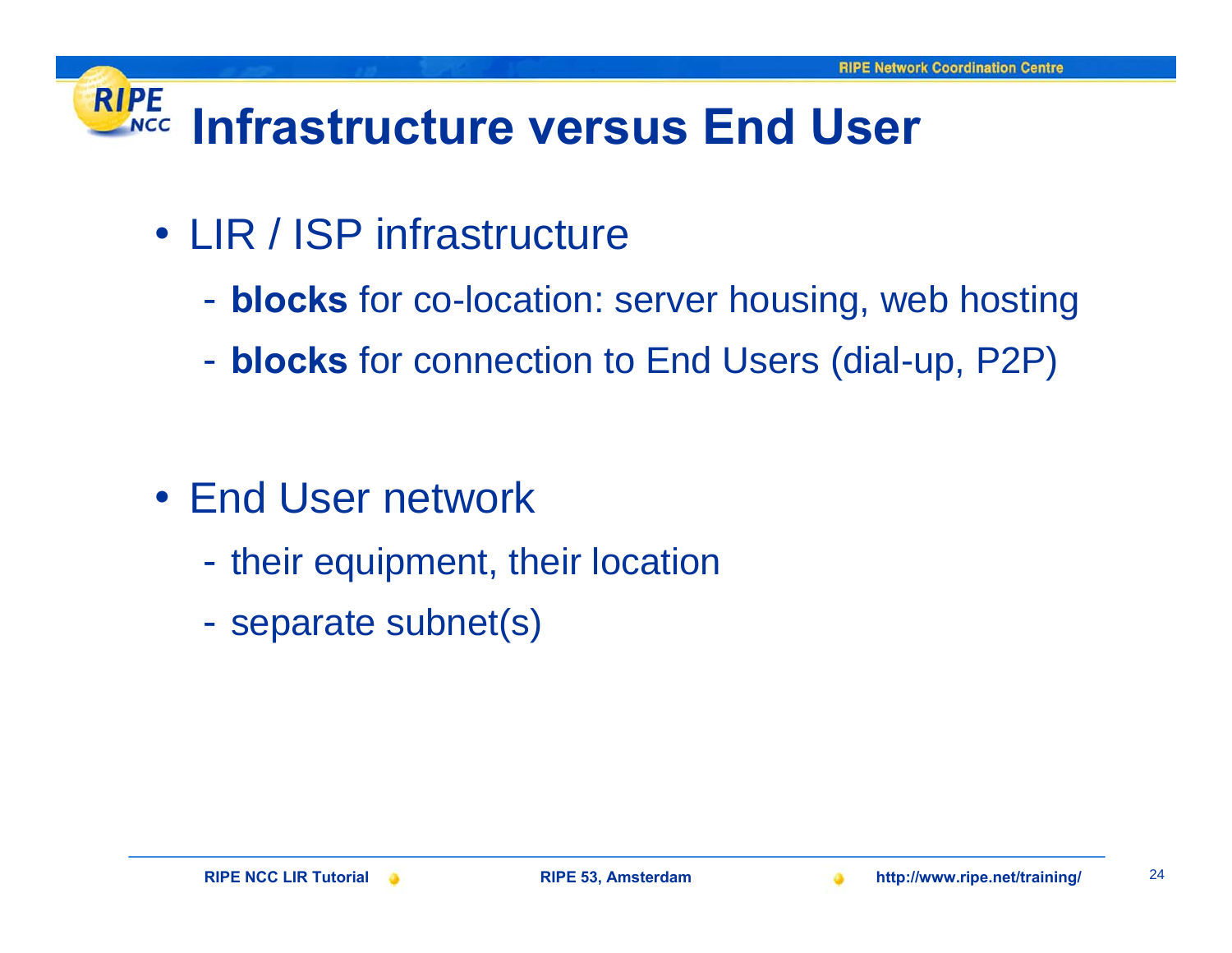### **RIPE Assignments for LIRs' Infrastructure**

- LIR can make multiple assignments to own infrastructure. Each assignment =  $or < AW$
- In **inetnum** object: *separate* attribute:

**remarks: INFRA-AW** 

- Only if assignment hasn't been requested!
- Cannot be merged
- $\bullet$ Keep documentation to justify assignments

•**Assignments > AW : send request to the RIPE NCC !**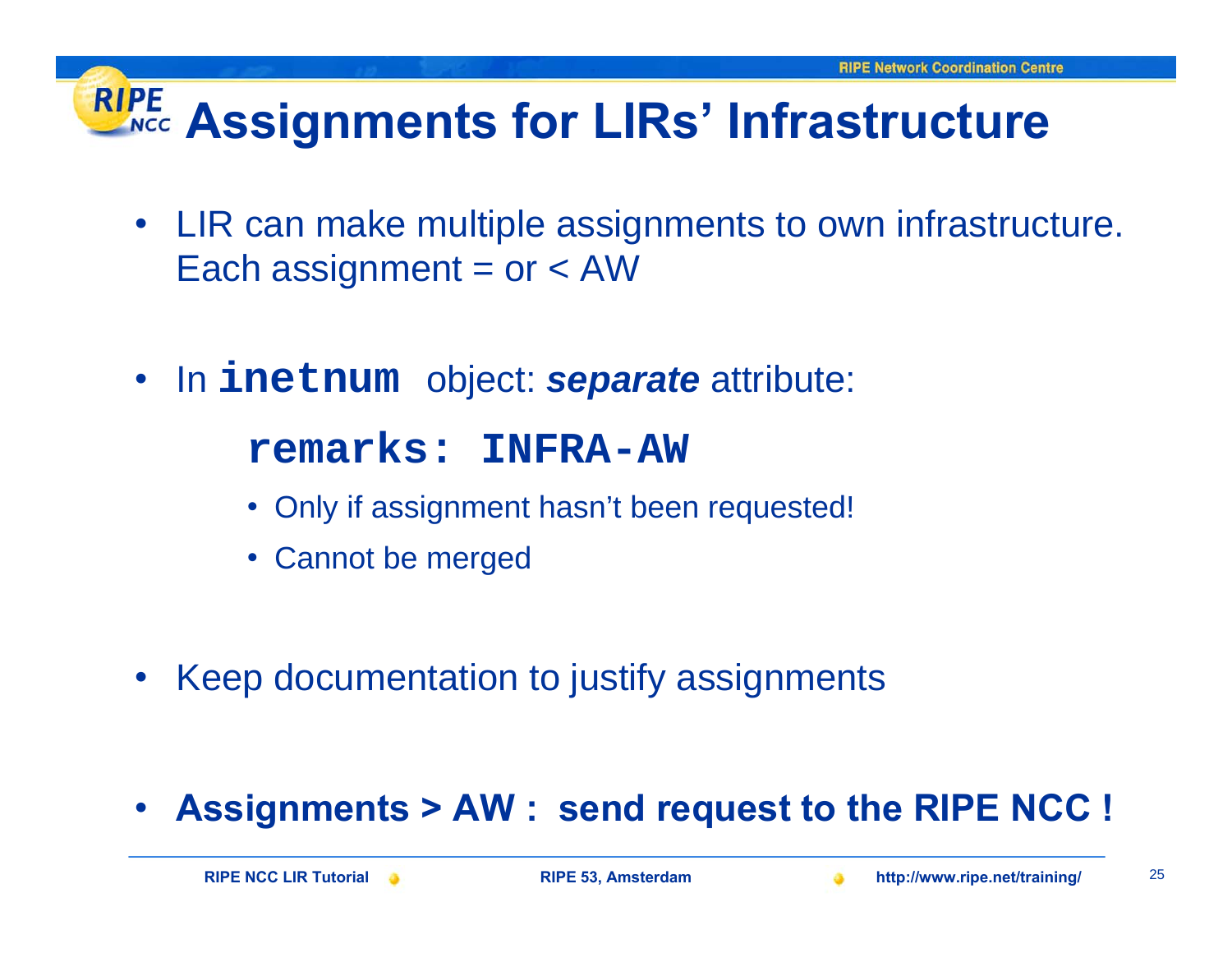

• Request is above AW:

- This request and all previous assignments you made without the RIPE NCC to the same End User in the last 12 months
- New LIR's AW=0 need approval for **every** assignment!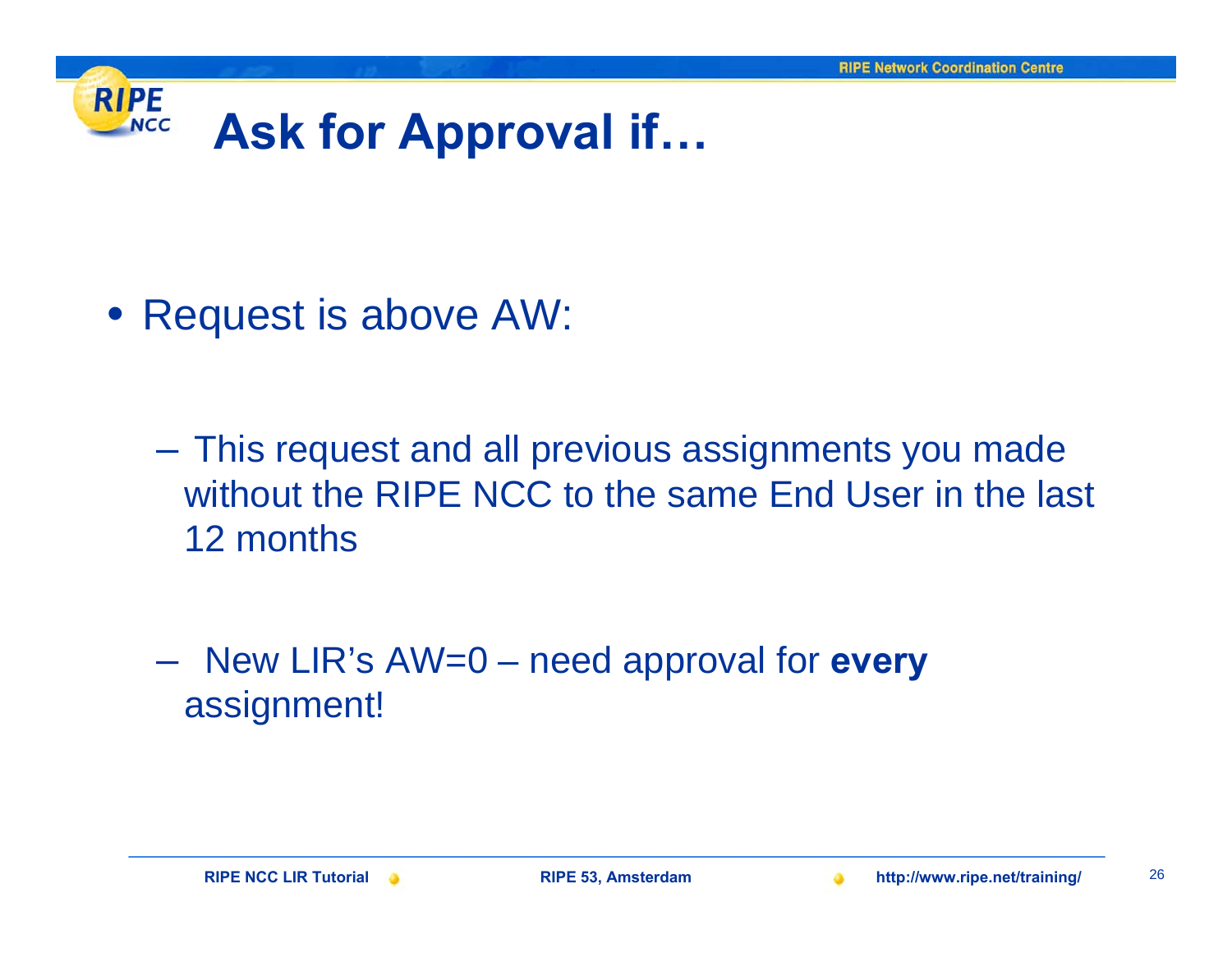

- $\bullet$ New LIR: AW=0
- $\bullet$ Assignment > AW: send request for approval
- $\bullet$ Assignment < AW: evaluate & assign yourself

# **Questions?**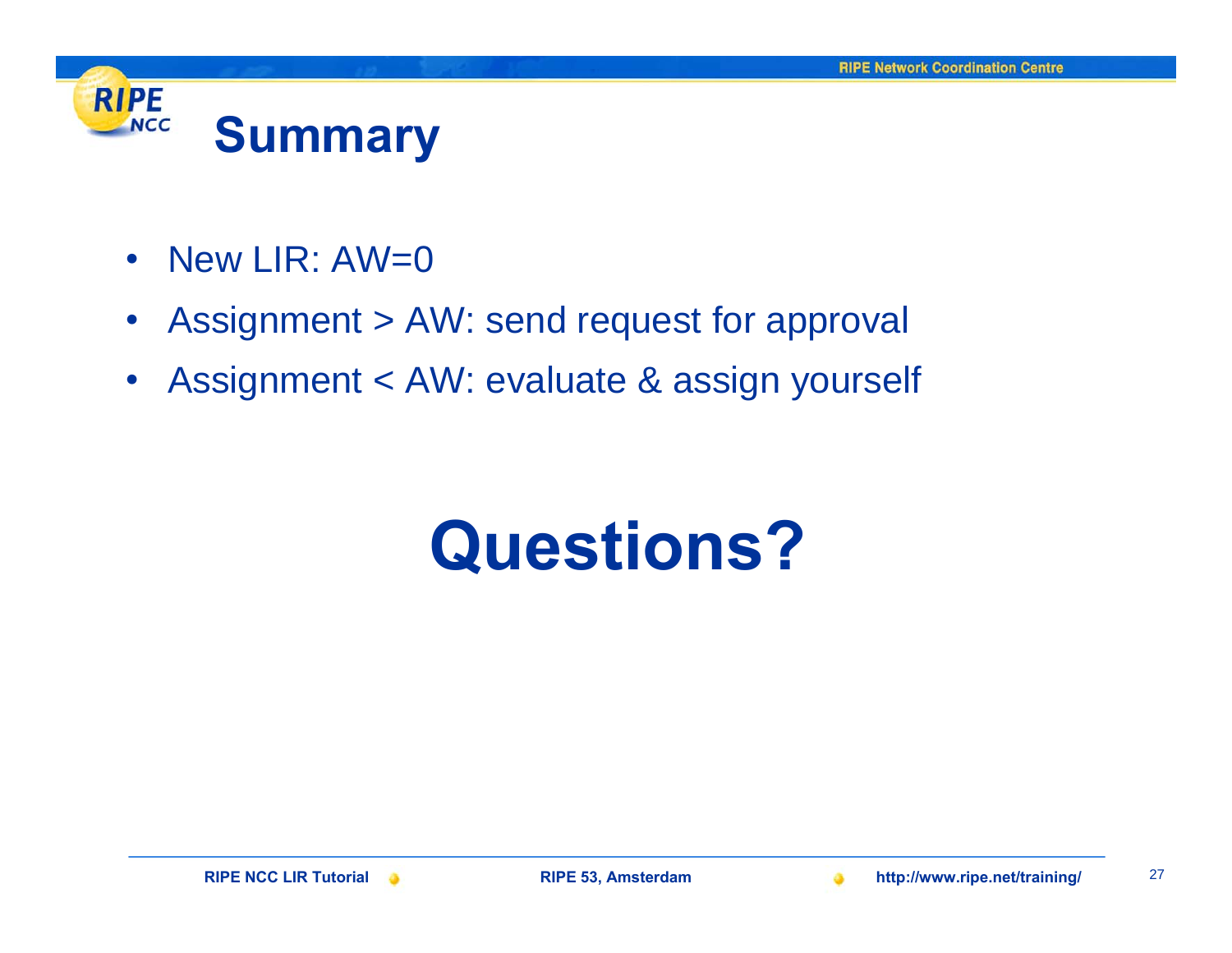

# **Making Assignments**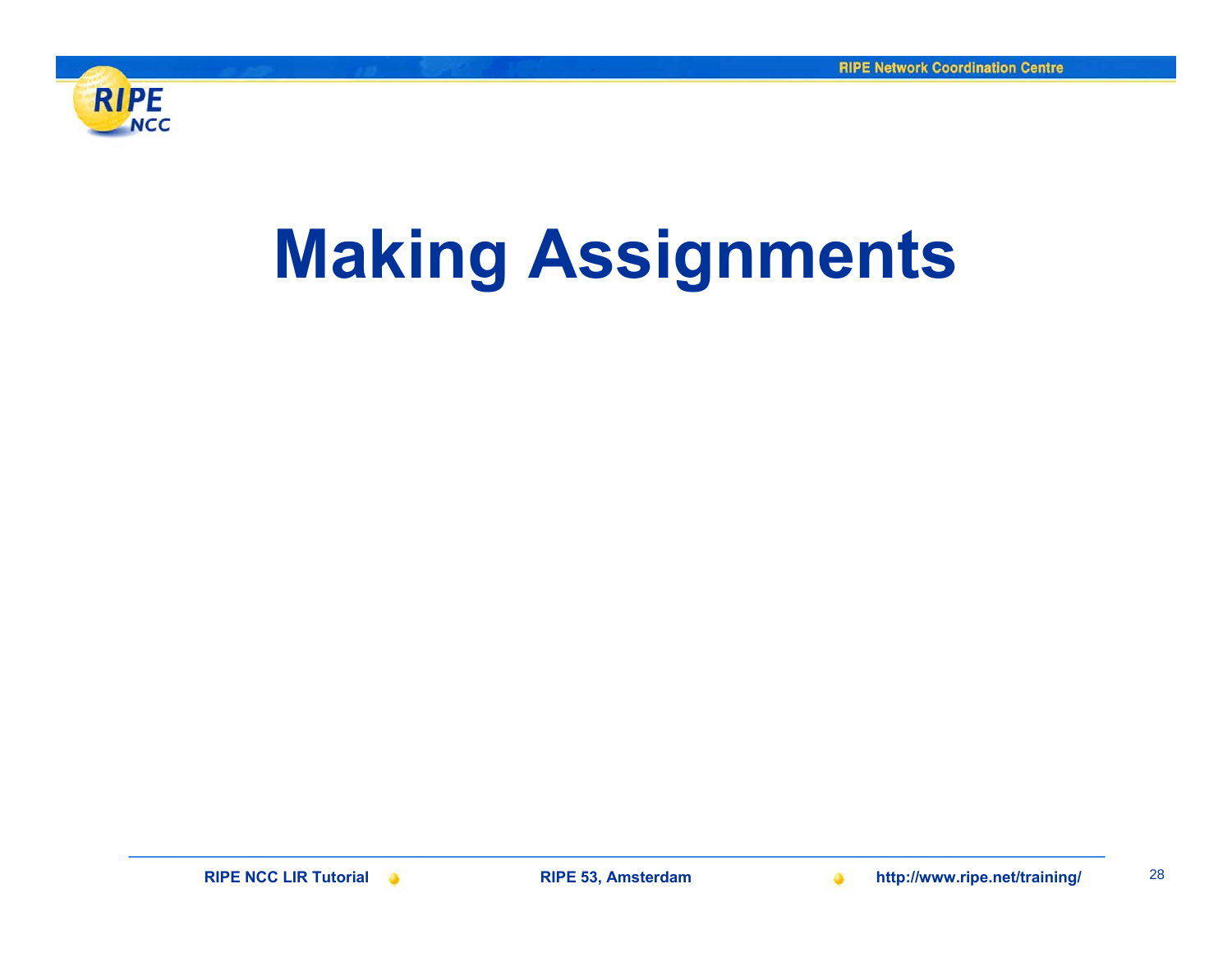

### **Get it Right**

- Before sending PA request, read:
	- FAQ, "Quick Tips"
	- -"IPv4 Address Assignment and Allocation Policies"
	- "The LIR Handbook"
- Request online via LIR Portal
	- or "PA Assignment Request Form"
	- or "PA Assignment Wizard" via LIR Portal

• Not more than 5 requests at a time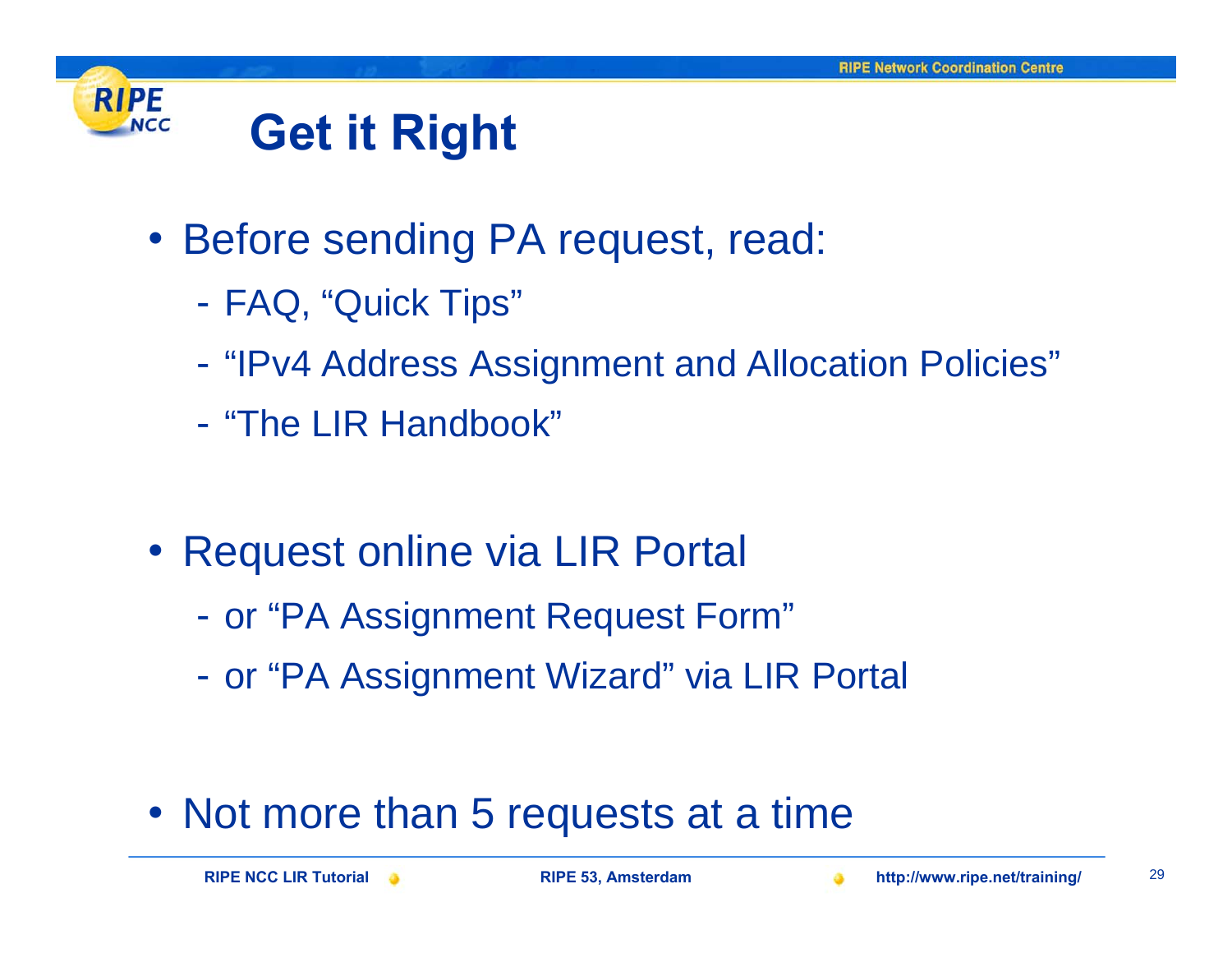

## **Step 1: LIR Collects Information**

- Why?
	- $\mathcal{L}_{\mathcal{A}}$ To determine the operational need
	- $\mathcal{L}_{\mathcal{A}}$ To justify the decision
- Info needed
	- Contact details
	- $\mathcal{L}_{\mathcal{A}}$ Network setup
	- $\mathcal{L}_{\mathcal{A}}$ Current address space usage
	- -Address space requirements
	- $\mathcal{L}_{\mathcal{A}}$ Future plans
- Confidential, local language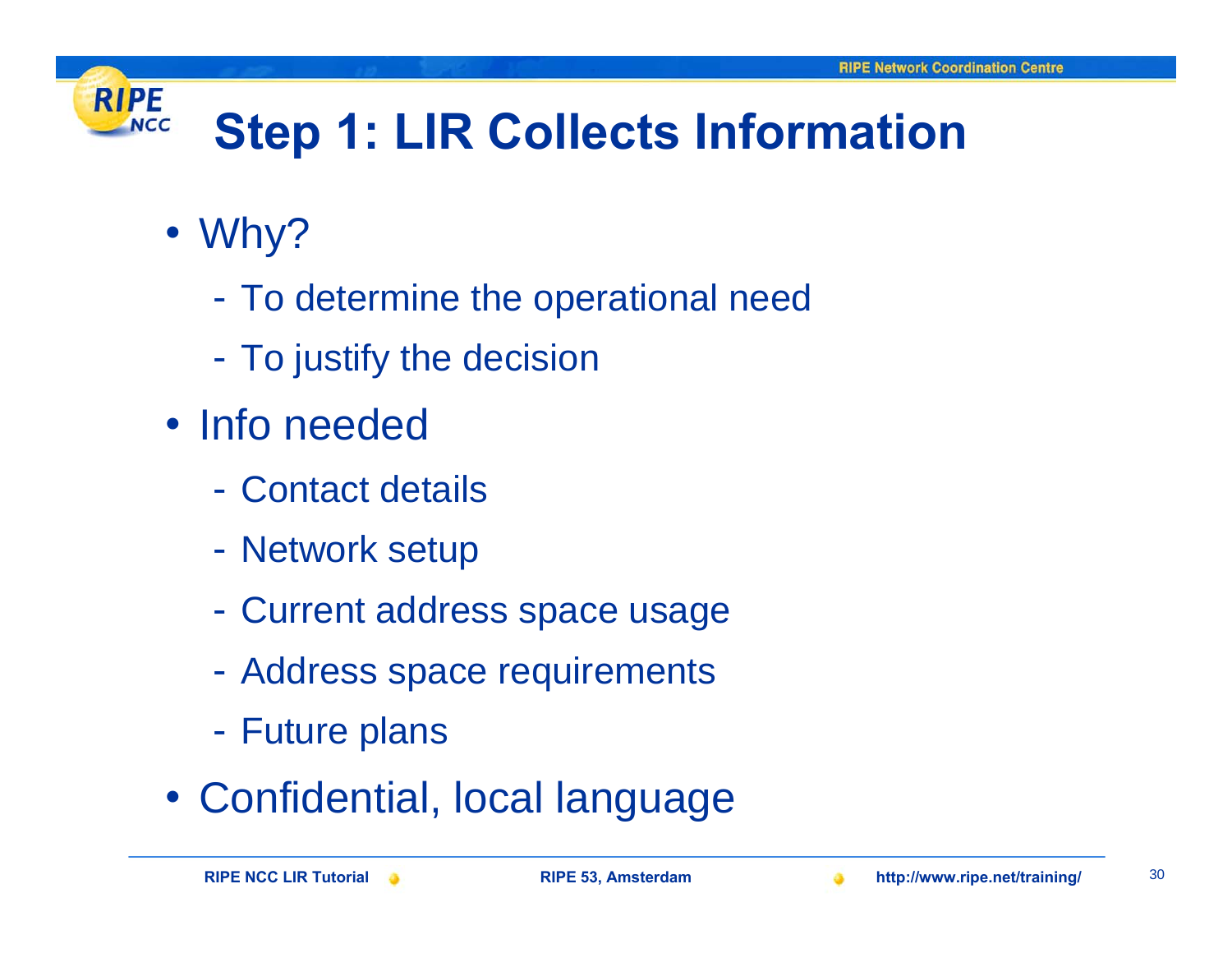

## **Step 2: LIR Evaluates Request**

- Current address space
- Returning addresses?
	- –Renumbering encouraged!

- All subnets classless
- Planning of growth two years ahead maximum
	- utilisation: 25% now, 50% in one year

**RIPE NCC LIR Tutorial RIPE 53, Amsterdam http://www.ripe.net/training/** <sup>31</sup>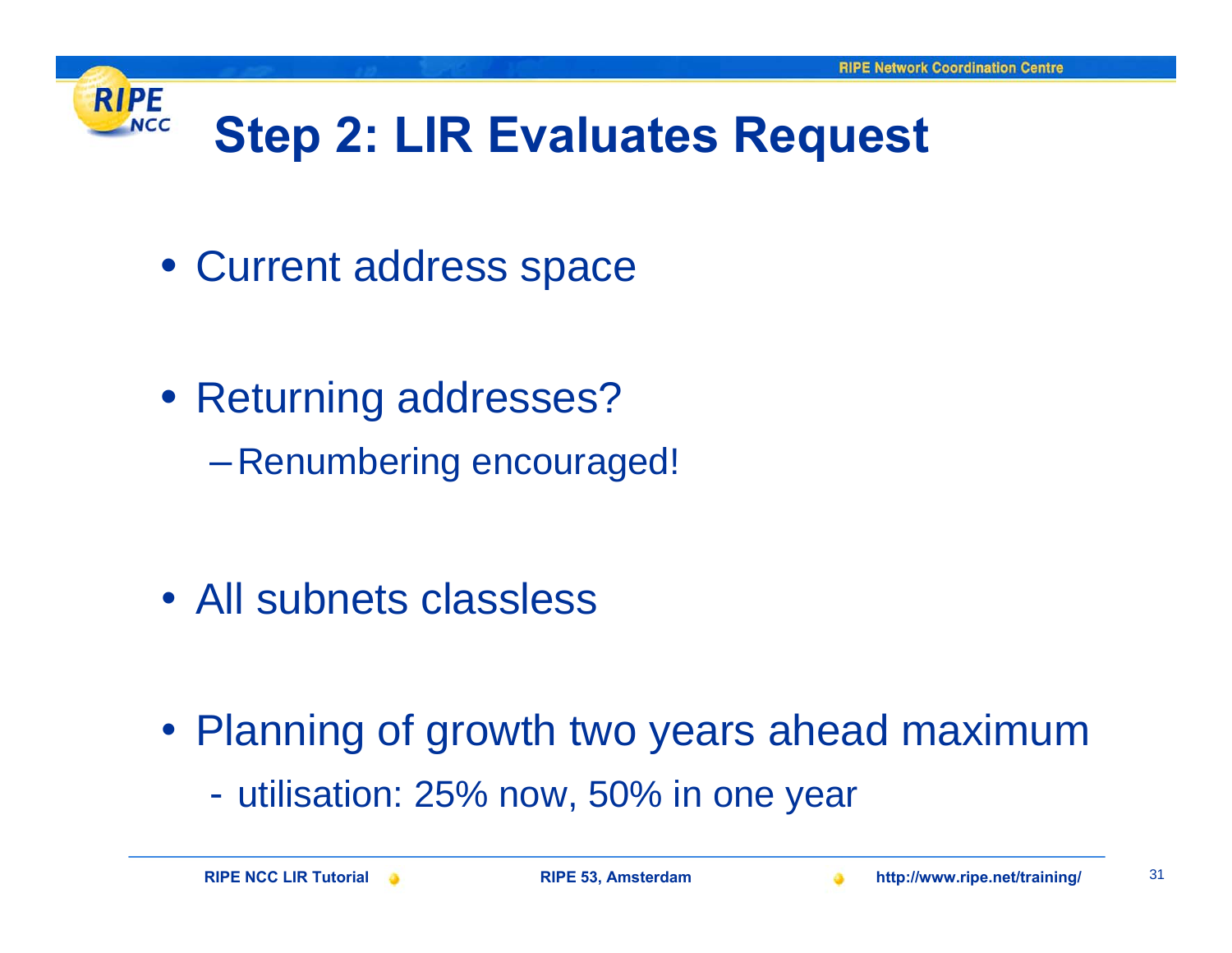

- Size
	- Based on demonstrated need
- For End User? For own Infrastructure?
- Classless
	- $\mathcal{L}_{\mathcal{A}}$ "/23 & /25" or /27… not always /24

- Range
	- Your choice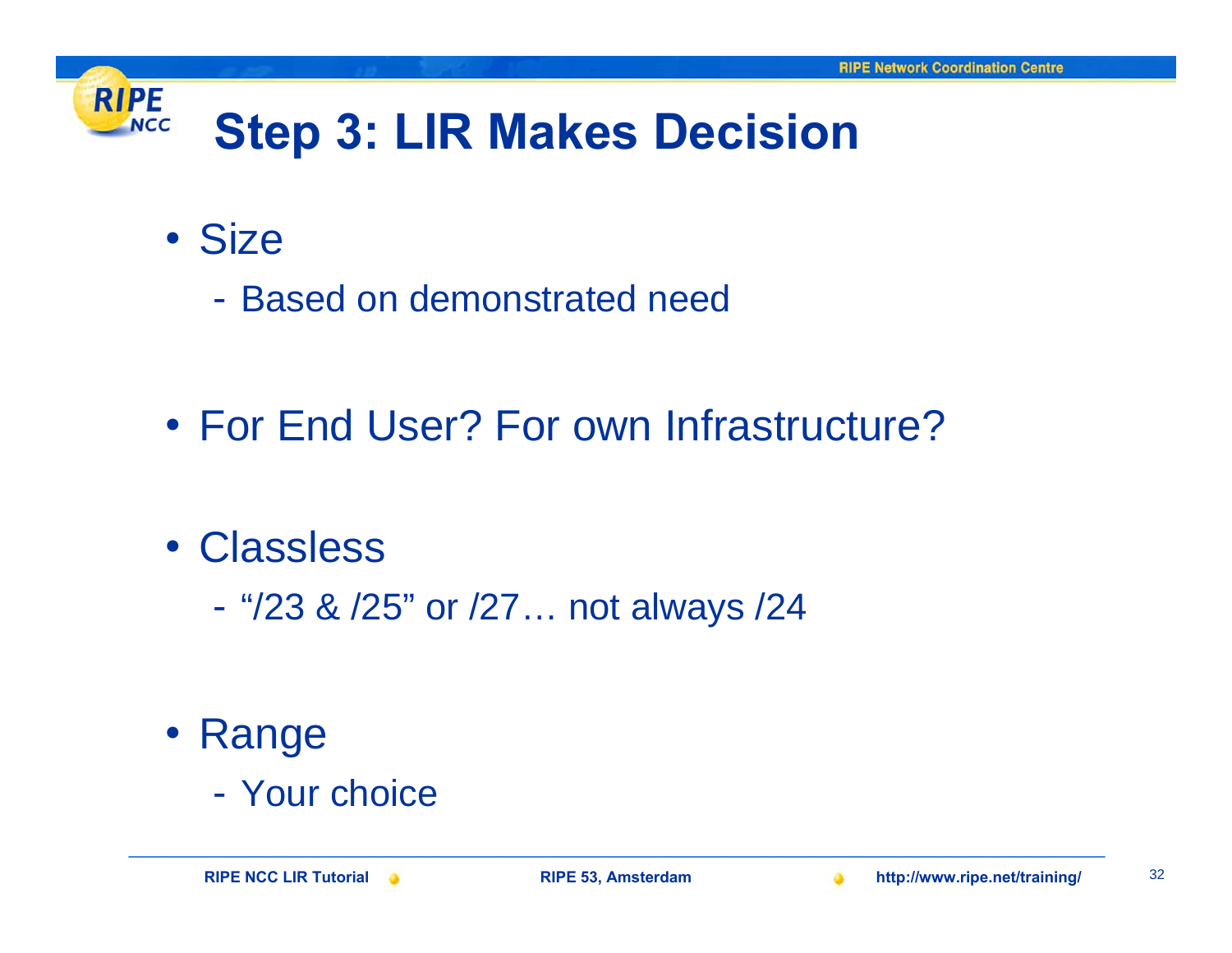

**RIPE NCC LIR Tutorial RIPE 53, Amsterdam http://www.ripe.net/training/** <sup>33</sup>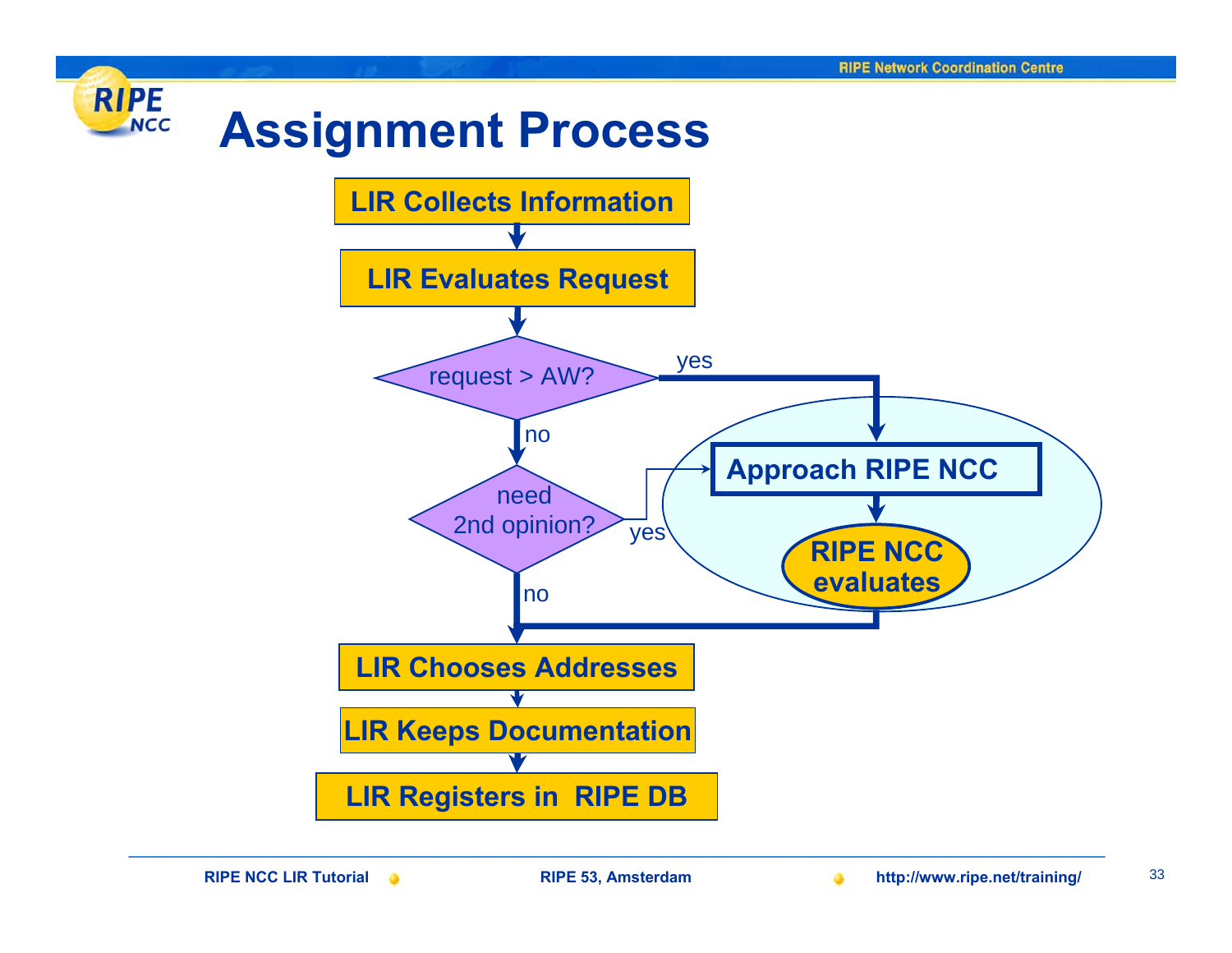### **RIPE Step 4: Request Form NCC**

- General Information
- Address Space User
- Addressing Plan
- Equipment description
- Network description
- Network diagram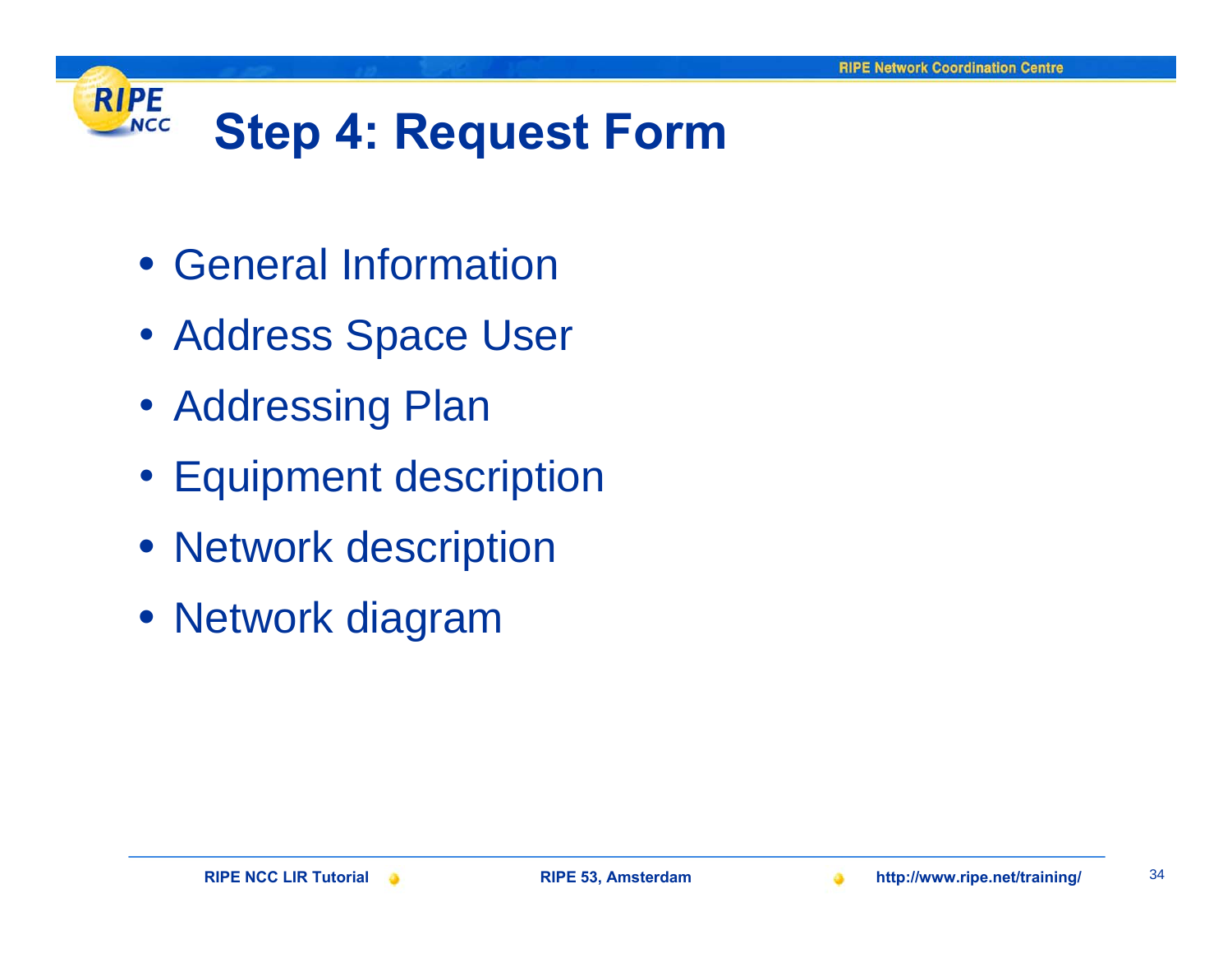#### **Portal CommunicationRIPE NCC**

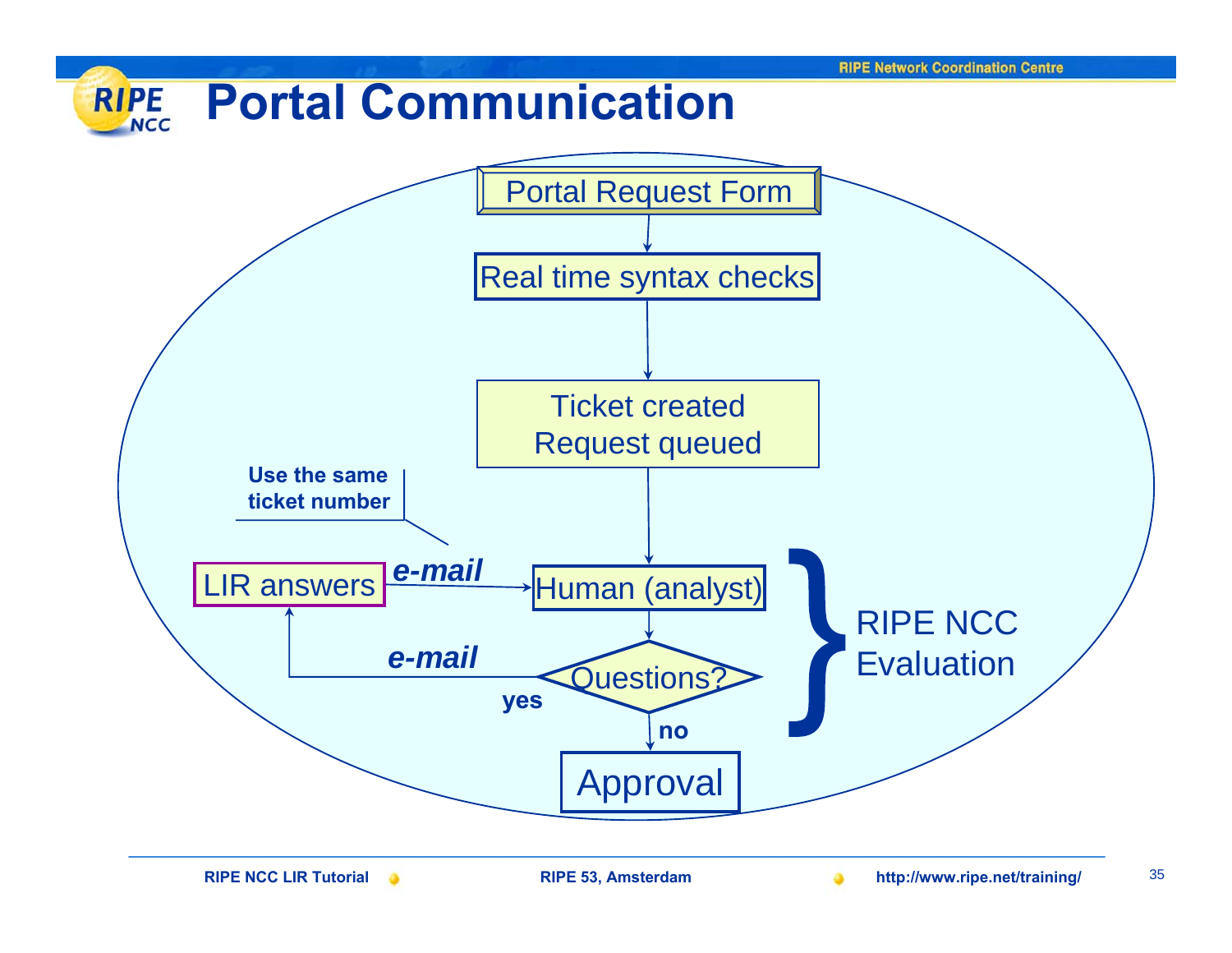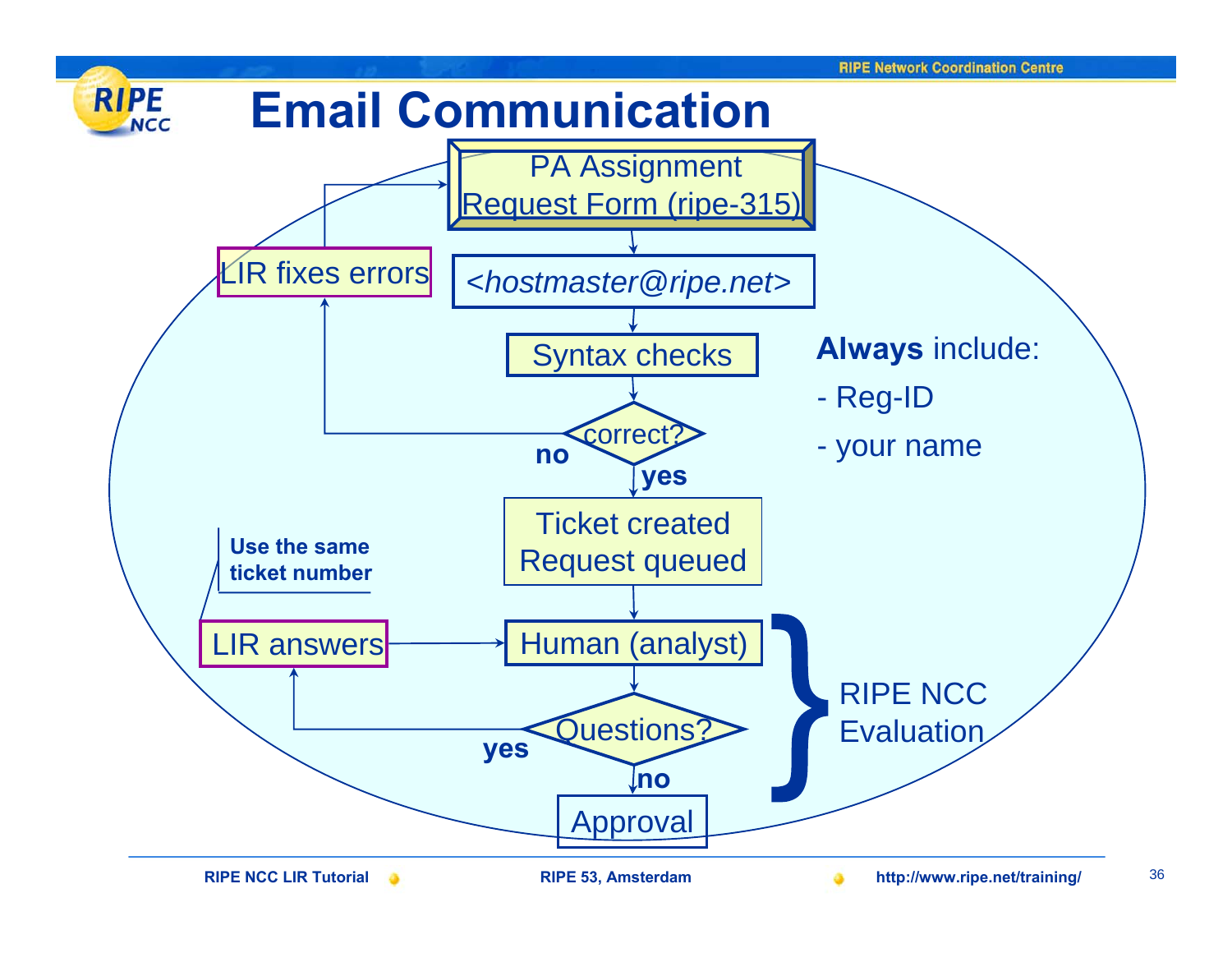#### **RIPE RIPE NCC Evaluates Requests NCC**

- Based on "IPv4 Address Policies" document
	- $\mathcal{L}_{\mathcal{A}}$  Dynamic assigning encouraged
		- not static

- $\mathcal{L}_{\mathcal{A}}$  More than /20: usage statistics verification
	- Always-on technologies: xDSL, cable, GPRS…
- $\mathcal{L}_{\mathcal{A}}$  Name-based virtual web hosting encouraged
	- not IP-based
	- exceptions: SSL, ftp & mail servers...

**RIPE NCC LIR Tutorial RIPE 53, Amsterdam http://www.ripe.net/training/** <sup>37</sup>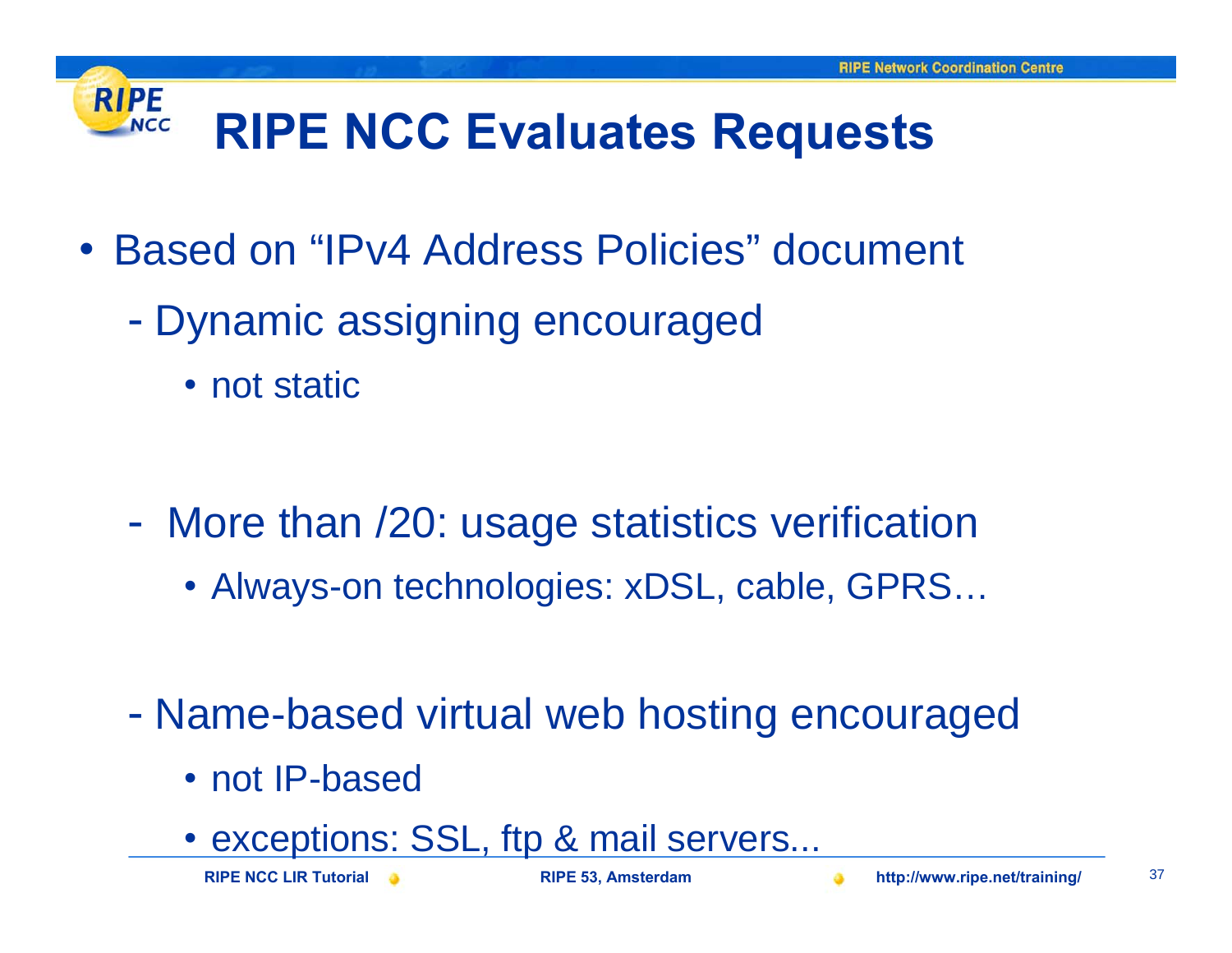

- RIPE NCC sends approval message to LIR
	- Size
	- -**"netname:"**
	- Date
		- ticket closed
- LIR keeps approval message
	- keep all original documents too
- Next steps
	- LIR chooses addresses
	- LIR creates **inetnum** object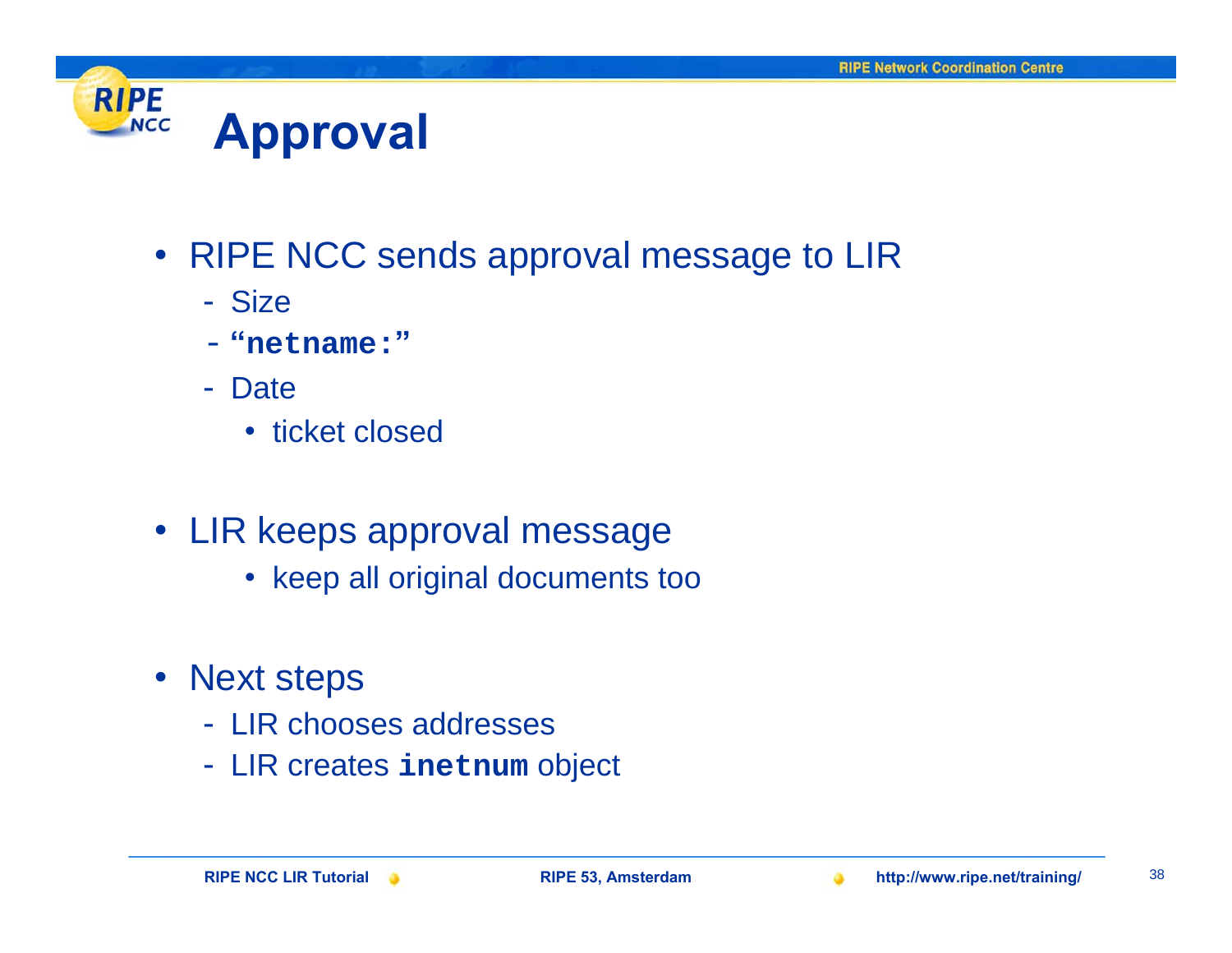

## **Step 5: LIR Registers in RIPE DB**

- Validity
- Uniqueness
- Overview
	- range
	- netname
- Contact info
	- admin-c
	- tech-c

### • **inetnum** must match internal documentation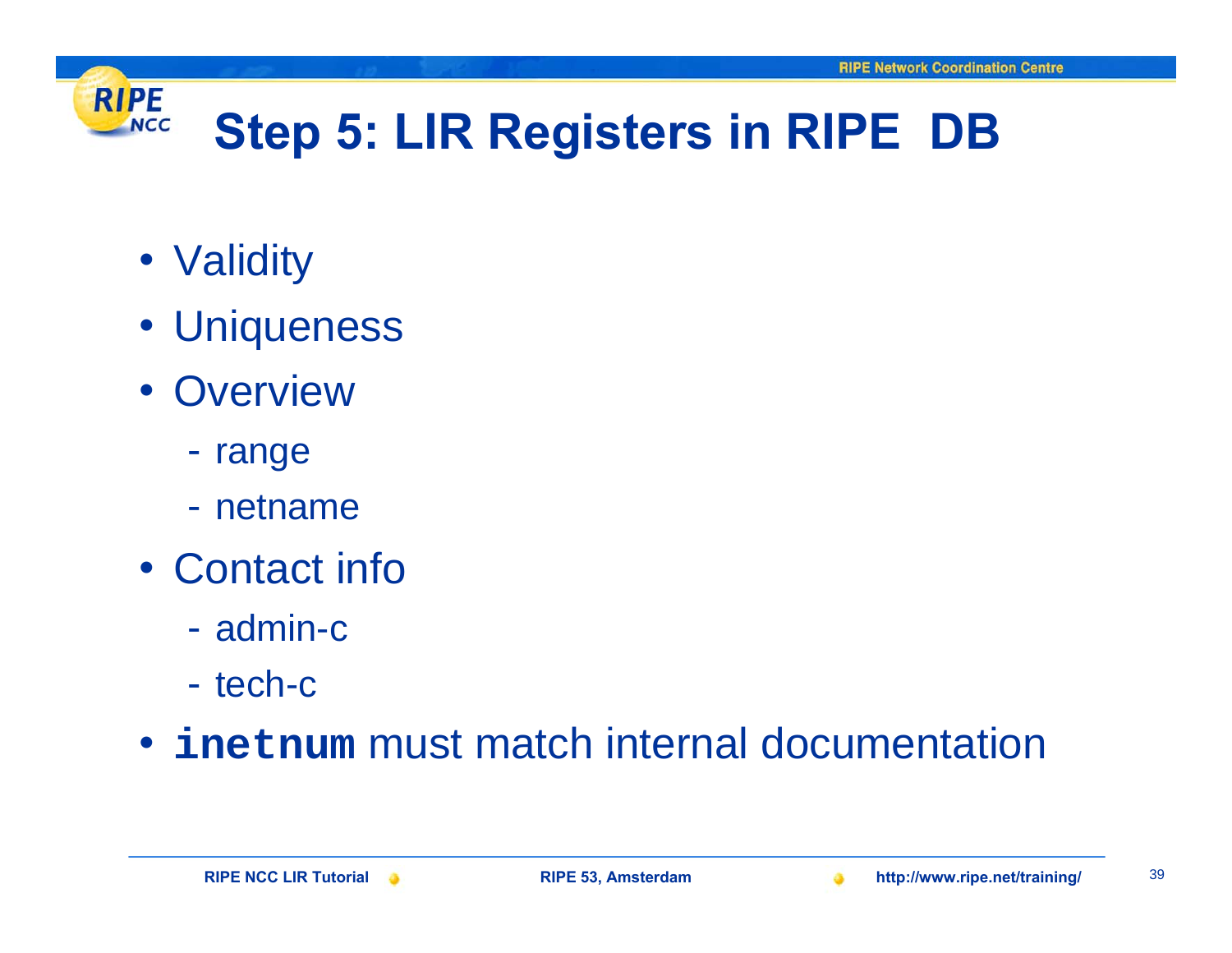

## **Registering End Users Separately**

• Obligatory

- Benefits:
	- Abuse complaints can go directly to End User
	- Network operators can block End User prefix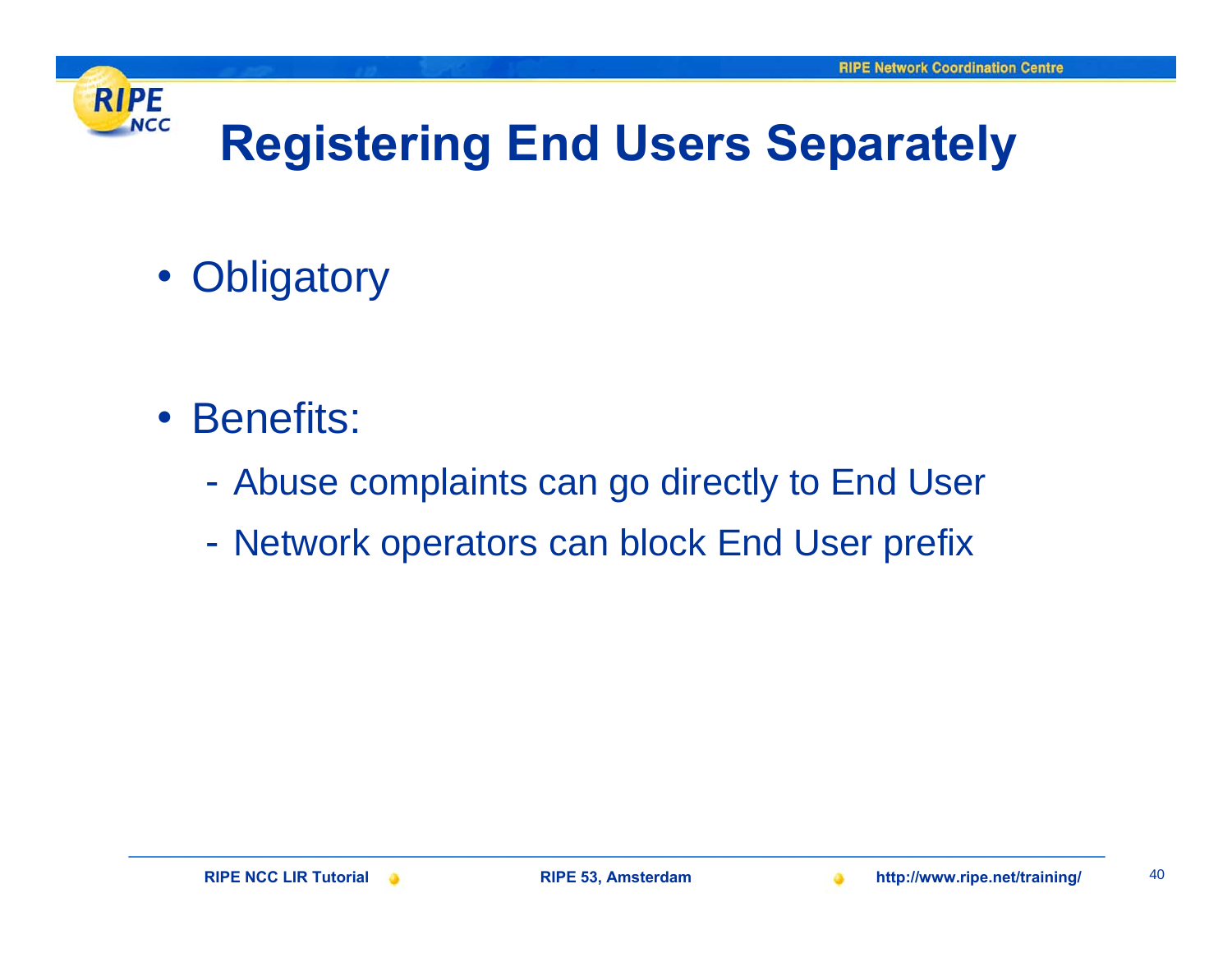

- Evaluate End User needs
- Always register End Users separately

# **Questions?**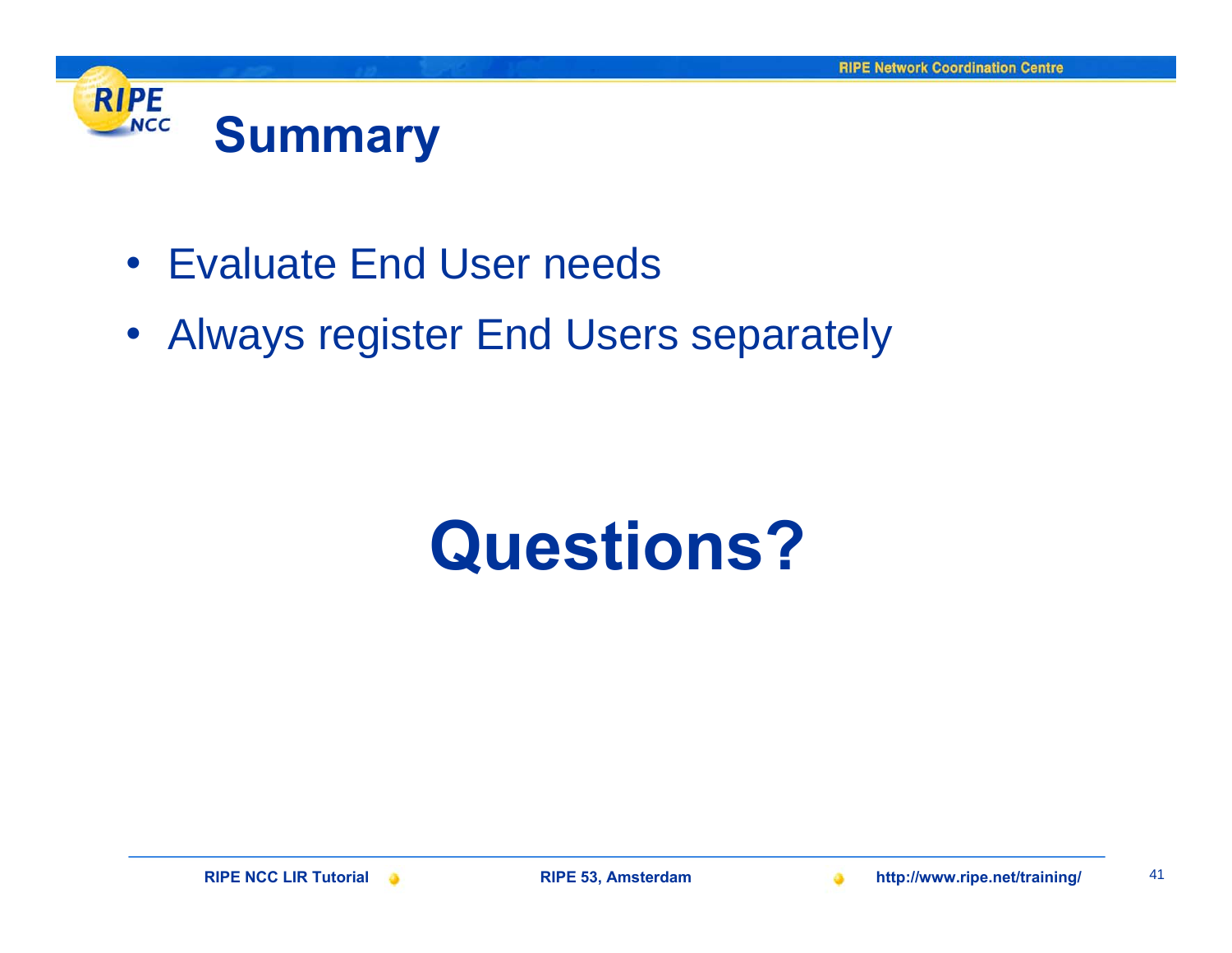

# **PI Address Space**

**RIPE NCC LIR Tutorial RIPE 53, Amsterdam http://www.ripe.net/training/** <sup>42</sup>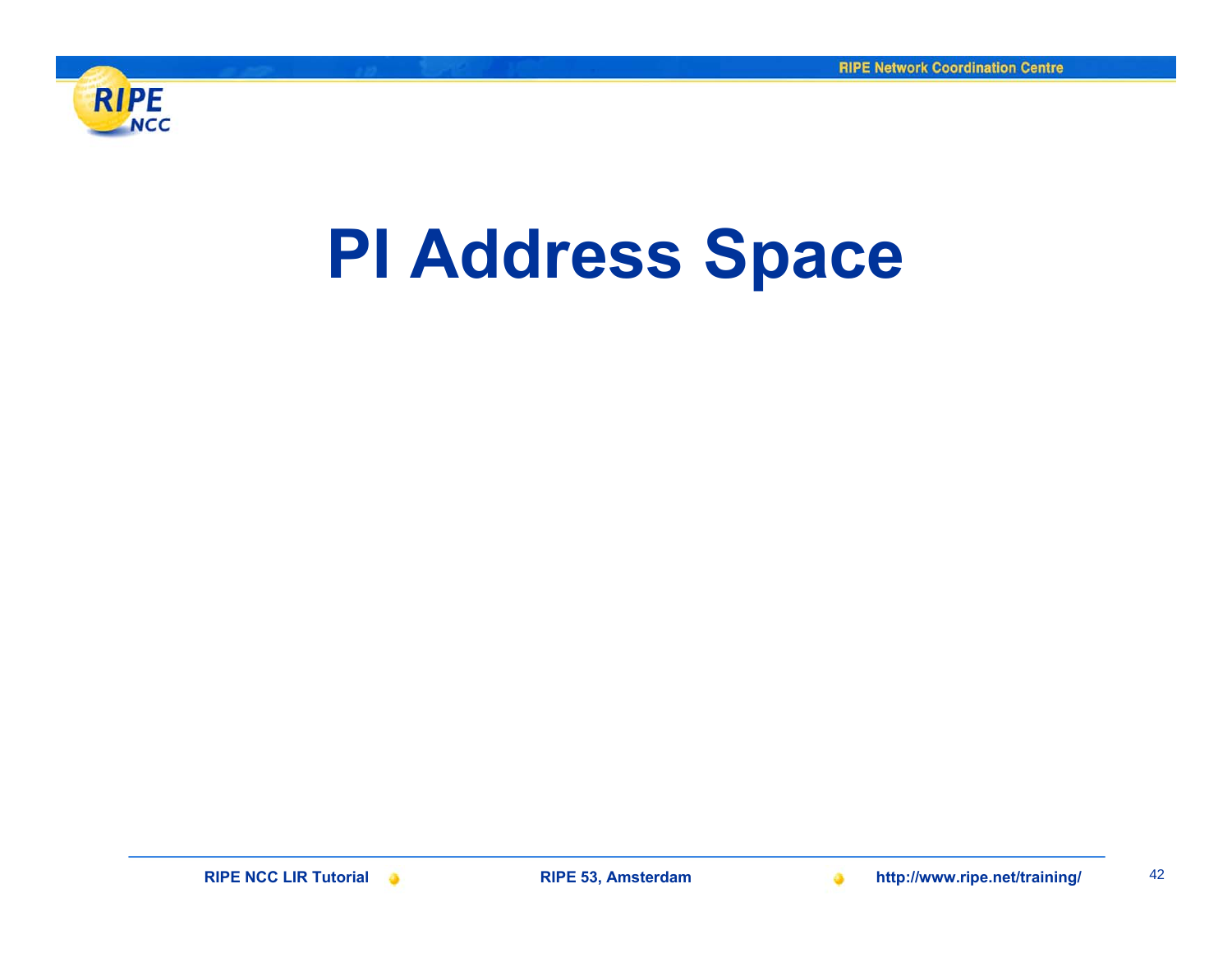#### **RIPE PA versus PI Assignments NCC**

- **P**rovider **A**ggregatable assignments
	- LIR assigns to End User
	- Must renumber when changing providers
	- Only way to effectively scale the Internet!
- **P**rovider **I**ndependent assignments
	- RIPE NCC assigns to End User
	- Portable
	- Can be difficult to route
	- Next assignment not aggregatable
	- Affects yearly fee
	- Increases size of the routing tables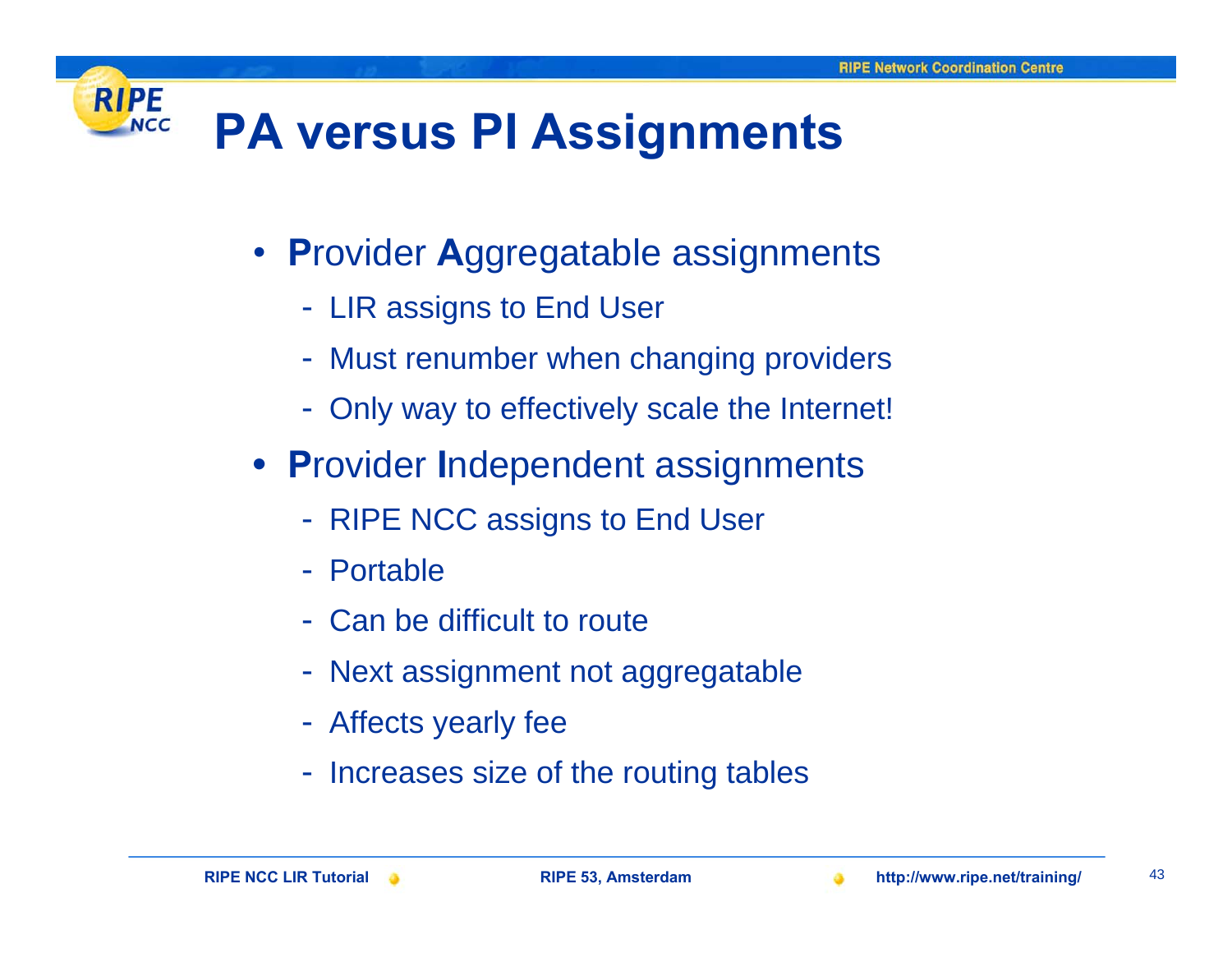

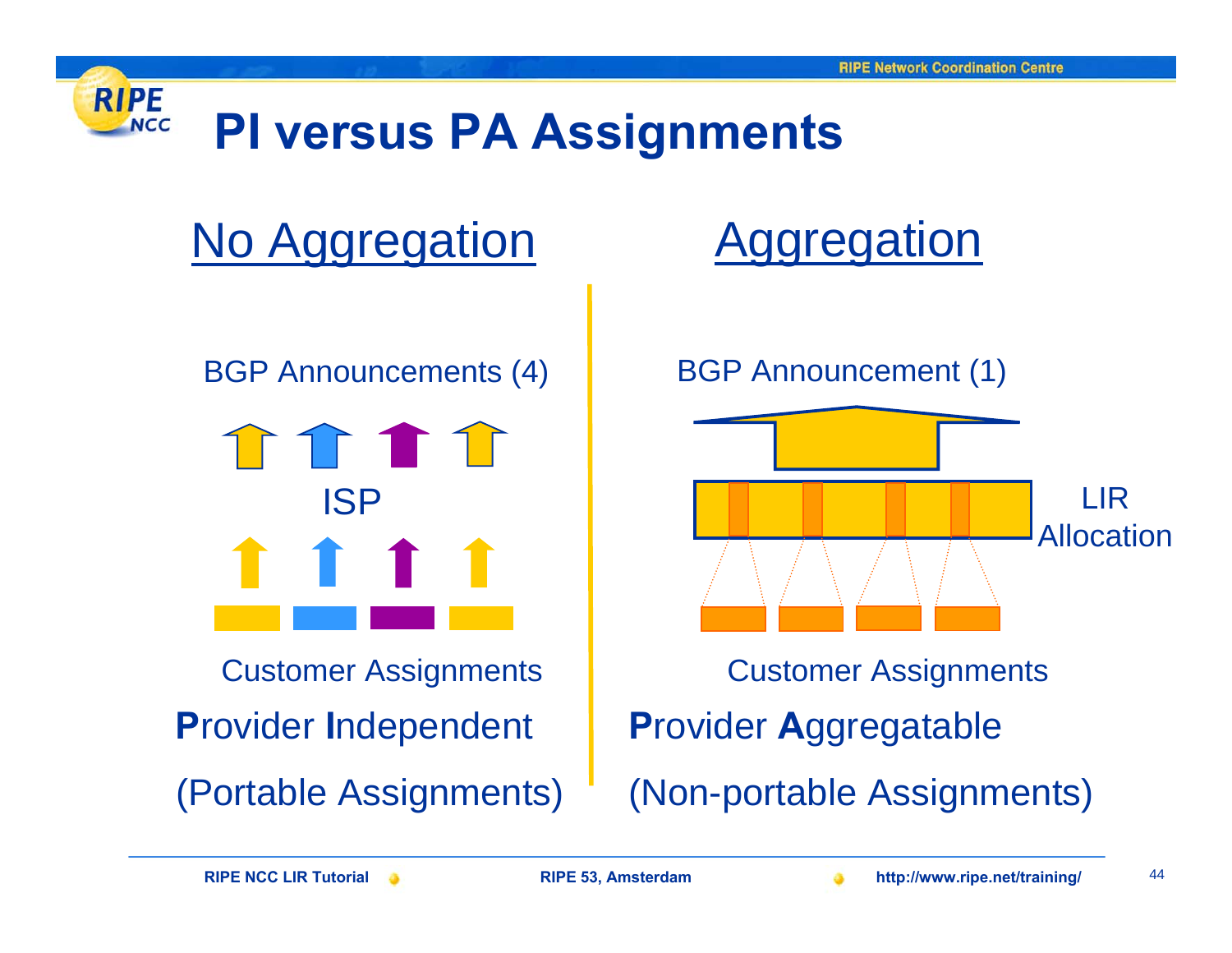### **RIPE Requesting PI Space NCC**

- Explain consequences to End User
- Create RIPE Database objects -**person/role, mntner, organisation**

- Send request on behalf of End User
	- $\mathcal{L}_{\mathcal{A}}$ LIR Portal, or
	- $\mathcal{L}_{\mathcal{A}}$ "PI Assignment Request Form"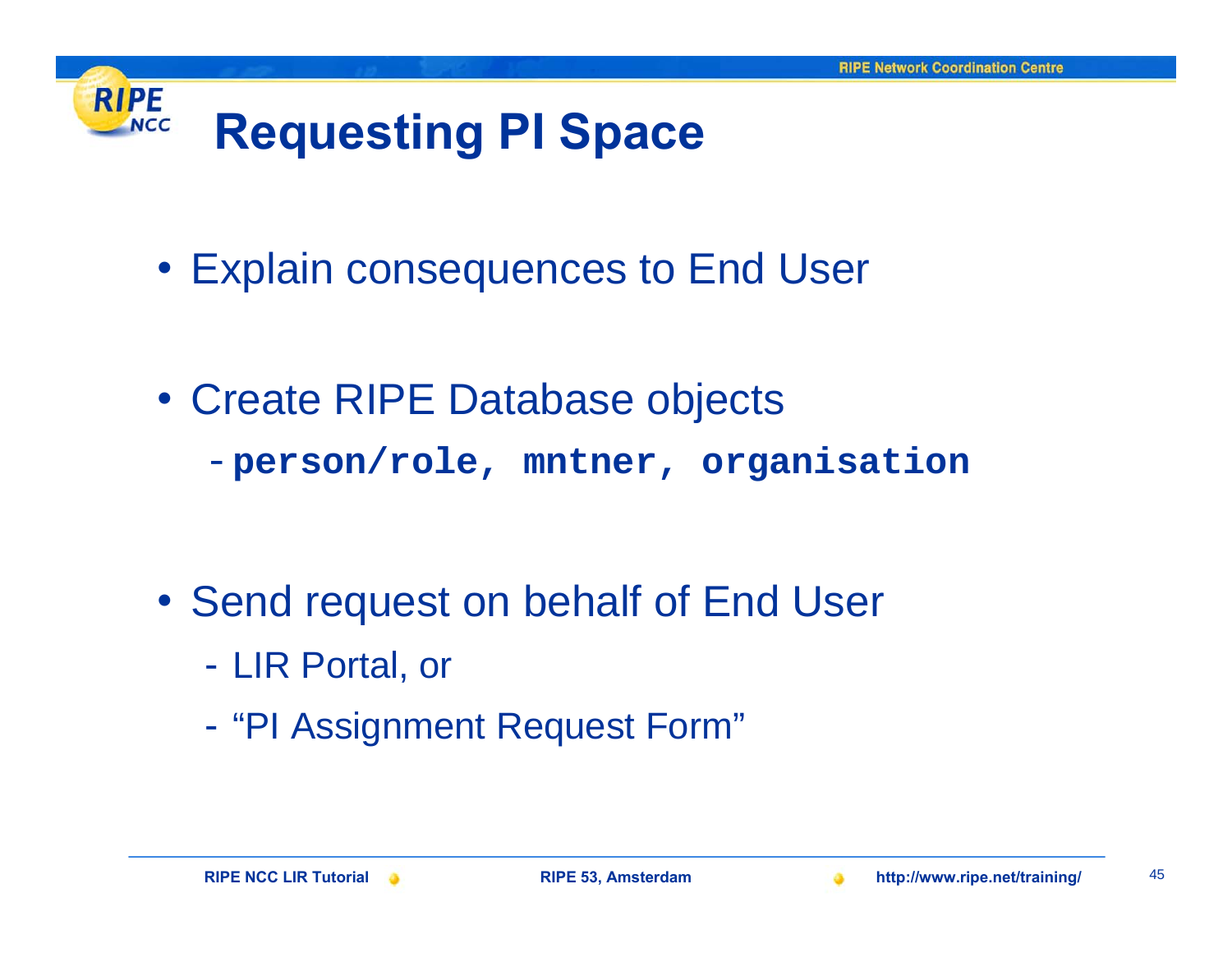#### **RIPE Evaluation of PI requests NCC**

- Additional questions
	- Why does End User want PI (and not PA)?
	- Requesting extra address space for routing?
	- Aware of consequences?
- Same criteria as for PA assignments
	- Conservative estimates
	- Classless
- $\bullet$  Assignment is only valid as long as original criteria remain valid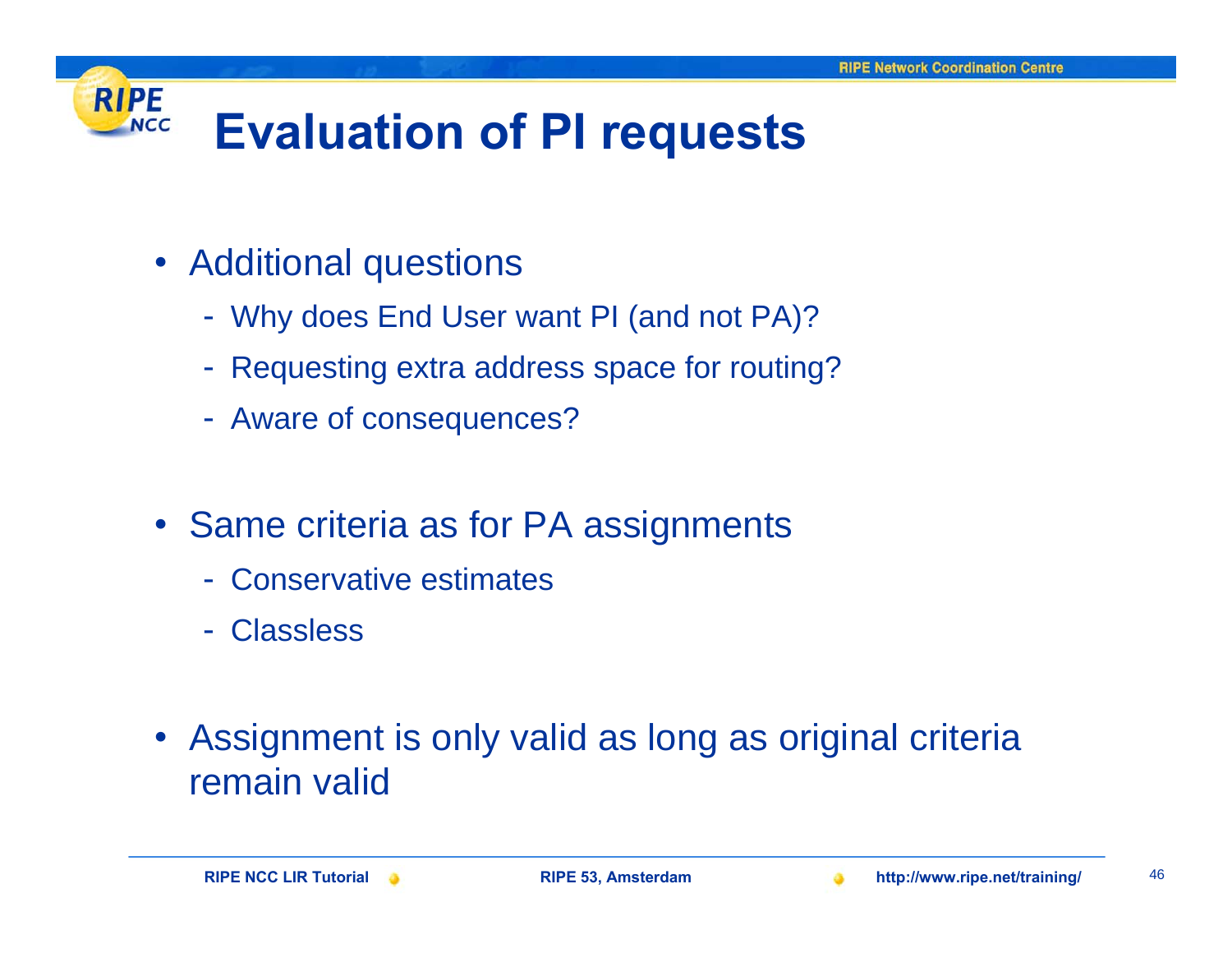#### **RIPE PI Responsibilities NCC**

### • RIPE NCC

- Assigns to End User
- Creates **inetnum**
- LIR
	- Makes contracts with End Users
	- Helps End Users with reverse DNS, **route** objects
	- Helps End Users if changing provider
- End User
	- Maintains objects
	- Must not assign further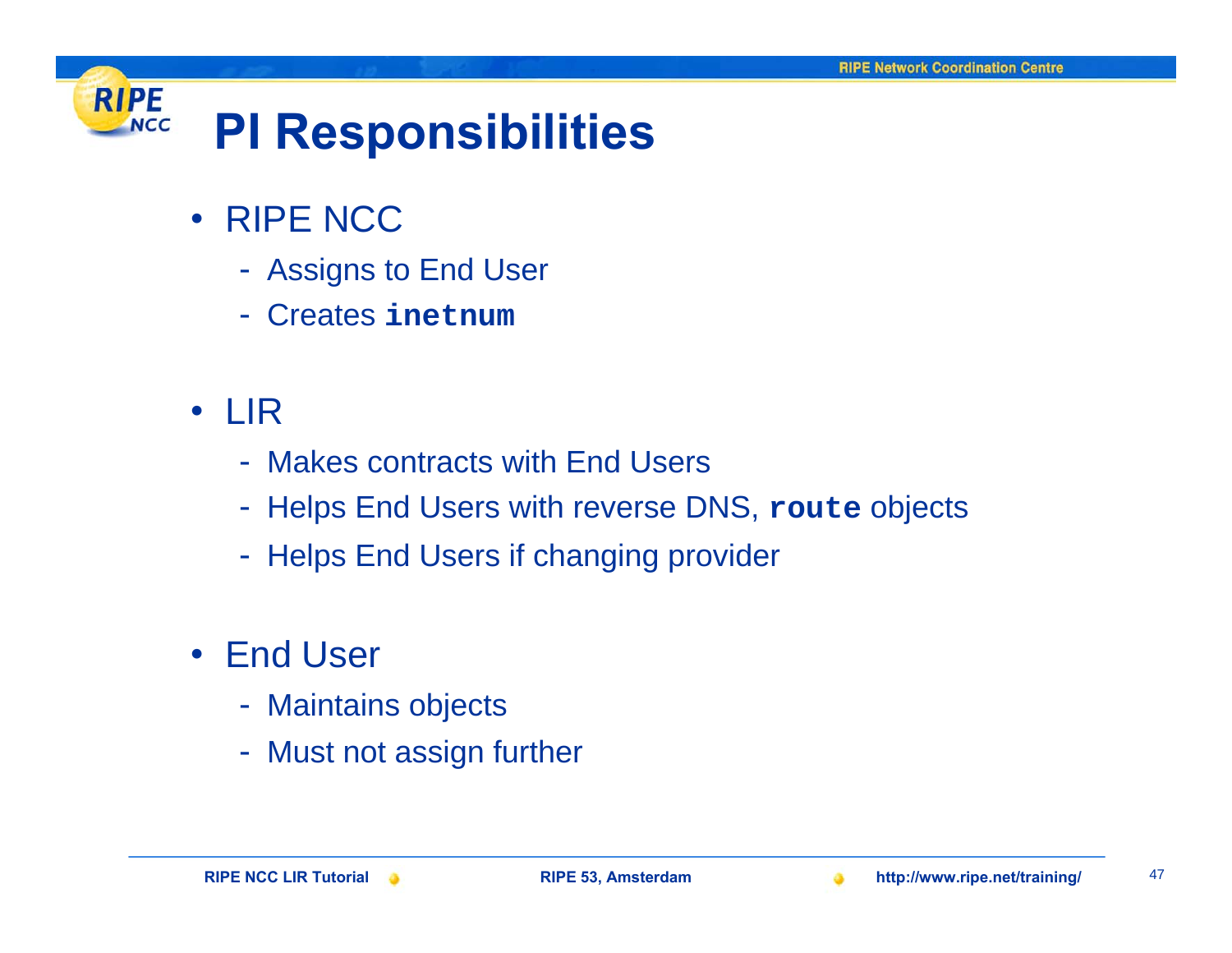

- PA recommended
- LIR requests PI space for End User
- Shared responsibilities

# **Questions?**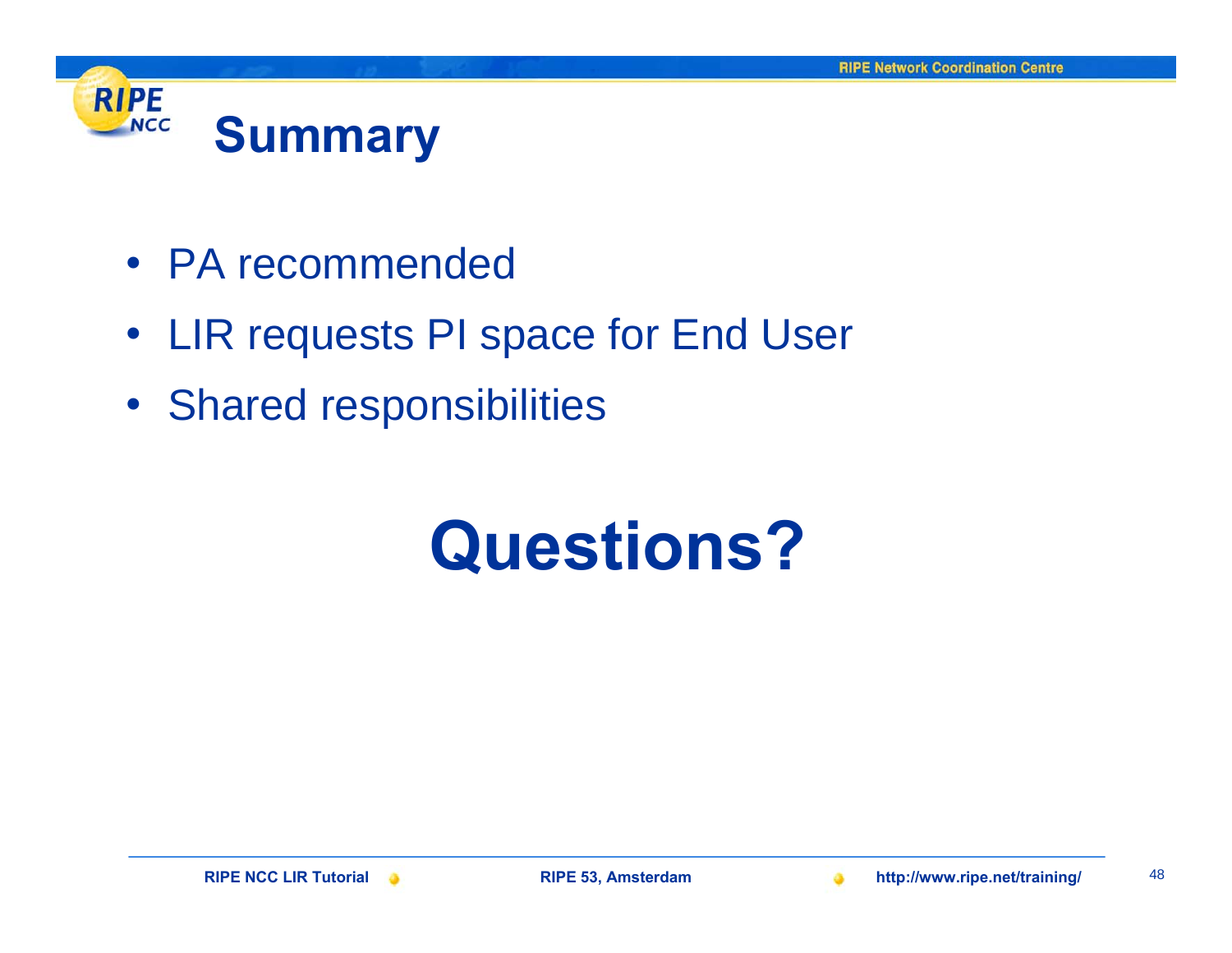

### **Autonomous System Numbers**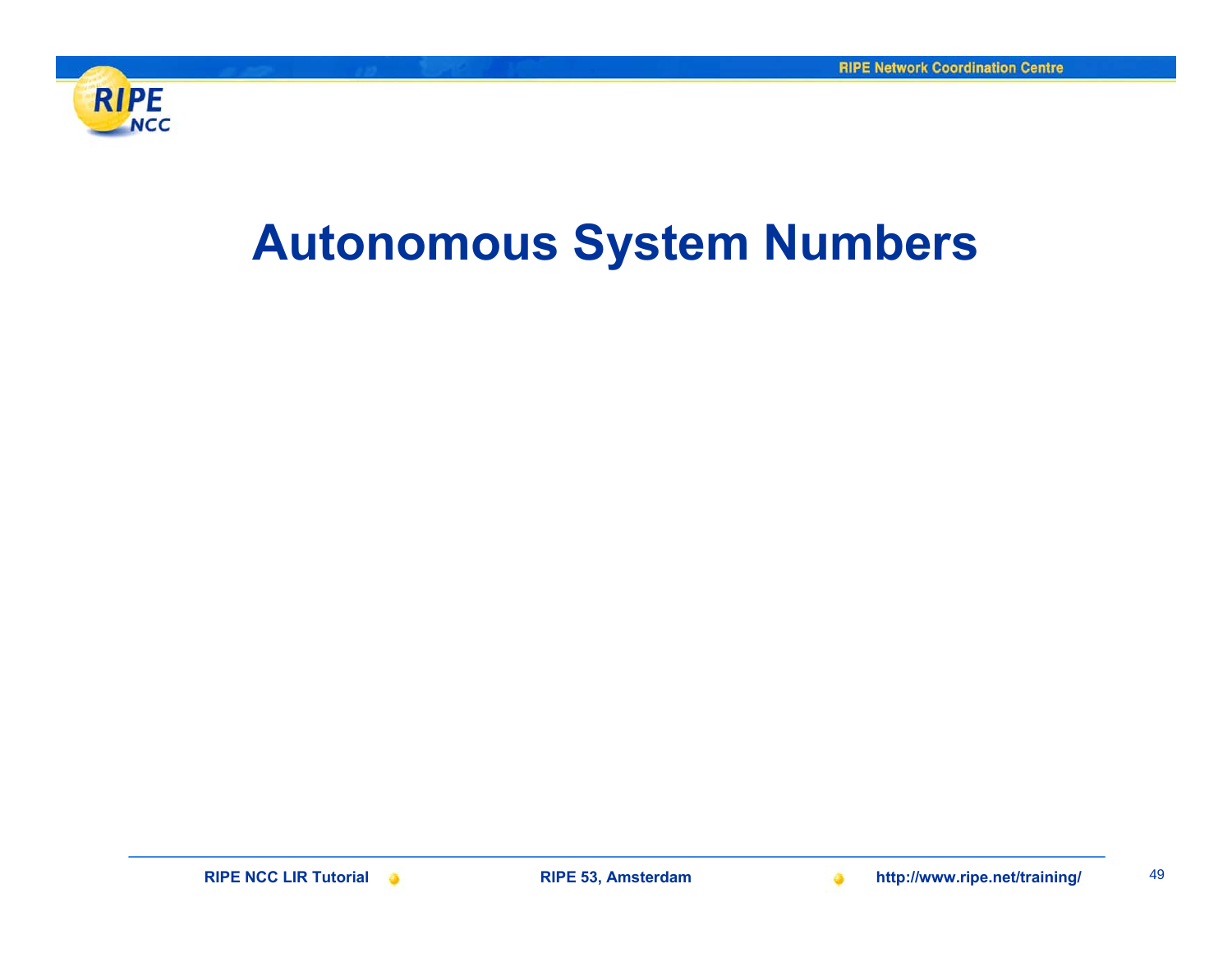### **RIPE NCC Autonomous System**

- RFC 1930:
	- $\mathcal{L}_{\mathcal{A}}$  "An AS is a connected group of … IP prefixes … which has a **single** and **clearly defined** routing policy."

- LIR can request an ASN
	- For own network, or for another organisation

- Assignment criteria: multihomed
	- Unique routing policy
	- E-mail addresses of peers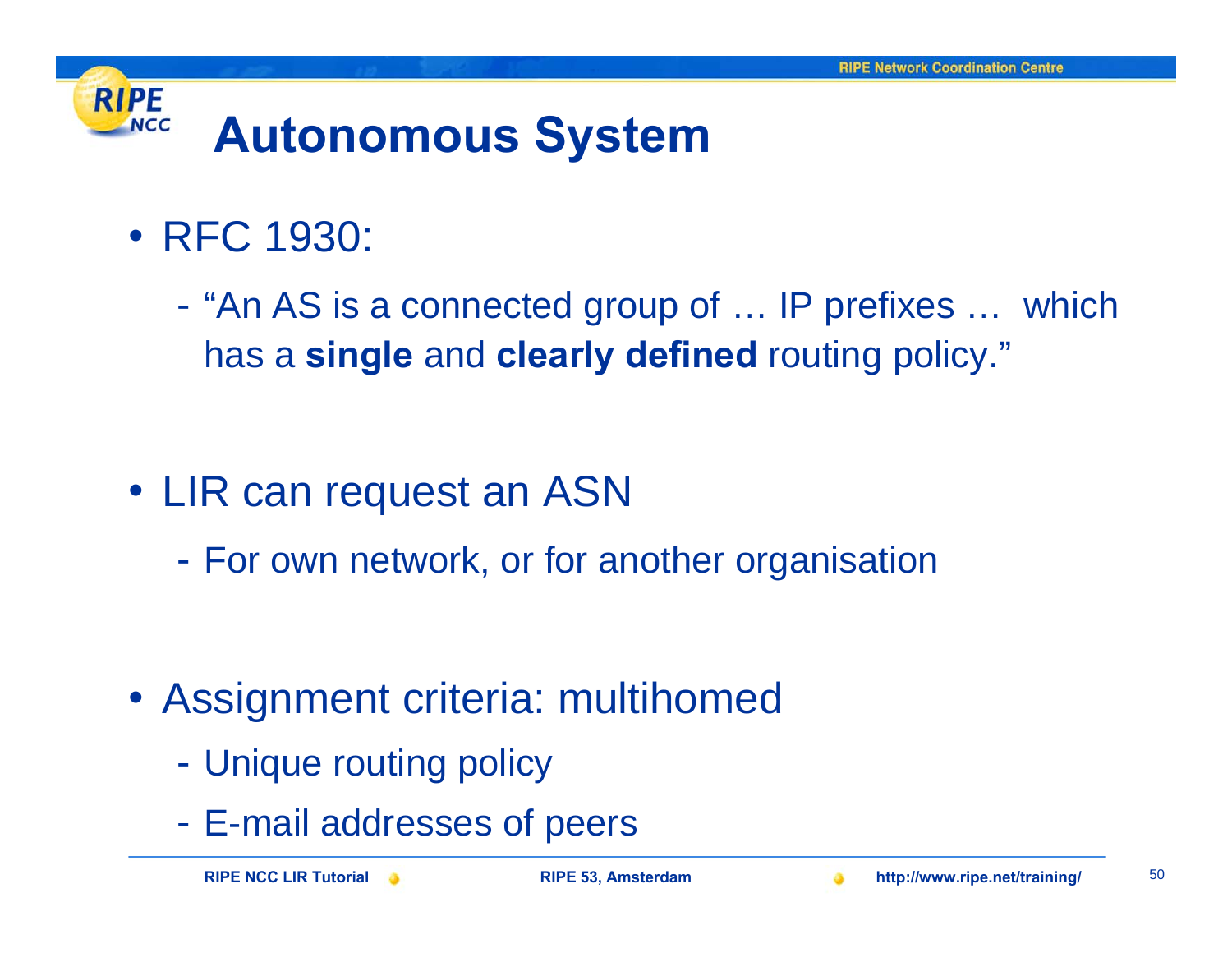



**RIPE NCC LIR Tutorial RIPE 53, Amsterdam http://www.ripe.net/training/** <sup>51</sup>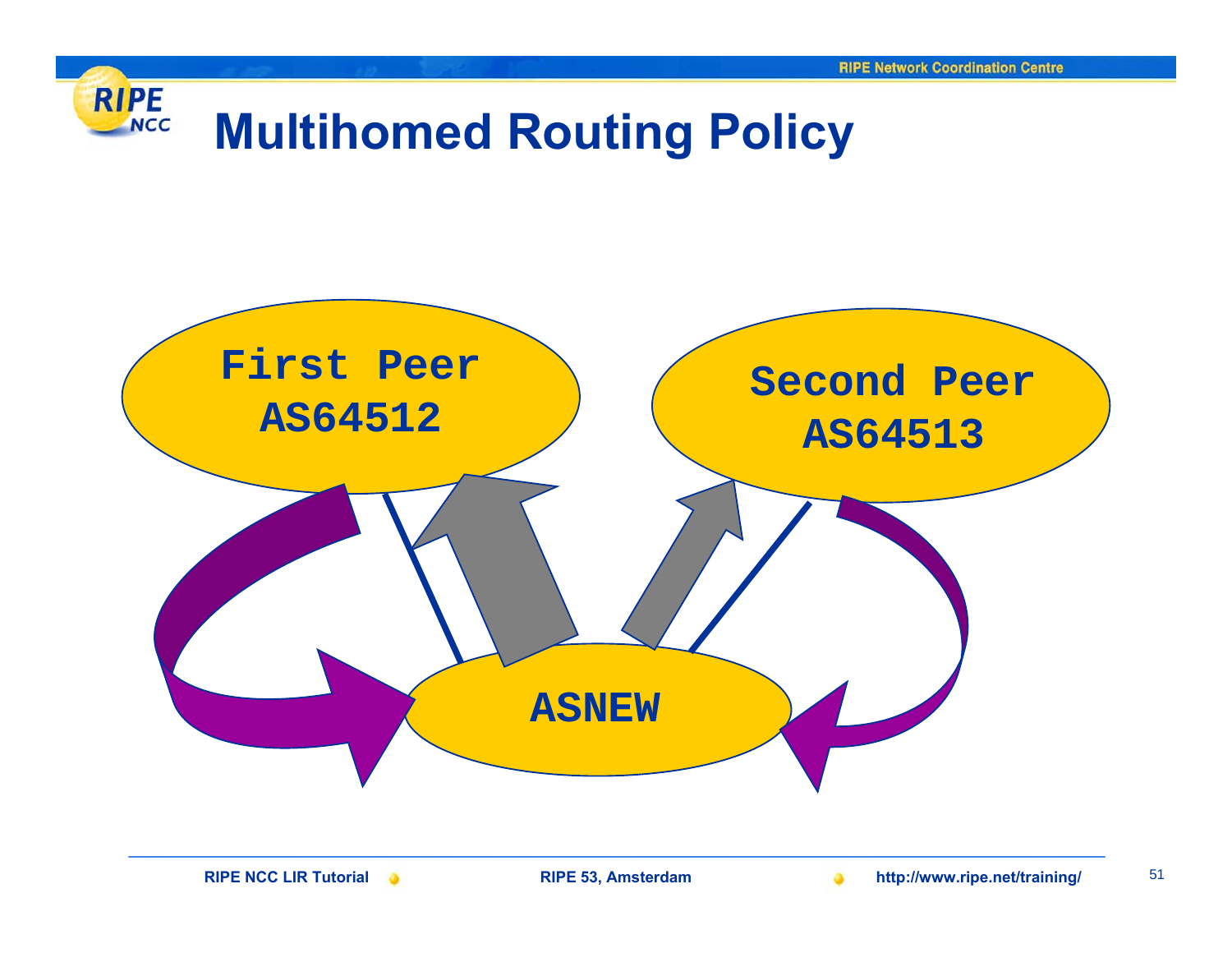

### **aut-num in ASN Request Form**

- **aut-num: ASNEW**
- as-name: Bluelight-ASN
- $\texttt{descr:}$  **Bluelight** <code>Ltd</code>
- org: ORG-Bb2-RIPE
- $import: from AS64512$   $|$  action pref=20;  $|$ **for the first peer> accept ANY**
- **export: to AS64512 export:**

**for the first peer> announce ASNEW**

- $import: from AS64513$  action pref=80;  $\vdots$ **for the second peer> accept ANY**
- **export: to AS64513 the incoming point of the income of the income of the income of the income of the income of the income of the income of the income of the income of the income of the income of the income of the income**

**for the second peer> announce ASNEW**

**[... ]**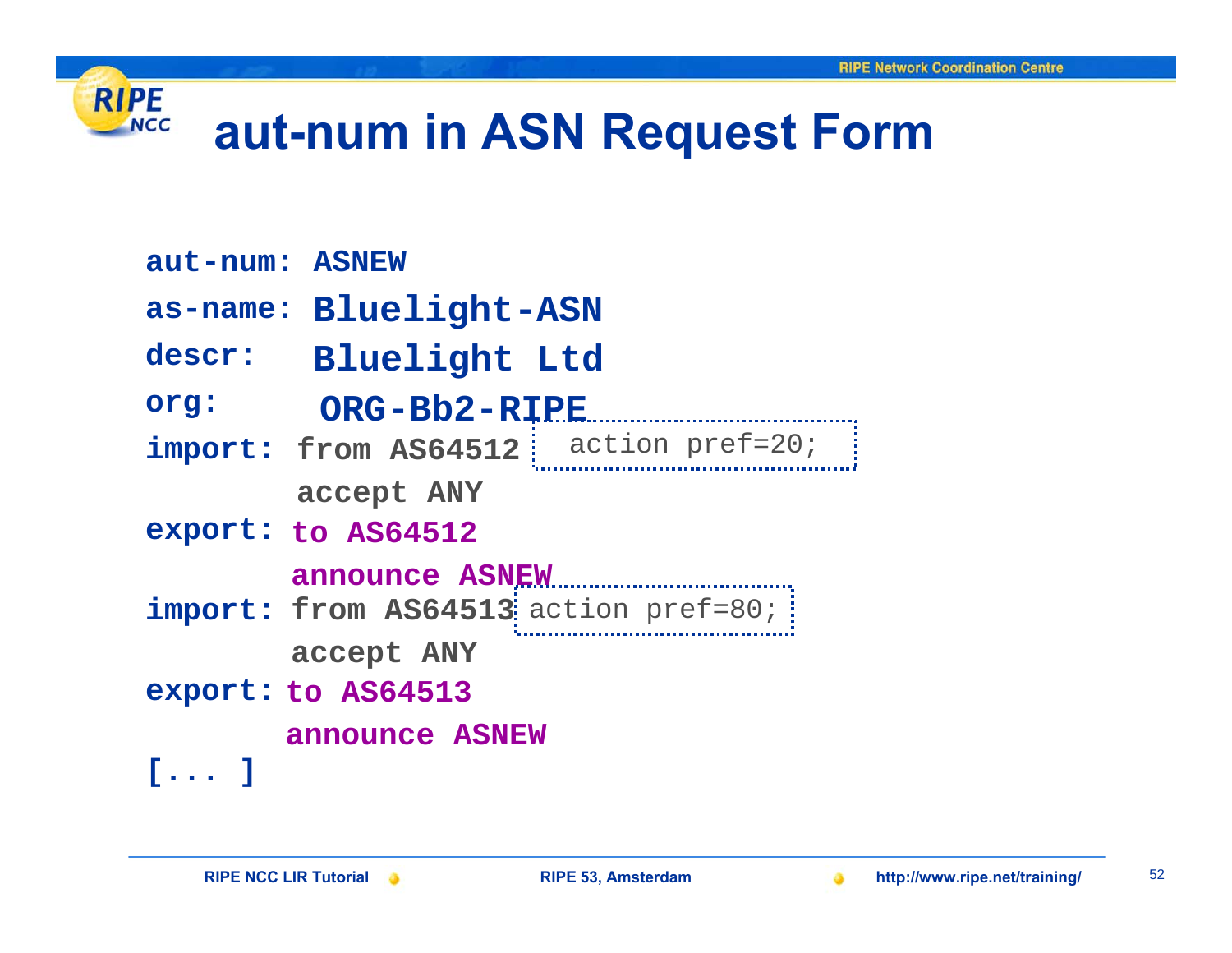



- RIPE NCC creates **aut-num** object
	- -**mnt-by: LIR-MNT**
	- -**mnt-routes: End-User-MNT (or LIR)**
	- -**org: ORG-End-User-RIPE (or LIR**)
- When the peering is established, LIR should update routing policy

• AS Number assignment is only valid as long as the original criteria remain valid

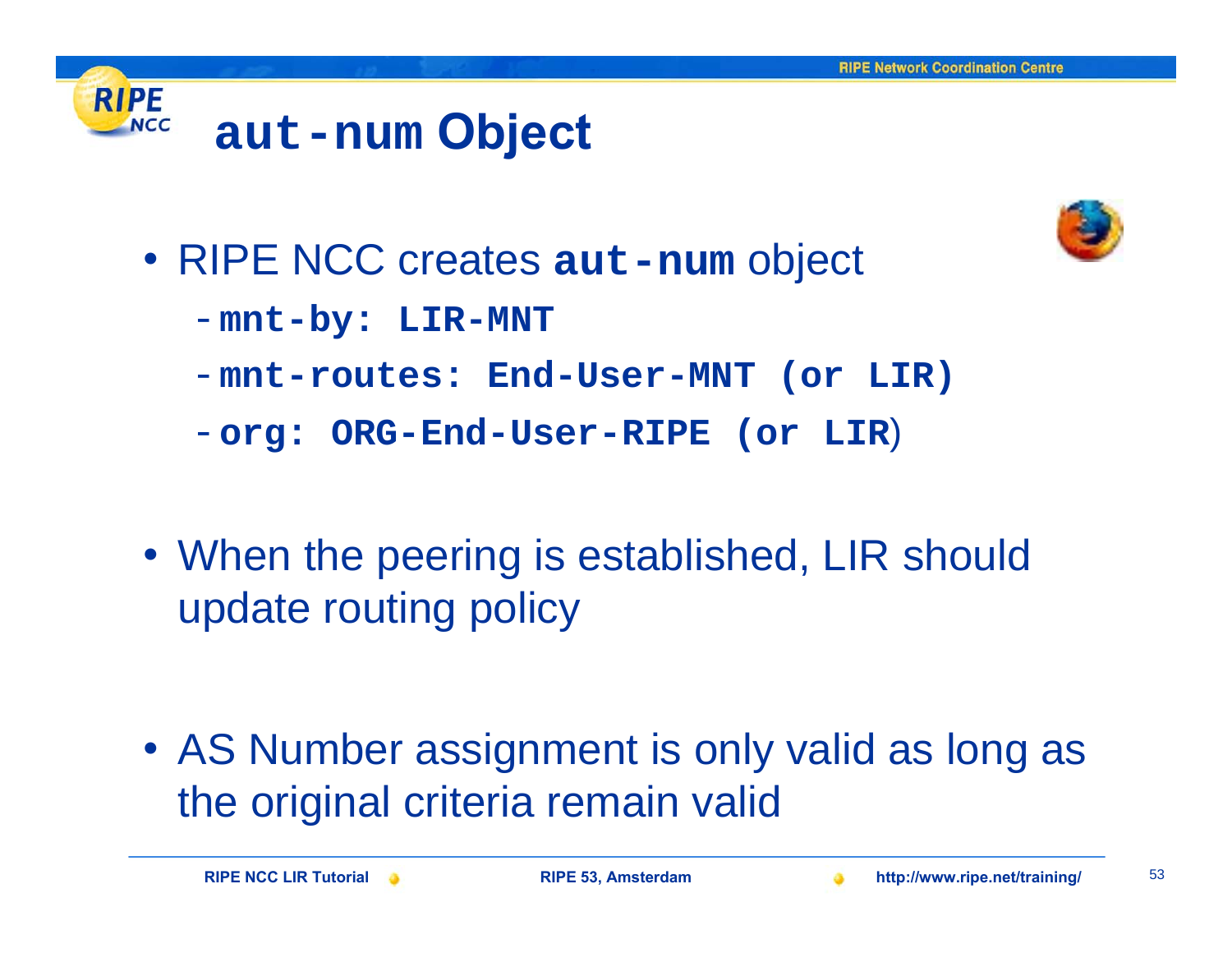

• **route** objects: part of Routing Registry

- LIR creates **route/route6** objects for any (new) allocations they announce
	- Both **"route:" and "origin: "** are primary key
	- $\mathcal{L}_{\mathcal{A}}$ Complex hierarchical authorisation for creation
	- -Used for prefix filtering by some ISPs
- "How do I find IPv6 prefixes that originate from a certain AS Number?"

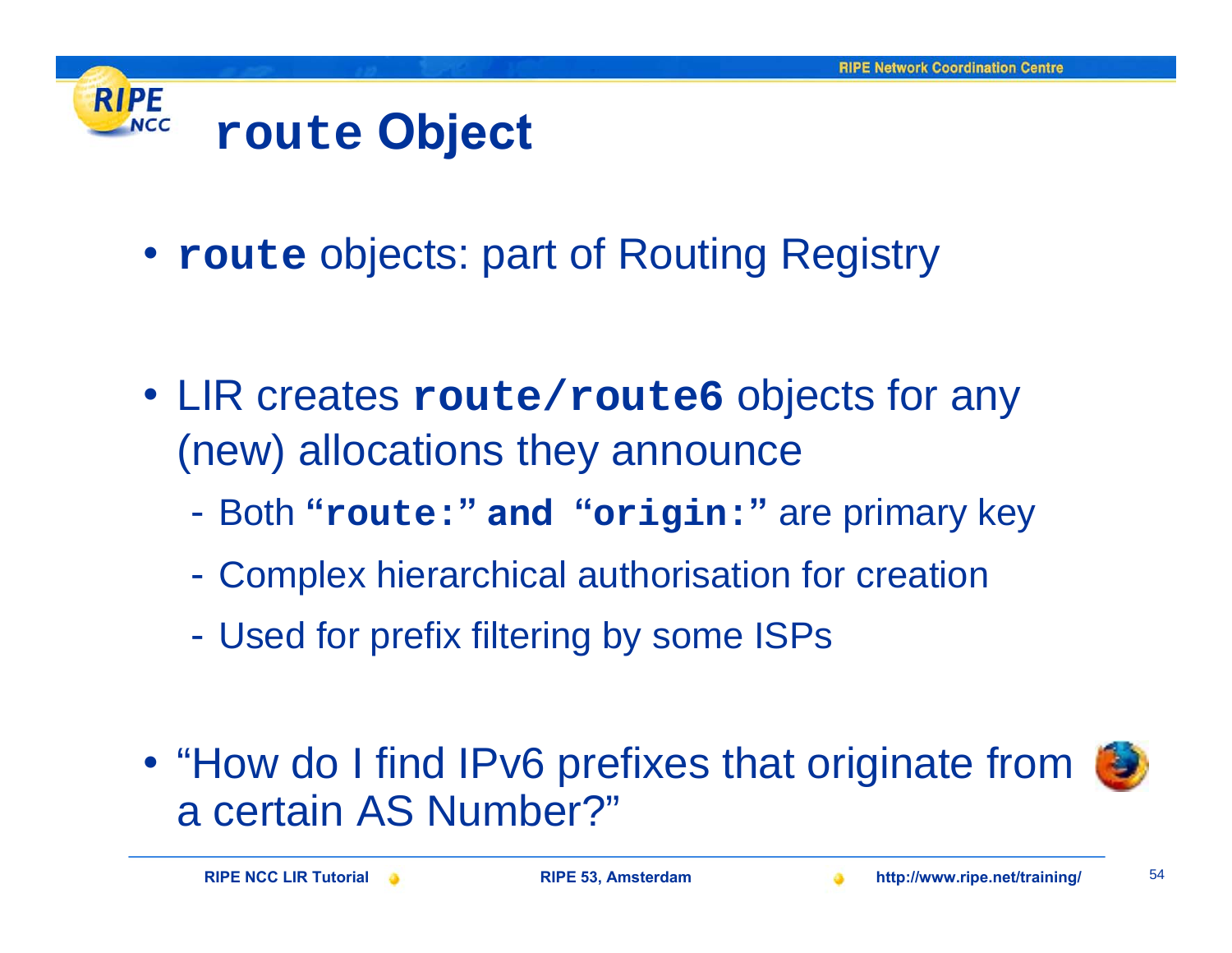

## **[ASN: Learning Points](#page-2-0)**

- If you want to be multihomed
- Describe your routing policy
- **Route** object recommended

62.180.128.0 195.38

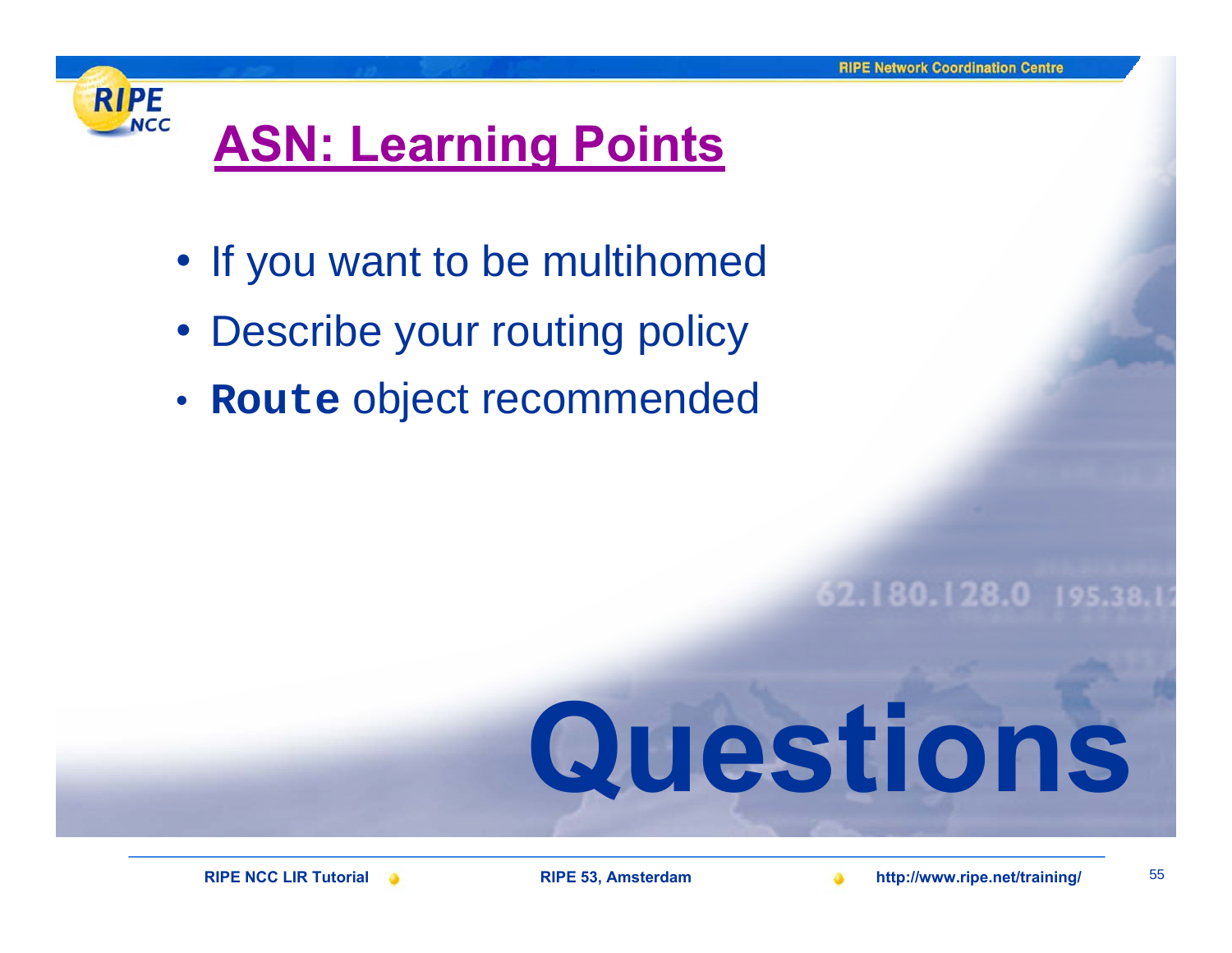

# **IPv6 Address Space**

**RIPE NCC LIR Tutorial RIPE 53, Amsterdam http://www.ripe.net/training/** <sup>56</sup>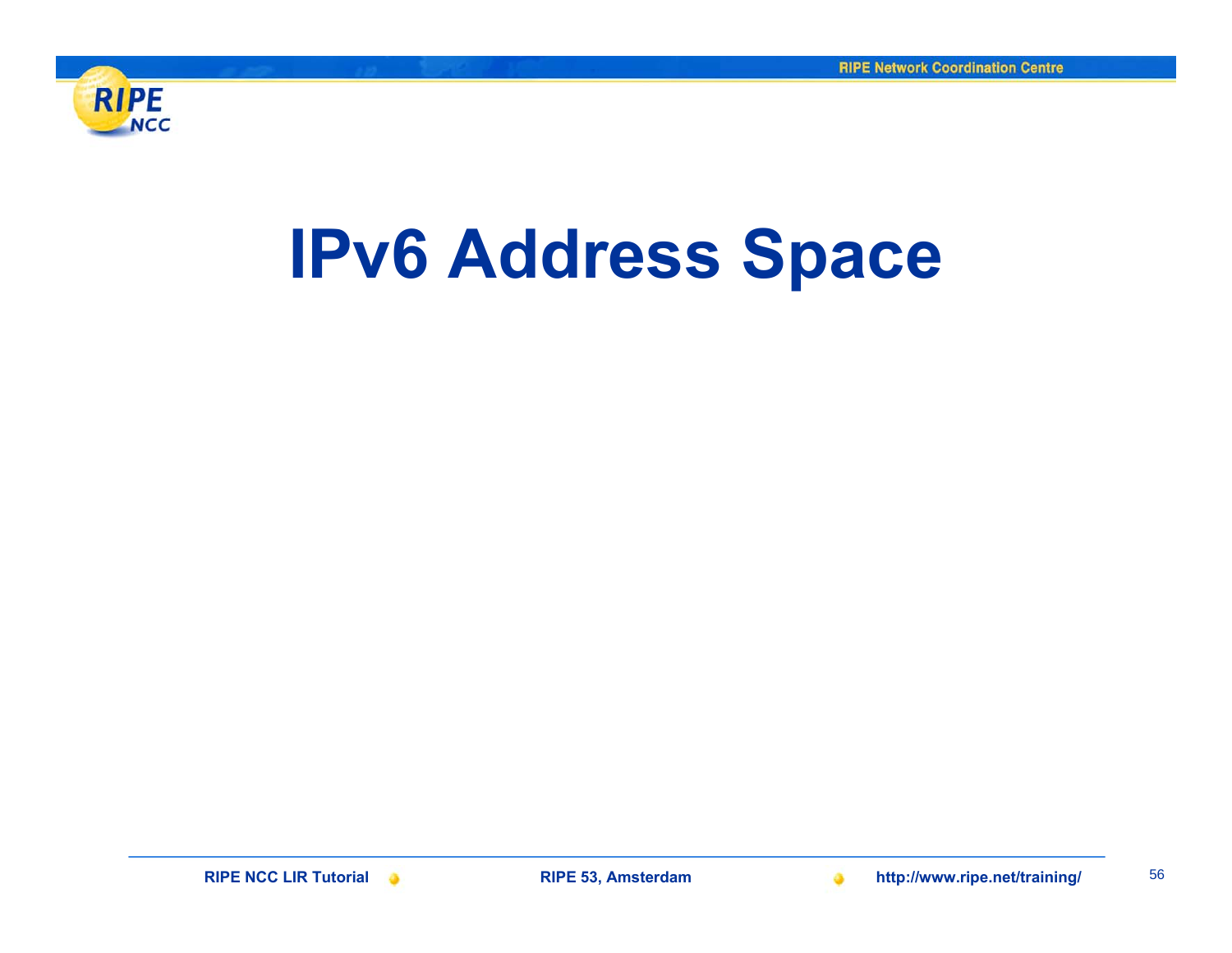#### **RIPE First IPv6 AllocationNCC**

- If you
	- a) are an LIR
	- b) not an End Site
	- c) plan to provide IPv6 connectivity to aggregated 'customers', who are assigned /48s
	- d) plan to assign 200 /48s within two years
- Send us "IPv6 first allocation request form"
- Minimum initial allocation size /32
	- –Assignment policy being discussed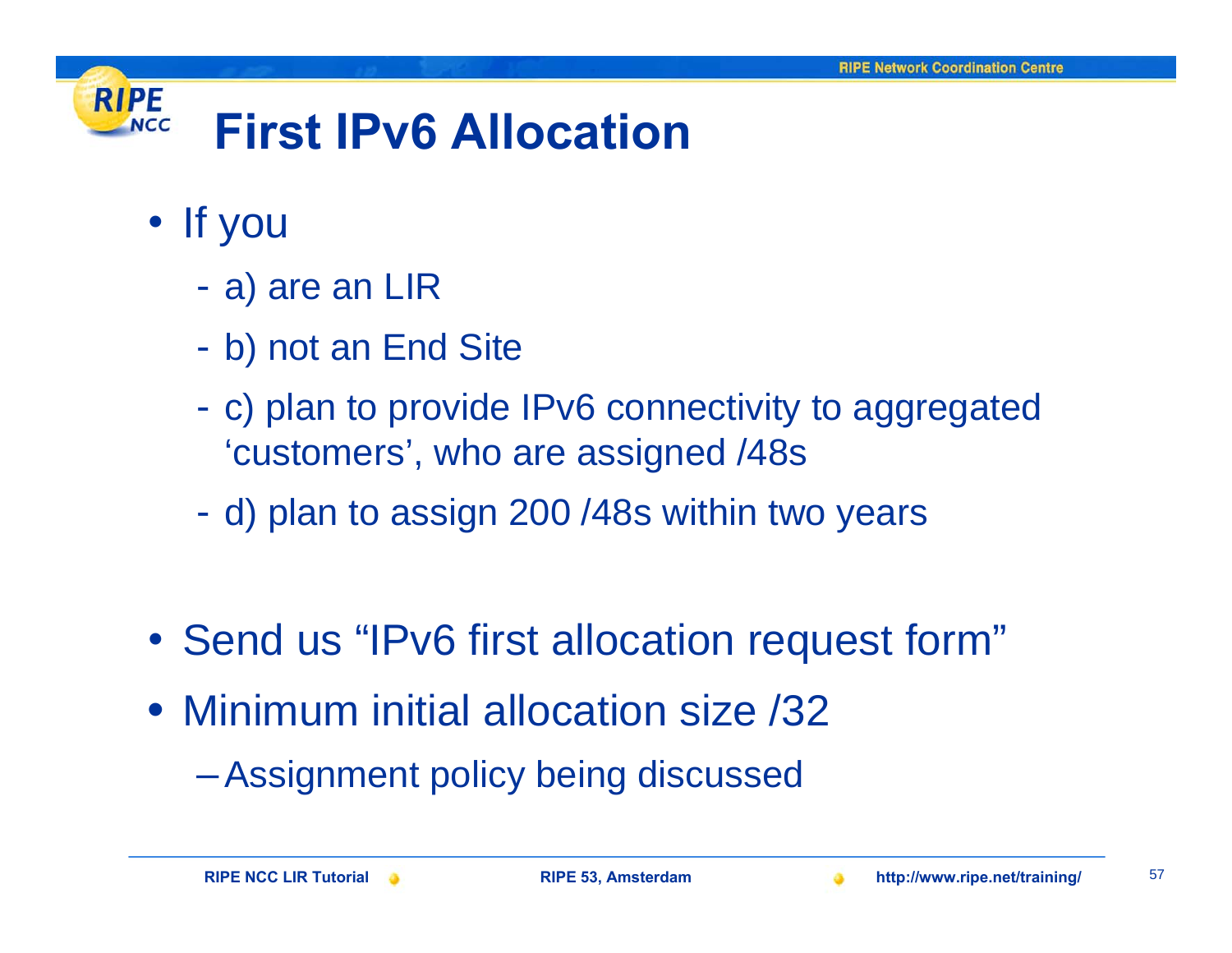#### **RIPE IPv6 Assignments NCC**

- Usual assignment size /48 for each "site"
	- End User network
	- LIR infrastructure (per PoP)
	- No approval needed
- Smaller size
	- /64 just one subnet
	- -/128 just one device
- Multiple /48 for very large End Users
	- Approval needed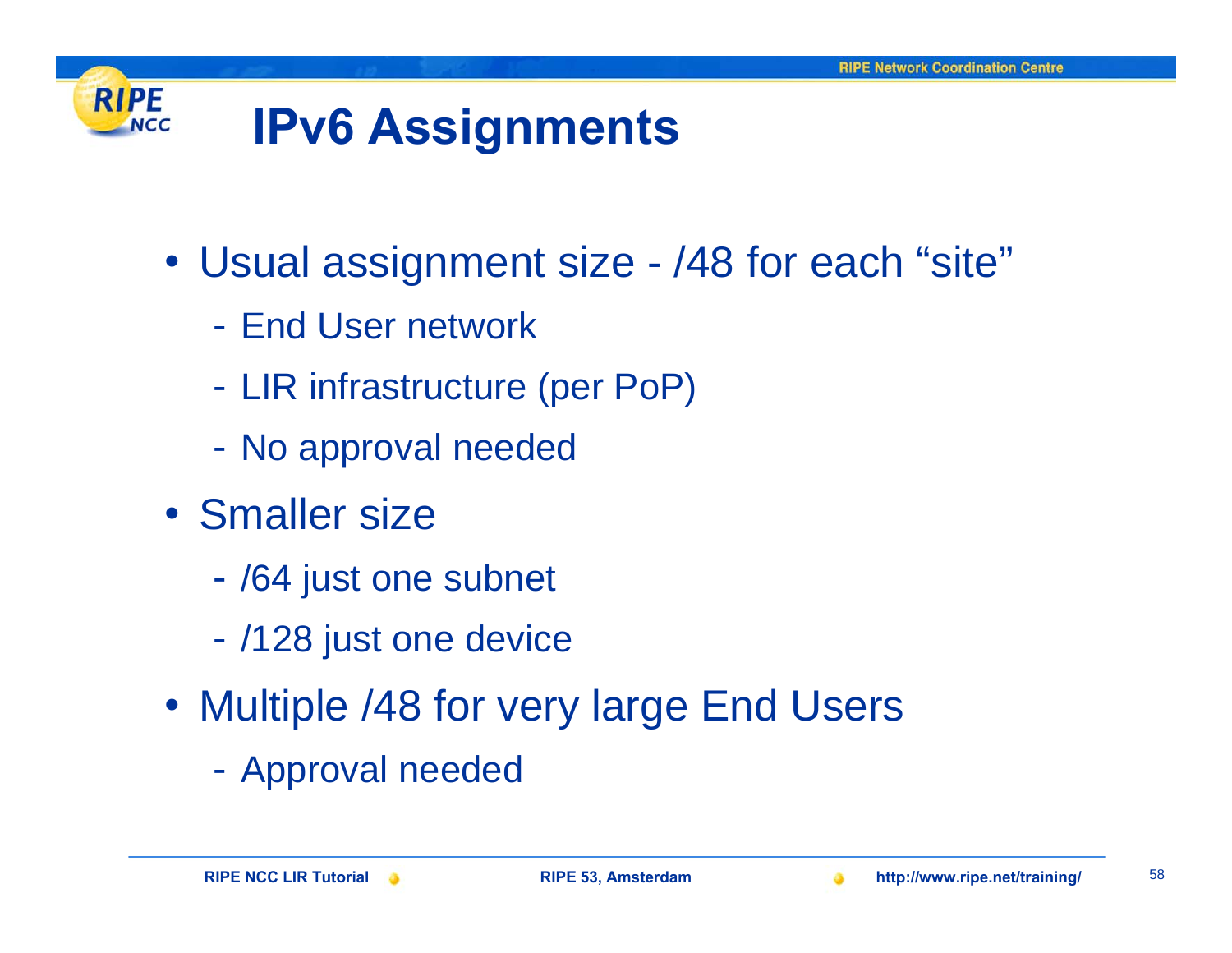#### **RIPE New IPv6 AllocationNCC**

- HD ratio = 0.8 usage of previous allocation
	- 7132 /48s assignments in a /32
- Correct registrations (all /48s registered)

- New allocation's size: the same as the first
	- $\mathcal{L}_{\mathcal{A}}$ Resulting in IPv6 prefix one bit shorter
	- Or bigger if justified (sufficient for two years)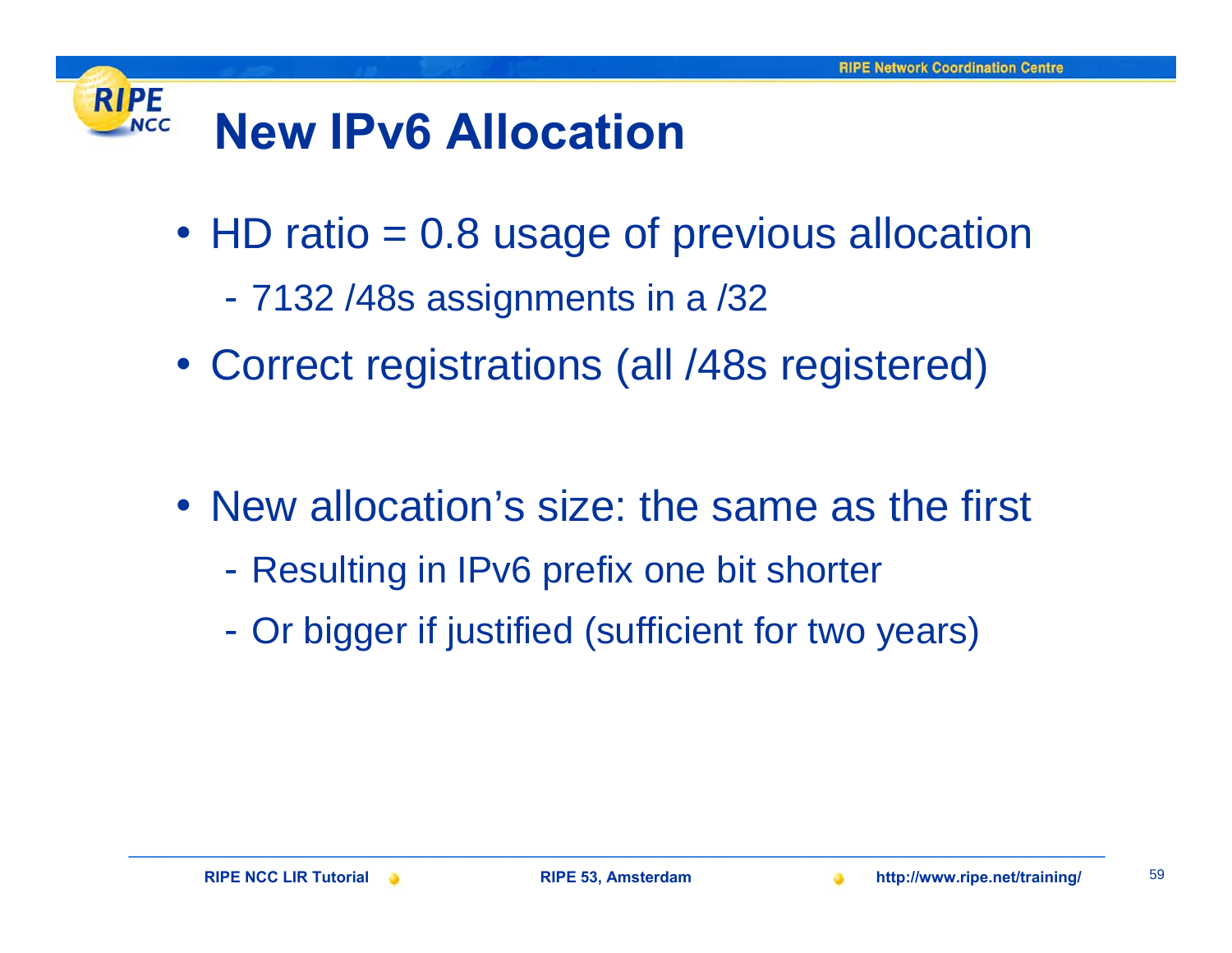

## **Tutorial Summary**

- To get the resources you need, use LIRPortal
- To keep your LIR info up-to-date, use LIRPortal
- To register for RIPE NCC courses, use LIRPortal
	- LIR course
	- -Routing Registry course
	- DNS for LIRs course
- E-Learning